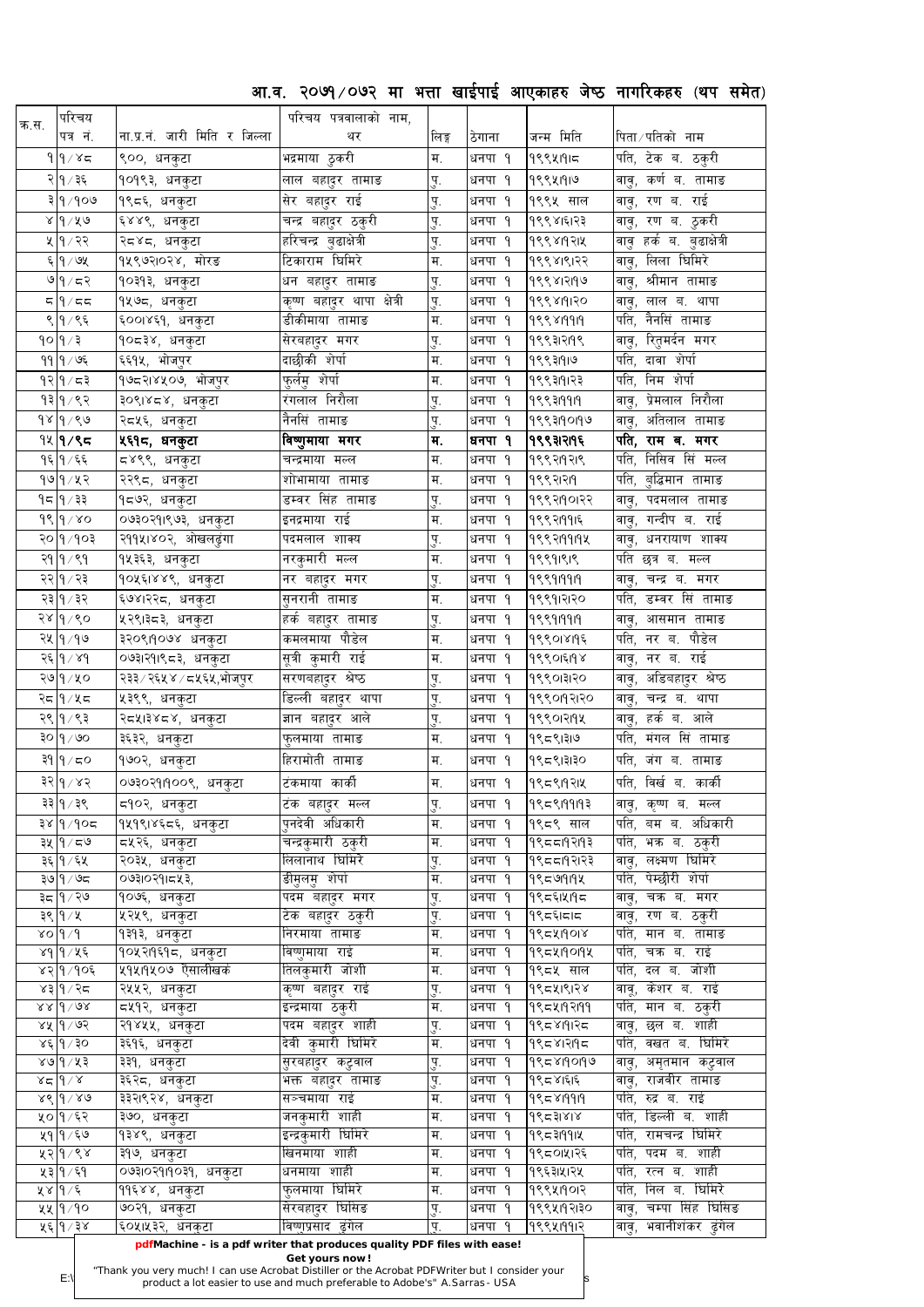|               | ५७∣१∕६३                   | ५७०।४८२, धनकुटा               | दिलकुमारी थापा             | म.               | धनपा १                | 999419919           | पति, हेम ब.<br>थापा         |
|---------------|---------------------------|-------------------------------|----------------------------|------------------|-----------------------|---------------------|-----------------------------|
|               | ५८   १ ∕ ६४               | <sub>।</sub> ५७२।२२५८, धनकुटा | हेम बहा्दर थापा            | प.               | धनपा १                | १९९५1901२९          | ुपरणध्वज थापा<br>वा्ू,      |
|               | 489/28                    | १२०६, धनकुटा                  | टिकादेवी शाही              | म.               | धनपा १                | 9९९५1991६           | र्पात, हस्त ब. शाही         |
|               | ६० १/८९                   | २३९७, धनकुटा                  | पदमा आले                   | म.               | धनपा १                | १९९५११२१६           | पति,<br>लाल ब. आले          |
|               | ६१ १/७१८                  | ,५४२२, धनकुटा                 | <u>कृष्</u> णबहादुर घिमिरे | पु.              | धनपा १                | १९९५।१२।२३          | प्रेमबहादुर घिमिरे<br>वावू, |
|               | $500 \times 9$            | ९८२६/०४०१२१२४                 | तर्कमाया सिजाली            | म.               | धनपा १                | १९९५191२०           | टिकाप्रसाद सिजाली<br>र्पात, |
|               | ६३ १ ∕ ७७०                | ९८९२/०४०१२११०                 | टिकाप्रसाद सिजाली          | पु.              | धनपा १                | 9९९५1919२           | पिता, डिल्लीबहा्दर सिजाली   |
|               |                           |                               |                            |                  |                       |                     |                             |
|               | ६४∣१∕ द५४                 | १६४५७०४२११२१९०                | वीरबहादुर तामाङ            | पु.              | धनपा १                | १९९६19२19०          | पिता, लाखबहादुर तामाङ       |
|               | ६४∣१∕ द४३                 | ३६०२।२०४३।१२।२६               | लक्ष्मीदेवी सिजाली         | म.               | धनपा १                | १९९५।४।२५           | पति, वृषबहादूर सिजाली       |
|               | ६६ १/८४६                  | २५७९।२०४४।१२।१                | चन्द्रमाया आले             | म.               | धनपा १                | १९९६19२19           | पति,<br>सेरबहादुर आले       |
|               | ६७ १ / द४७                | 909081208914126               | रणमाया मगर                 | म.               | धनपा १                | १९९७।५२७            | पति, सेरबहादूर मगर          |
|               | ६८  १ ∕ द५१               | 90X9180E1208819919            | जानुमाया मगर               | म.               | धनपा १                | 999519919           | पति, नरबहादुर मगर           |
| ६९            |                           | १११०५६ ३०९११२०४५।२१६          | श्रीमाया तामाङ             | म.               | धनपा १                | १९९७१२।६            | सेरबहादुर तामाङ             |
| $\infty$      |                           | १११०५७ ३०८२।२०४५।२१२१         | सरबहादुर तामाङ             |                  | धनपा १                | १९९७।२।२            | जसविर तामाङ                 |
|               |                           | ११०५८ १८८२१२०५३११०११४         | कृष्णकुमारी घिमिरे         | पु.<br>म.        | धनपा १                | १९९७१२।७            | टीकाराम घिमिरे              |
| ७१            |                           |                               |                            |                  |                       |                     |                             |
| ও২            |                           | १११०५९ ६९३०१२०३८११२१५         | रणबहादुर तितुङ             | पु.              | धनपा १                | १९९८19२1२५          | दलगम्वीर तितुङ              |
| ও३            |                           | १।१०६० ६२३।२०२९।७।७१२         | निलबहादुर घिमिरे           | पु.              | धनपा १                | १९९८1७७             | कुलदिप घिमिरे               |
| $\mathcal{A}$ |                           | ११०६१ १०७३६।२०४१।५१०          | देवेन्द्रबहा्दर मगर        | पु.              | धनपा १                | १९९८1४190           | डम्वर बहादुर मगर            |
| ७५            |                           | १।१०७२ ६२९२।२०४७।२।२२         | दलमदंन मगर                 | पु.              | धनपा १                | १९९७२।२२            | दलबहादुर मगर                |
|               | ७६ १ ∕ ११२२               | ७८।६७०।०४५।९।३०               | मोनबल राई                  | पु.              | धनपा १                | १९९९।२११            | जीतपाल राइ                  |
|               | ७७ १ ⁄ ११२३               | ४२ा२०४६।५१९                   | मैतीरानी राई               | पु.              | धनपा १                | 999919194           | हेसवीर राई                  |
|               | ७८  १ ∕ ११२४              | 21818008819915                | रुकमणि मल्ल                | पु.              | धनपा १                | 9९९९1991२           | डिल्लीबहादुर ठकुरी          |
|               | ७९  १ ⁄ १२६२              | ३४२८१२०३५१९३०                 | नरध्वज वस्नेत              | पु.              | धनपा १                | २०००।९।३०           | जगतबहादुर बस्नेत            |
|               | द्रवाुी ∕ १२६३            | ९७७१३५५१२०४४११११६             | राघबहादुर राई              | पु.              | धनपा १                | २०००१११६            | पुण्य राई                   |
|               | द9   १ ∕ १२६४             | १२८१४८३१०४५१२१४               | मनमाया घिमिरे              | म.               | धनपा १                | १९९९।२।२४           | lनिलबहादुर <b>घिमि</b> र    |
|               |                           | दर १/१२६७  १६४६७१०४२।१२।१०    | कर्मिनी तामाङ              | म.               | धनपा १                | २०००१०१९            | वीरबहादुर तामाङ             |
|               | द३∣१ ⁄ १२७६               | ४५६।६२०।२०४५।२।२३             | सुनमाया तितुङ              | म.               | धनपा १                | १९९९।२।२३           |                             |
|               |                           |                               |                            |                  |                       |                     | धनबहादुर तितूङ              |
|               |                           | ८४ १∕१२८०  १९७२।२०४२।११।२६    | इन्द्रबहादुर मगर           | पु.              | धनपा १                | २०००१११२६           | भीमसेन मगर                  |
|               |                           | ८४।१/१२८५ ।५५१।२०२४।११।२४     | पशुराम कार्की क्षेत्री     | पु.              | धनपा १                | २०००१११२४           | आइमान काकी                  |
|               | द६∣१ ⁄ १२द६ ∣             | ଓଠା ୧୮୪ ମୋଟ ୨ ମାର୍ଡ           | खिरबहादुर घिमिरे           | पु.              | धनपा १                | <u>୍ରଠାମ୍ବାର୍</u> ତ | प्रेमबहादुर घिमिरे          |
|               |                           | ८७ १/१२८९  ७४६६।२०३९।५।३१     | हंसवीर राई                 | पु.              | धनपा १                | १९९०।५।३१           | सहरमान राई                  |
|               | दद १∕१२९२                 | १३२।२८।०४४।१०।२६              | ुदगोबहादुर थापा            | $\mathbf{h}$     | धनपा १                | २०००११०१२६          | दानबहादुर थापा              |
|               | द९∣१ ⁄ ७२४                | ५८५।४६९, धनकुटा               | पदममाया राई                | म.               | धनपा १                | २०००११११            | वावु, जंगराज राई            |
|               | ९० १⁄११३                  | ४६५।३४४, धनकुटा               | दुधरानी तामाङ              | म.               | $\mathbf{q}$<br>धनपा  | १९९९ साल            | पति,<br>प्रताप सिं तामाङ    |
|               | ९१ १⁄ १३२                 | ११३८१।८२१, धनकुटा             | टीकामाया सिजाली            | म.               | धनपा १                | १९९९ साल            | मोती ब. सिजाली<br>पति,      |
|               | $88$ $9$ / 9 $89$         | ९६५।४४५, धनकुटा               | लोकमाया सिजाली             | म.               | धनपा १                | १९९९ साल            | पति,<br>फत्य ब. सिजाली      |
|               |                           |                               | गोरीमाया तामाङ             | म.               | धनपा १                |                     | पति<br>विर ब.<br>तामाङ      |
|               | ९३ $ 9/99$ ४              | ७द्र२ा६३२, धनकुटा             |                            |                  |                       | १९९८1901६           |                             |
|               | ९४ १ ⁄ ११६                | द६३, भोजपुर                   | फासमाया तामाङ              | म.               | धनपा १                | 1999519019          | पति,<br>चरुमान<br>तामाङ     |
|               | ९५  १ / ११७               | १९०२।७१६, धनकुटा              | सान्नानी तामाङ             | म.               | धनपा १                | १९९७१३११२           | वीर ब. तामाङ<br>पति,        |
|               | ९६∣१∕१४०∣                 | ,२०६८४, धनकुटा                | रानीमाया तामाङ             | म.               | धनपा १                | १९९७ साल            | भीम ब. तामाङ<br>पति,        |
|               | ९७ १⁄१२५                  | ९२०१४७५, धनकुटा               | संचमाया राई                | म.               | धनपा १                | १९९६<br>साल         | पति,<br>मान ब. राई          |
|               | ९८ १/१२९                  | ३५५८, धनकुटा                  | मनमाया विष्ट               | म.               | धनपा १                | १९९६<br>साल         | विष्ट<br>पति,<br>तारा ब.    |
|               | ९९ १⁄१३८                  | १३६।२७३, धनकुटा               | नरमाया वस्नेत              | म.               | धनपा<br>$\mathsf{P}$  | १९९६<br>साल         | पति,<br>बस्नेत<br>अमूर ब.   |
|               | १०० १∕१२३                 | ६१५।७९७, धनकुटा               | सोममाया तामाङ              | म.               | धनपा १                | १९९६<br>साल         | पति<br>केवल ब. तामाङ        |
|               | 909 9/908                 | १९८२, धनकुटा                  | इन्दमाया आचार्य            | म.               | धनपा १                | १९९५<br>साल         | पति,<br>रण ब. आचार्य        |
|               | १०२∣१ ⁄ १२०               | १२९४१, धनकुटा                 | धनरानी राई                 | म.               | धनपा १                | १९९५ साल            | तिल ब. राई<br>पति,          |
|               |                           |                               | रेउटीमाया आले              |                  |                       |                     |                             |
|               | १०३ १ ⁄ ७२५               | १९८७, धनकुटा                  |                            | म.               | धनपा १                | १९९५।१२।२६          | पति,<br>लोबहादुर आले        |
|               | १०४ १∕१३६                 | २६९८, धनकुटा                  | हस्तमाया तामाङ             | म.               | धनपा १                | १९९४ साल            | पति,<br>गन्ज ब. तामाङ       |
|               | १०५ १ ∕ १२७               | ०७३।२१।९१२, धनकुटा            | खिनमाया सिजाली             | म.               | धनपा १                | 9998190138          | पति,<br>बादुरेलाया मंगर     |
|               | $90$ ६ १ $\frac{1}{20}$ ४ | ३८१।४०२।२०४४।११।१             | विष्णुमाया तामाङ           | म.               | धनपा १                | २०००११११            | मंगलसिहं तामाङ<br>पति,      |
|               | १०७ १/८०९                 | 99६३1५२91२०४५1२1२४            | हर्कमाया ठकुरी             | म.               | धनपा १                | २०००।२१२४           | पति, मानबहाद्रुसिं ठकुरी    |
|               | १०८ २/२०४                 | ∣द४७५ धनकुटा                  | <u>नैन कुमारी ढुङगेल</u>   | म.               | २<br>धनपा             | २०००११२             | <u>बुवा, मान ब.ढुङ्गेल</u>  |
|               |                           |                               |                            | म.               | २<br>धनपा             | 9९९६1991२           | पति,<br>पुष्पलाल ढुङ्गल     |
|               | १०९ २/२०८                 | ११८५।५९७ धनकुटा               |                            |                  |                       |                     |                             |
|               |                           |                               | विष्णूमाया<br>ढुङ्गेल      | म.               | २<br>धनपा             |                     |                             |
|               | ११० २/२०१                 | १६६४६।६९ धनकुटा               | धनमाया श्रेष्ठ             |                  |                       | १९९५19२19८          | पति,<br>नर ब.श्रेष्ठ        |
|               | १११ $ 3/209 $             | ३२३७ धनकुटा                   | राई<br>चन्द्रमाया          | म.               | २<br>धनपा             | १९९५।८१९७           | पति,<br>लाल ब.राई           |
|               | $993$ २ $\sqrt{399}$      | द्रप्र०६ धनकटा                | साही<br>टीकामाया           | म.               | २<br>धनपा             | 9९९५19२199          | पति,<br>कृष्ण ब.साही        |
|               | $993$ २/११७५              | २०३२१०४४११२१३                 | तिलकुमारी दाहाल            | म.               | धनपा<br>२             | २००१११२३            | लालबहादुर दाहाल             |
|               | ११४∣२∕१२६द                | २६६४।२०३४।५।३                 | भक्तबहादर थापा             | पु.              | २<br>धनपा             | २०००।५१३            | विरबहादर<br>थापा            |
|               | ११५ २ ⁄ १२८७              | १३२९७।२०४२।१।१७               | हर्कमाया काकी              | म.               | २<br>धनपा             | २०००१११७            | ठहरबहादुर कार्की            |
|               |                           | ११६ २/१२८८ १९६२४।५२१।०४४।११।२ | हकबहादर राई                | पु.              | २<br>धनपा             | २०००१११२            | घनबहादर राई                 |
|               | <u>११७ २ /१२७५</u>        | ११२५५११६४६।२०४४।११।६          | बलबहादुर राई               | पु.              | २<br>धनपा             | २०००१११६            | धनबहा्दर राई                |
|               |                           | 301091305 003029155059199195  | <u>। रुदबहादर कार्की</u>   | । $\overline{u}$ | $\mathcal{L}$<br>धनपा | 20001919X           | र्भागवन्त कार्की            |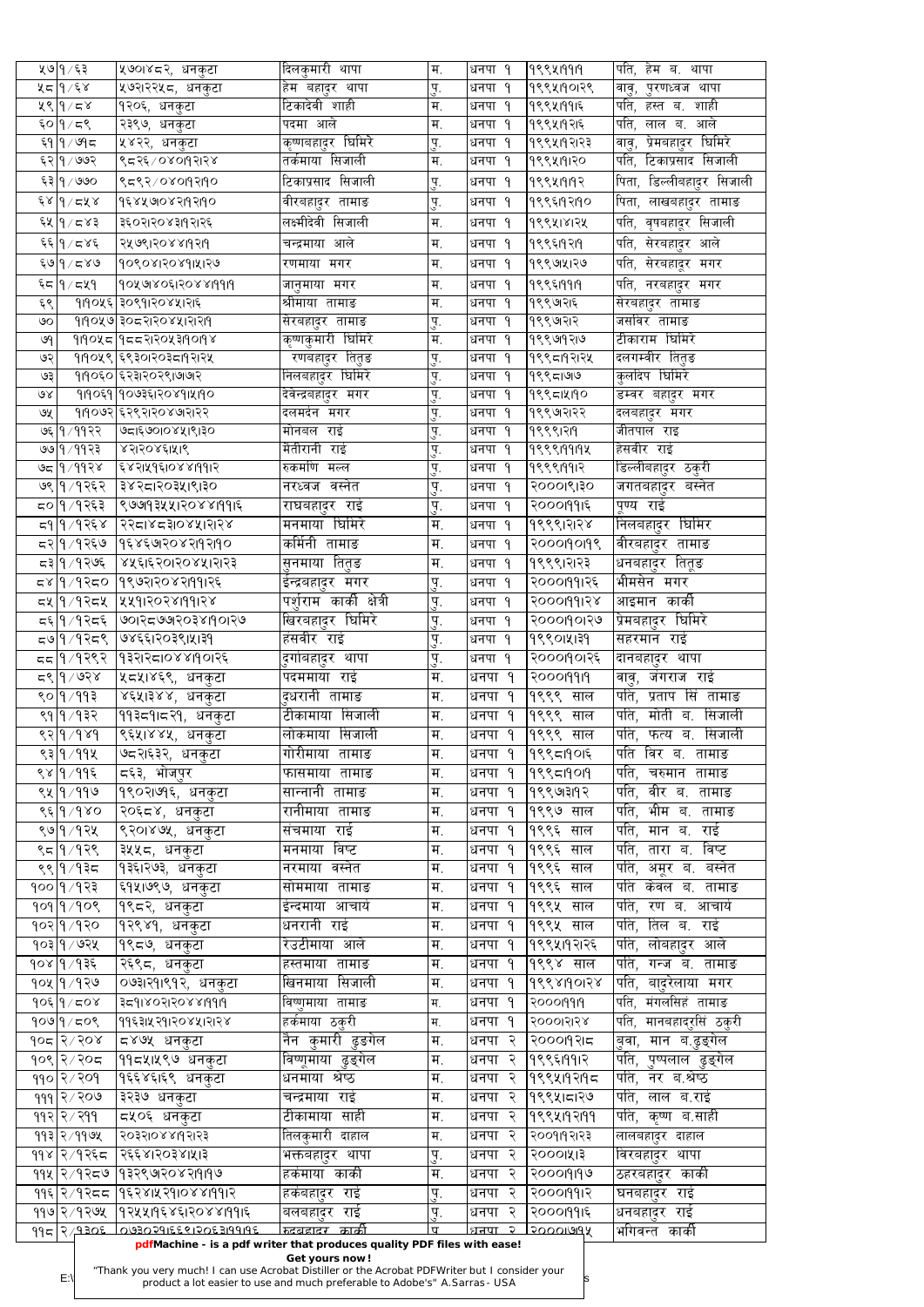|     | ११९∣२ ∕ १६३                  | १३९५ धनकुटा                       | कोमल प्रसाद भण्डारी                      | $\dot{B}$                       | धनपा २ | 19९८७१११२          | बुवा, मधुसुदन भण्डारी                          |
|-----|------------------------------|-----------------------------------|------------------------------------------|---------------------------------|--------|--------------------|------------------------------------------------|
|     | १२० २⁄१५१                    | १६१३।५४२ धनकुटा                   | राम बहा्दर राई                           | $\overline{y}$ .                | धनपा २ | 9९८३११११२          | बुवा, नर ब.राइ                                 |
|     | १२१ २ ∕ १८२                  | १२३७४ धनकुटा                      | नन्दलाल मिश्र                            | $\dot{B}_9$                     | धनपा २ | १९८३1991२८         | बुवा, धर्म प्र.मिश्र                           |
|     | १२२∣२ ∕ १६९                  | २१८४३ धनकुटा                      | धनमाया घिमिरे                            | $H_{\cdot}$                     | धनपा २ | 19९८४1८19२         | पति, खड्ग ब. घिमिर <mark>े</mark>              |
|     | १२३∣२ ∕ १४४                  | १३८९६ धनकुटा                      | हाङमारानी राई                            | म.                              | धनपा २ | १९८५।२१२७          | पति, लक्ष्मीमान राई                            |
|     | १२४ २ ∕ १५६                  | १३९१८ धनकुटा                      | फुलमाया राई                              | म.                              | धनपा २ | १९८५।२।२७          | पति, लक्ष्मीमान राई                            |
|     | १२५ २ ⁄ १६०                  | १७६७१४२२ धनकुटा                   | तिर्थमाया राई                            | म.                              | धनपा २ | १९८५।८११           | पति, नर ब. राई                                 |
|     | १२६∣२ ∕ १६४∶                 | १२७७२।१२४८ धनकुटा                 | भक्त बहादुर घिमिरे                       | पु.                             | धनपा २ | १९८५।१२।२६         | <u>बु</u> वा, दल ब.घिमिरे                      |
|     | १२७ २ ∕ १⊄९                  | १०३३७ धनकुटा                      | रत्न बहादुर काकी                         | $\dot{b}$                       | धनपा २ | 1995413199         | बुवा, पदम ब.कार्की                             |
|     | १२८ २∕१४९                    | ३२१० धनकु <u>टा</u>               | बम बहादुर श्रेष्ठ                        | $\dot{B}_9$                     | धनपा २ | १९८७।दा१५          | बुवा, रत्न ब.श्रेष्ठ                           |
|     | १२९∣२ ∕ १६२                  | ३०४५ धनकुटा                       | बम बहादुर राइ                            | $\dot{\mathbf{b}}_9$            | धनपा २ | १९८७१।७            | बुवा, कर्ण ब.राई                               |
|     |                              |                                   | गणेशमाया राई                             | म.                              |        |                    | पति, काली ब.राइ                                |
|     | १३० २⁄१५८                    | १०४२।१३४३ धनकुटा                  |                                          |                                 | धनपा २ | 19९८८1६19७         |                                                |
|     | <b>9३१ २</b> /१९२            | ४४८०, धनकुटा                      | गंगाकुमारी घिमिरे                        | $\overline{\mathbf{H}}$ .       | धनपा २ | १९८८ साल           | वावु, निलबहादुर घिमिरे                         |
|     | १३२ २ ∕ ७२१                  | १५१२।५१६, धनकुटा                  | गंगामाया काकी                            | म.                              | धनपा २ | १९८९ साल           | पति, मान ब. काकी                               |
|     | १३३ २ ∕ १६५                  | १३२४२ धनकुटा                      | मान बहादुर ठकुरी                         | $\dot{B}_9$                     | धनपा २ | 99901919           | बुवा, प्रेम ब.ठकुरी                            |
|     | १३४ २∕१४द                    | १८२३ धनकुटा                       | बछला देवी गुरागाई                        | म.                              | धनपा २ | 1999019015         | पति, इन्द्र प्र.गुरागाइं                       |
|     | १३५  २ ∕ १७२                 | ∣५४५२ धनकुटा                      | दिलमाया खनाल                             | म.                              | धनपा २ | १९९०११२१           | पति, फत्त ब.खनाल                               |
|     | १३६ २ ∕ १५०                  | ९२२ धनकुटा                        | खिन कुमारी श्रेष्ठ                       | $\overline{\mathbf{H}}$ .       | धनपा २ | 99901919           | पति, बम ब.श्रेष्ठ                              |
|     | १३७ २⁄१५९                    | १९९३ धनकुटा                       | टीकामाया राई                             | म.                              | धनपा २ | 99999999           | पति,<br>शुकराज राई                             |
|     | १३८∣२∕१८४                    | द३६।१०९द धनकुटा                   | <u>नित्र बहादुर घिमिरे</u>               | $\dot{B}$                       | धनपा २ | १९९३।३।३०          | तिलक ब.घिमिरे<br>डुवा,                         |
|     | १३९ २ ⁄ १८४                  | <sub>।</sub> ९०६९ धनकुटा          | पदम बहा <u>द</u> ुर कार्की               | $\dot{\mathbf{b}}_9$            | धनपा २ | 9९९३1६19३          | बुवा, वृष ब. कार्की                            |
|     | १४० २∕१८९                    | ∣१०३३८ धनकुटा                     | विष्णूमाया काकी                          | $\overline{\mathbf{H}}.$        | धनपा २ | 999812199          | पति, भक्त ब.कार्की                             |
|     | १४१∣२∕१द०                    | १९९१ धनकुटा                       | असारमान राई                              | पु.                             | धनपा २ | 9998199199         | बुवा, धन ब.राई                                 |
|     | १४२∣२ ∕ १६८                  | ३२२३ धनकुटा                       | कृष्ण बहादुर श्रेष्ठ                     | $\overline{P}$                  | धनपा २ | 19९९५1२1५          | <u>बु</u> वा, चन्द्र ब.श्रेष्ठ                 |
|     | १४३∣२ ∕ १७४                  | २२१ धनकुटा                        | अमर ब.घिमिरे                             | $\overline{A'}$                 | धनपा २ | 999419120          | बिंवा, मान ब.घिमिरे                            |
|     | १४४  २ <i>∕</i> १७०          |                                   |                                          | प.                              |        | धनपा २  १९९५।११।१० | <u> बुवा, सनमान कार्की</u>                     |
|     |                              | <u> ६५५७ धनकुटा </u>              | <u>जय बहादुर कार्की</u><br>धनमाया घिमिरे | म.                              |        | धनपा २  १९९५।११।६  | <sup>।</sup> पति, अमर ब.घिमिरे                 |
|     | १४५∣२ ∕ १७३                  | १५९२।१२७० धनकुटा                  |                                          |                                 |        |                    |                                                |
|     | १४६ २∕ ७९५                   | ११३०।०५४, धनकुटा                  | टिकामाया कार्की                          | म.                              |        | धनपा २  १९७७।३।३१  | खोकु १ बाट बसाइसरी आ                           |
|     | १४७∣२ ∕ ७६७                  | <b>০७</b> १०२१ ⁄ ३द६द             | तुलसा ढुंगेल                             | म.                              |        | धनपा २  १९९४।३।७   | पति, भीमप्रसाद ढुंगले                          |
|     | १४८∣२∕ ७६३                   | २१७६९, धनकुटा                     | <u>ठहरबहादुर काकी</u>                    | $\dot{B}$                       | धनपा २ | १९९६।१२।१०         | पिता, पदम ब. काकी                              |
|     | १४९ २∕ ७५७                   | ४७०, धनकुटा                       | कूलप्रसाद पाध्या                         | $\mathbf{h}$                    | धनपा २ | $ 9$ ९९३ साल       | पिता, खडान्न भण्डारी                           |
|     | १५० २∕ ७३९                   | १२४२ ∕६४३ धनकुटा                  | दमयान्ता न्यौपाने                        | $\overline{\mathbf{H}}_{\cdot}$ | धनपा २ | १९९६ साल           | पति, मनोरथ न्यौपाने                            |
|     | १५१ २∕ ८४२                   | २८1२०४४19०1२९                     | नरमाया घिमिरे                            | म.                              | धनपा २ | 19९९७१०१२९         | पति, नेत्रबहादुर घिमिरे                        |
|     | १५२ २⁄१०६२                   | <u>રૂપ્રપ્રગર૦૪૫૭</u> ૨૭          | महेन्द्रबहादुर घिमिरे                    | $\overline{A}$                  | धनपा २ | १९९८19२1२७         | <u>दलबहा</u> दुर घिमिरे                        |
|     | १५३ २ ∕१०६३                  | २४२६३।२०४५।१२।२७                  | गोपीदेवी घिमिरे                          | म.                              | धनपा २ | १९९८19२1७          | महेन्द्रबहा्दर घिमिरे $\overline{\phantom{a}}$ |
|     | १५४ २∕११२५                   | २०८८७०४४।९।२४                     | रामबहादुर राई                            | म.                              | धनपा २ | १९९७९।२४           | कर्णबहादुर राइ                                 |
|     | १५५ २ ∕ ११२६                 | १६६४।१२३१।०४४।१०।६                | प्रिमबहादुर कार्की                       | $\overline{\mathbf{H}}$ .       | धनपा २ | १९९९1901६          | शेरबहादर कार्की                                |
|     | १५६ २ ∕ ११२७                 | 9797 21089 1991 8                 | सोमबहादुर राई                            | म.                              | धनपा २ | 1999519918         | गुणराज राई                                     |
|     | १५७∣३ ∕ २७८                  | ३६४१।३७ धनकुटा                    | इन्द्रमाया राई                           | म.                              | धनपा ३ | २०००१०१२६          | पति, बखम ब.राई                                 |
|     | १५८∣३ ∕ २८४                  | ३द६३।१०३ धनकुटा                   | डूडखुरी राई                              | म.                              | धनपा ३ | २०००१०१९७          | पति, कूल ब.राइं                                |
|     |                              |                                   | रेवता मिश्र                              | म.                              |        | २०००।४।२२          | पति, भवानी प्र.मिश्र                           |
|     | १५९∣३ ∕ २८५                  | १३२७३ धनकुटा                      |                                          |                                 | धनपा ३ |                    |                                                |
|     | १६० ३ ∕ २द9                  | ०७१०२१।३६१६ धनकुटा                | वृखमाया राई                              | म.                              | धनपा ३ | २०००।दा१द          | पति, राईमान राई                                |
|     | १६१ ३∕ २९०∣                  | २३७११ धनकुटा                      | डुगलक्ष्मी राई                           | म.                              | धनपा ३ | २०००११११६          | पति, दल ब.राई                                  |
|     | १६२∣३ ∕ २७९                  | ३९०९।द०२७ धनकुटा                  | कालीमाया राई                             | म.                              | धनपा ३ | 99991913           | पति, हकं ब.राई                                 |
|     | १६३∣३ ∕ २९१                  | ११८०६ धनकुटा                      | लीलामाया काकी                            | म.                              | धनपा ३ | 9999190198         | पति, राम ब.काकी                                |
|     | १६४ ३ ∕ २९२                  | ६८५।३७६३ धनकुटा                   | सीता कूमारी काकी                         | म.                              | धनपा ३ | 9999913            | पति, इन्द्र ब. काकी                            |
|     | १६५∣३ ∕ २९४                  | २४४२७ धनकुटा                      | पवित्रा देवी वास्तोला                    | म.                              | धनपा ३ | 9999199            | पति, भनमकलाल वास्तोला                          |
|     | १६६∣३ ∕ २८९ ∣                | ११० धनकुटा                        | कृष्णमाया राई                            | म.                              | धनपा ३ | 9९९६1३19२          | पति, बल ब.राई                                  |
|     | १६७∣३ ∕ २८७                  | <sub>।</sub> ३६८७ धनकुटा          | अयोध्यामाया काकी                         | म.                              | धनपा ३ | 999419913          | पति, टेक ब.काकी                                |
|     |                              | ३६६।१२ धनकुटा                     | कालीमाया राइ                             | म.                              | धनपा ३ | 999419915          | पति, मान ब.राई                                 |
|     | १६८ ३ ∕ २८६                  |                                   | कमला देवी भण्डारी                        | म.                              | धनपा ३ | 999419913          | पति, दुर्गा प्र. भण्डारी                       |
|     |                              |                                   |                                          |                                 |        |                    |                                                |
|     | १६९ ∣३ ∕ २९३                 | ३७७३।६८३ धनकुटा                   |                                          |                                 |        |                    |                                                |
|     | १७० ३ ∕ २द२                  | दि६२।३२४९ धनकुटा                  | शुशिलादेवी राना मगर                      | म.                              | धनपा ३ | १९९५।१२।२५         | पति, रत्न ब.राना मगर                           |
|     | ३ ∕ १२०१                     | १५८८/०४५।१।२७                     | उवसा कटवाल                               | म.                              | धनपा ३ | १९८३१९।५           | इन्द्रबहा्दर कटुवाल                            |
|     | १७२ ३∕ ७९९                   | १३७६, धनकुटा                      | गोमादेवी सुवेदी                          | म.                              | धनपा ३ | १९९९।२।५           | पति, श्रीप्रसाद सुवेदी                         |
|     | १७३ ३ ∕ १२७४                 | ३९६९।९६।२०४४।१०।२७                | दिलमाया दाहाल                            | म.                              | धनपा ३ | २०००१९०१७          | कष्णाप्रसाद दाहाल                              |
|     | १७४ ३∕ २१७                   | १०४१५ धनकटा                       | ठहर बहादुर बस्नेत                        | $\overline{y}$ .                | धनपा ३ | १९५१।२।३०          | बवा, तय ब.बस्नेत                               |
|     | १७५ ३ ⁄ २१५                  | ३८५५ धनकुटा                       | रुपमाया खवास                             | म.                              | धनपा ३ | 9९९५1५19२          | पति,<br>दल ब.खवास                              |
|     | १७६ ३ ∕ २३३                  | २३५७ धनकुटा                       | धन लक्ष्मी राई                           | $\overline{A}$                  | धनपा ३ | १९९४।५।१७          | पति,<br>जित ब.राई                              |
| 969 | $999 \times 75$              | २४७१।२६७७ धनकटा                   | 'खड्गमाया काकी                           | म.                              | धनपा ३ | १९९३१९।५           | टेक ब.काकी<br>.बवा,                            |
|     | १७८  ३ ∕ २२६                 | ११६।२४९० धनकुटा                   | धनमाया भूजेल                             | पु.                             | धनपा ३ | १९९३।दा२९          | पति,<br>बल ब.भूजेल                             |
|     | १७९∣३ ∕ २३५<br>$\frac{1}{2}$ | २४३३ धनकटा<br>$DCVICIOC$ $CTTETT$ | हस्त ब.लिम्ब                             | पु.                             | धनपा ३ | १९९३19२19०         | धर्मलाल लिम्ब<br>बूवा,                         |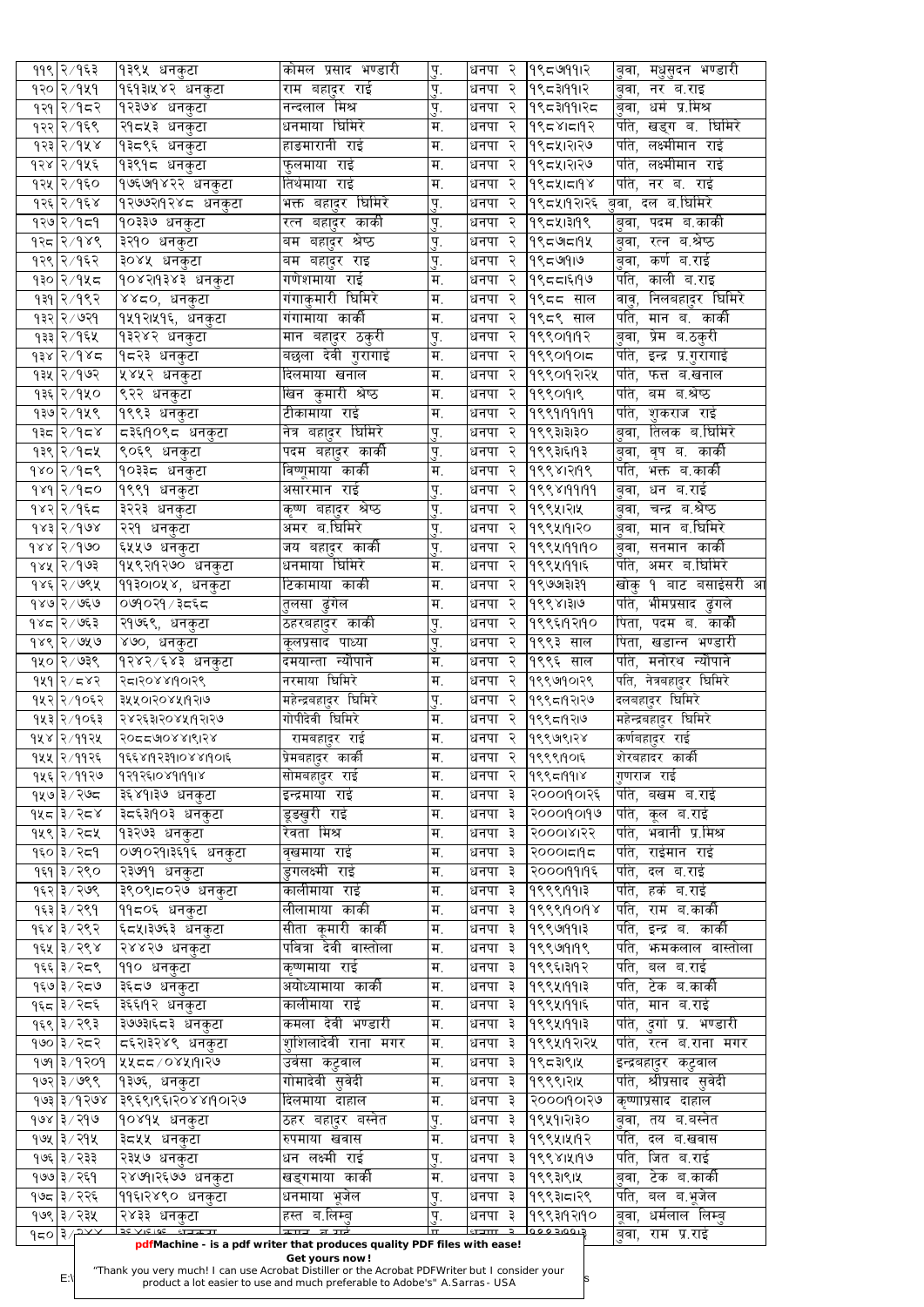|      | १८९√ हे ∣१≂१           | १२।३६५० धनकुटा                       | असम ब. राई                   | पु.        | धनपा ३            | १९९३।१०।२५   | बुवा, हकमासर राई                                   |
|------|------------------------|--------------------------------------|------------------------------|------------|-------------------|--------------|----------------------------------------------------|
|      | १८२∣३ ∕ २२५            | ७७७७५२ धनकुटा                        | फुलमाया तामाङ                | म.         | धनपा ३            | १९९१।५।८     | पति, वाङ्गे तामाङ                                  |
|      | १८३∣३ ∕ २२३            | ६९४।३६७४ धनकुटा                      | पशूराम अयोल                  | पु.        | धनपा ३            | 199919913    | बुवा, टिकाराम अर्याल                               |
|      | १८९∖ ३∤ ४३९            | ३२३द५ धनकुटा                         | मक्तेश्वर पोखरेल             | म.         | धनपा ३            | 199919195    | तोयानाथ पोखरेल<br>पति,                             |
|      | १८४∣३∕२४१              | ३द५१।३द३ धनकुटा                      | धन ब. भूजेल                  | पु.        | धनपा ३            | १९९१।२।२३    | बुवा, सन्त ब. भूजेल                                |
|      | १८३∕ २६४               | २९६९ धनकुटा                          | सन्त ब. <u>भू</u> जेल        | पु.        | धनपा ३            | 1999919919   | बुवा, किती ब.भूजेल <sub>.</sub>                    |
|      | १८७∣३∕ २५३             | ३८६३।१०३ धनकुटा                      | वतीमाया राइ                  | म.         | धनपा ३            | 19९९०19०1२५  | पति, हकम ब.राई                                     |
|      | १८४२  ३∕२              | २२१५० धनकुटा                         | मनमाया न्यौपाने              | म.         | धनपा ३            | 99901912     | पति, भगिरथ न्यौपाने                                |
|      | १८९ ३⁄२५५              | २११२४ धनकुटा                         | वद्रीमान राई                 | पु.        | धनपा ३            | 999019019    | बुवा, दुमुलाल राई                                  |
|      | १९० ३⁄ २५९             | ०७३०२१।४८२ धनकुटा                    | मनश्वरी राई                  | पु.        | धनपा ३            | 1999015194   | बिवा, सार्के राई                                   |
|      | $989$ 3/ $99$ $\times$ | १७९६ धनकुटा                          | महेन्द्र कुमारी पोखरेल       | म.         | धनपा ३            | 199591918    | पति, गोपाल प्र.पोखरेल                              |
|      | १९२∣३ ∕ २३८            | २१९४ धनकुटा                          | सुकमाया तामाङ                | म.         | धनपा ३            | 19९८८1३19५   | पति, रामे तामाङ                                    |
|      | १९३ ३ ∕ २३२            | ०७३०२१।६०५ धनकुटा                    | चन्द्रमाया थापा              | म.         | धनपा ३            | 9९८८141      | पति, डम्बर ब. थापा                                 |
|      | १९४ ३∕ २३४∣            | ०७३०२१।४७० धनकुटा                    | पदमलक्ष्मी राई               |            | धनपा ३            | 1995519129   | पति, पशूराम राई                                    |
|      | १९५ ३/२४८              | १२०४धनकुटा                           | <u>डम्बर कुमारी पोखरेल</u>   | पु.<br>म.  | धनपा ३            | $ 9$ ९८७३१९० | पति, प्रभु नाथ पोखरेल                              |
|      | १९६∣३ ∕ २२४            |                                      |                              |            |                   | 9९८७३११२     |                                                    |
|      |                        | ०७३०२१।३९७ धनकुटा                    | प्रेम थुलुङ राई              | पु.<br>म.  | धनपा ३<br>धनपा ३  |              | ब़वा, पंचमान थुलुङ<br><u>पति, भवानी प्र.सुवेदी</u> |
|      | १९७ ३/२४६              | ५९४८ धनकुटा                          | <u>लिलामाया</u> सुवेदी       |            |                   | १९८६1४1२८    |                                                    |
|      | १९८ ३/२५४              | ३५९६ धनकुटा                          | पहलमान खड्का                 | पु.        | धनपा ३            | 19952190199  | बुवा, दुमूलाल राई                                  |
|      | १९९ ३ ∕ २७०            | ३द१, धनकुटा                          | छात्रमान श्रेष्ठ             | पु.        | धनपा ३            | 1995418125   | <u>वावु,</u> पुर्णमान श्रेष्ठ                      |
|      | २०० ३ ⁄ २३०            | ३६९७३७७ धनकुटा                       | खड्ग ब.बस्नेत                | पु.        | धनपा ३            | 1995819913   | <u>बु</u> वा, ललित ब. बस्नेत                       |
|      | २०१ ३/२४५              | ३६९४।३७६ धनकुटा                      | मान ब. राई                   | पु.        | धनपा ३            | १९८४।२।२३    | बुवा, हस्त ब.राई                                   |
|      | २०२ ३ ⁄ २६३            | ३६६९।७१३ धनकुटा                      | ढूडीराज बस्नेत               | पु.        | धनपा ३            | १९८२११११३    | lबुवा, गंगा ब.बस्नेत                               |
|      | २०३ ३ ⁄ २४०            | २२६४ धनकुटा                          | रेणूका देवी पोखरेल           | म.         | धनपा ३            | १९८१।७२      | पति, भद्रनाथ पोखरेल                                |
|      | २०४ ३/२६९              | ५९३४, धनकुटा                         | खिनमाया भट्टराई              | म.         | धनपा ३            | 199591219६   | पति,<br>दल ब. भट्टराइ                              |
|      | २०५  ३ ∕ २७१           | १२१८, धनकुटा                         | धर्मानन्द भट्टराई            | पू.        | धनपा ३            | 1995913193   | इशवरीप्रसाद भट्टराइ<br>वावु,                       |
|      | २०६ ३ / २६०            | २३७५ धनकुटा                          | 'छुपलाल राई                  | प.         | धनपा ३            | 99901919     | बूवा, रुप ब.राई                                    |
|      | २०७ ३/२२द              | ३५४४ धनकुटा                          | <u>गिरीजा क</u> ुमारी पोखरेल | म.         | धनपा ३            | 1995019218   | पति, विद्यानाथ पोखरेल                              |
|      | २०८ ३⁄ २५१             | ३७०५।१८९ धनकुटा                      | नवंदा काकी                   | पु.        | धनपा ३            | 9९७६1991३    | पति, जय ब.काकी                                     |
|      | २०९ ३ ⁄ २३१            | ३द२दा६ धनकुटा                        | पसं ब. राई                   | पु.        | धनपा ३            | १९९५।१०१२५   | रुप ब.राई<br>्षवा,                                 |
|      | २१० ३ ⁄ २६५            | ११८१९ धनकुटा                         | मान ब. राई                   | पु.        | धनपा ३            | 1999419014   | सावन ब.राई<br>्ववा,                                |
|      | २११ ३ ⁄ २६६            | ३६९४।७१८ धनकुटा                      | धर्म कुमारी कटूवाल           | म.         | धनपा ३            | 999419913    | पति, शेर ब.कटवाल                                   |
|      | २१२∣३ ∕ २६७            | ३६९९।६७८ धनकुटा                      | पंचीमाया राई                 | म.         | धनपा ३            | 999419913    | पति, कमल ब.राई                                     |
|      | २१३ ३ ⁄ २६८            | ३द०२।७२० धनकुटा                      | प्रतिक्षा देवी अर्याल        | म.         | धनपा ३            | 1999419913   | पति, प्रशुराम अयोल                                 |
|      | २१४ ३⁄ २५०             | ३८०५।४१० धनकुटा                      | शेर ब. कटूवाल                | पु.        | धनपा ३            | 19९९५1२1२३   | बुवा, दल ब.कटुवाल                                  |
|      | २१५ ३ ∕ ७५३            | १०४१६ ∕ ३६५६                         | थरबहादुर काकी                | पु.        | धनपा ३            | 19९९६1901२   | पिता, वृखबहादुर काकी                               |
|      | २१६ ३ ⁄ ७३८            | ३७३२ ⁄ ६६७                           | दानबहादुर बस्नेत             | पु.        | धनपा ३            | 9९९६1991३    | पिता,<br>जयबहादुर बस्नेत                           |
|      |                        |                                      |                              |            |                   |              |                                                    |
|      | २१७ ३ ⁄ द२९            | 59819888108819912                    | <u>वीरबहा</u> दुर न्यौपाने   | पु.        | धनपा ३            | १९९५19२1५    | <u>बाबु, धनब</u> हादुर न्यौपाने                    |
|      | २१८∣३ ∕ द३७            | १२०७६२३०।२०३९।१२।२१                  | कृष्णमाया ओफा                | म.         | धनपा ३            | १९९७१२१२१    | गणेशप्रसाद ओफा<br>पति,                             |
|      | २१९ ३/८३८              | १२०६११५२।२०४५।१११२                   | गणेशप्रसाद ओफा               | पु.        | धनपा ३            | १९९६।दा      | वावु, भवाणी प्रसाद ओफा                             |
|      | २२० ३/८४१              | ३६२५।७०३।२०४४।१११३                   | महेन्द्रकुमारी शर्मा         | म.         | धनपा ३            | 999419913    | काशिनाथ शर्मा<br>पति,                              |
|      | २२१ ३ ⁄ १११५           | ११०६ <i>/५९२/२</i> ०४३ <i>/८/२</i> ९ | गम्भीरमान राई                | पु.        | धनपा ३            | १९९५।२।८     | पिता, राईमाले राई                                  |
|      | २२२  २११०६४            | 90૭9૪1૨૦૪91૪1६                       | दिनानाथ सुवेदी               | पु.        | धनपा ३            | १९९८1५1६     | केदारप्रसाद सुवेदी                                 |
|      | २२३ ३११०६५             | १०१५११४२।२०६७१।२६                    | भीमबहादुर राई                | पु.        | धनपा ३            | १९९५।७२२     | सिंगबहादुर राई                                     |
|      | २२४  ३११०६६            | ३०४१।२०५६।२७                         | शिवकुमारी पोखरेल             | म.         | धनपा ३            | १९९५1७1२२    | शिवप्रसाद पोखरेल                                   |
|      | २२५ शि०द९              | ४०१८1९३६1२०४४1991४                   | तिलकबहाटुर खत्री             | पु.        | धनपा ३            | 9९९७११२१     | धर्मध्वज खत्री                                     |
|      | २२६ शि०९४              | ६५२४।२०३८।११।४                       | बोधप्रसाद वाग्ले             | पु.        | धनपा ३            | १९९७७१६      | लिलाबल्वभ वाग्ले                                   |
|      | २२७ ३ ⁄ ११२८           | E 1661225102816                      | पुकबहादुर राई                | पु.        | धनपा ३            | 9९९५1991३    | थमपालुङ राई                                        |
|      | २२८ ३/११२९             | 0७३०२१।३८८।०६३।११।६                  | चकबहादुर राई                 | पु.        | धनपा ३            | १९९७१२१२१    | रामदल राई                                          |
|      | २२९ ३ ⁄ ११३०           | ११५०३१०४१।८१२८                       | जीतबहादुर कार्की             | पु.        | धनपा ३            | १९९९।८१२८    | <u>रणबहा</u> दुर कार्की                            |
|      | २३० ३ ∕ ११३१           | १२२९10४१1९1२८                        | गुणध्वज राई                  | पु.        | धनपा ३            | 999918194    | हर्कबहादुर राई                                     |
|      | २३१ ३ ⁄ ११३२           | १७५७४।०६१।२१९९                       | भक्तबहादुर गुरुङ             | पु.        | धनपा ३            | १९९८19919८   | मानध्वज गुरुङ                                      |
|      | २३२ ४ / ३४९            | २८००, धनकुटा                         | <u> फपन सिंह राई</u>         | पु.        | धनपा ४            | १९९४ साल     | वावु, चन्द्र ब. राई                                |
|      | २३३  ४ ⁄ ३१ ४          | ७२७२,<br>धनकुटा                      | इन्द्रकुमारी श्रेष्ठ         | म.         | धनपा<br>$\alpha$  | ।१९९४<br>साल | पति,<br>श्रष्ठ<br>मान ब.                           |
|      | २३४   ४ / ३२९          | २८४६, धनकुटा                         | मिटनमा राई                   | म.         | धनपा ४            | $ 9$ ९९४ साल | पति, कटक ब. राई                                    |
|      |                        | २३०६।३०४१, धनकुटा                    | <u>लक्ष्मी</u> माया श्रेष्ठ  | म.         | धनपा ४            | 1999813194   | मन नरायण श्रेष्ठ<br>वावु,                          |
|      | ४ ⁄ ३३८                |                                      |                              |            | धनपा ४            | $ 9$ ९९४ साल | दिगने राई<br>वावु,                                 |
|      | २३६ ४ / ३४८            | २द९४, धनकुटा                         | विरखसेर राई                  | पु.        |                   |              |                                                    |
|      | २३७ ४ ⁄ ३२१            | २४४४३, धनकुटा                        | रस्त बहादुर राई              | पु.        | धनपा ४            | 999313193    | कर्मजित राई<br>वावु,                               |
|      | २३८ ४ / ३४६            | १२६६४, धनकुटा                        | डम्वरकुमारी ढुङेल            | म.         | धनपा ४            | १९९३ साल     | पति,<br>मान ब. ढुङेल                               |
| २३५। | २३९ ४ / ३२२            | द9४, धनकुटा                          | सावित्रीदेवी दाहाल           | म.         | धनपा ४            | १९९२।९।२४    | पति,<br>जयनारायण दाहाल                             |
|      | $5808 \times 1528$     | १७०८, धनकुटा                         | खड्का ब. पाखिन               |            | धनपा<br>$\propto$ | $ 9$ ९९२ साल |                                                    |
| २४१  | 8/336                  | १३७४७, धनकुटा                        | मानबहादुर ढुङेल              | पु.<br>पु. | धनपा<br>$\propto$ | १९९२ साल     | वावु, नरवीर पाखिन<br>वावु, रघुवीर ढुडेल            |

 $E:\n\begin{vmatrix}\n\text{Poisson} & \text{Poisson} \\
\text{Poisson} & \text{Poisson} \\
\text{Poisson} & \text{Poisson} \\
\text{Poisson} & \text{Poisson} \\
\text{Poisson} & \text{Poisson} \\
\text{Poisson} & \text{Poisson} \\
\text{Poisson} & \text{Poisson} \\
\text{Poisson} & \text{Poisson} \\
\text{Poisson} & \text{Poisson} \\
\text{Poisson} & \text{Poisson} \\
\text{Poisson} & \text{Poisson} \\
\text{Poisson} & \text$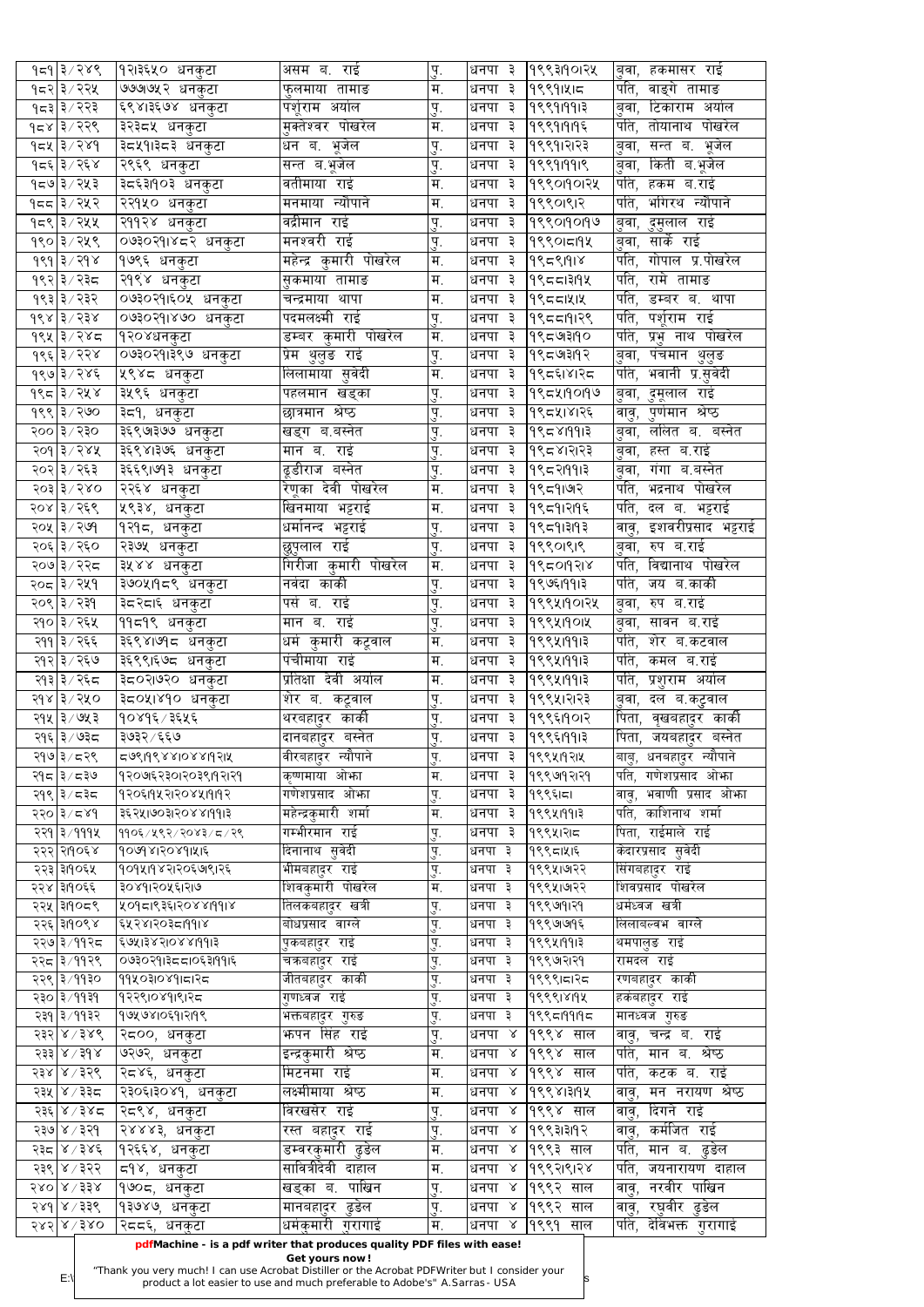|         | २४३∣४ ∕ ३१८          | ६३२६, धनकुटा               | टिकामाया मगर                                                            | म.                   |                                  | धनपा ४  १९९१ साल         | पति, दल ब. मगर                               |
|---------|----------------------|----------------------------|-------------------------------------------------------------------------|----------------------|----------------------------------|--------------------------|----------------------------------------------|
|         | २४४ ४ ⁄ ३२७          | १३५६६, धनकुटा              | हस्तमाया राना                                                           | म.                   | ${\bf \chi}$<br>धनपा             | 9९९१<br>साल              | पति,<br>जय ब् राना                           |
|         | २४४  ४ ∕ ३३०         | २द४५, धनकुटा               | कटक बहादुर राई                                                          | पु.                  | धनपा ४                           | १९९१ साल                 | चन्द्रवीर राई<br>वावु,                       |
|         | २४६ ४ / २९८          | १०७९, धनकुटा               | फारश्वरी राई                                                            | म.                   | धनपा<br>$\alpha$                 | १९९०।७२१                 | पति,<br>चामरीलाल राई                         |
|         | $580$ $\times 580$   | २२३६९, धनकुटा              | अनसरु राई                                                               | म.                   | $\propto$<br>धनपा                | १९९० साल                 | पति,<br>गैपाले राई                           |
|         | २४८∣४ ∕ ३३७          | द९१, धनकुटा                | फुलमाया कटेल                                                            | म.                   | धनपा<br>${\cal R}$               | १९९०।२।१३                | पति,<br>नाराद प्रसाद कटेल                    |
|         | २४९   ४ / ३४२        | ३०द२, धनकुटा               | एक बहादुर राई                                                           |                      | $\alpha$<br>धनपा                 | १९९० साल                 | ज्योतिमान राई                                |
|         |                      |                            |                                                                         | $\overline{A}$<br>म. | $\lambda$                        |                          | वावु,<br>पति,                                |
|         | २५० ४/७२८            | १६४२, धनकुटा               | सानुमाया श्रेष्ठ                                                        |                      | धनपा                             | १९९०।दा9०                | इन्द्रमान श्रेष्ठ                            |
|         | २५१ ४ / ३३२          | ५३४४, धनकुटा               | गुरुप्रसाद वाग्ले                                                       | पु.                  | $\alpha$<br>धनपा                 | ∣१९८९ साल                | मधुसुधन वाग्ले                               |
|         | २५२ ४ ⁄ ३११          | ४१८।१७०३, धनकुटा           | बालकुमारी खड्का                                                         | म.                   | धनपा<br>$\alpha$                 | १९८९ साल                 | वावु, स्व. ललित ब. खड्क                      |
|         | २५३ ४/३०८            | २२९९, धनकुटा               | हर्कमाया राई                                                            | म.                   | धनपा<br>$\alpha$                 | 19९८९1३1५                | पति, धनराज राई                               |
|         | २५४ ४ / ३४३          | १६६३, धनकुटा               | सुन्दरमाया तामाङ                                                        | म.                   | धनपा ४                           | 19९८८1६19५               | <u>भीम ब. तामाङ</u><br>पति,                  |
|         | २५५   ४ / ३३५        | २४४८७, धनकुटा              | मानकुमारी श्रेष्ठ                                                       | म.                   | धनपा<br>$\alpha$                 | ∣१९८८ साल                | पति,<br>रत्नमान श्रेष्ठ                      |
|         | २५६ ४ ⁄ ३१७          | ६७०।२८३९, धनकुटा           | रत्नलक्ष्मी श्रेष्ठ                                                     | म.                   | $\lambda$<br>धनपा                | 1995513198               | टेक ब. श्रेष्ठ<br>पति,                       |
|         | २५७ ४ ⁄ ३०१          | २००४।३३४७, धनकुटा          | डल्ली राई                                                               | म.                   | धनपा<br>$\alpha$                 | 19958190197              | पति,<br>धनशेर राई                            |
|         | २५८∣४ ∕ ३०२          | १४९९।३५८, धनकुटा           | <u>देवी</u> दाहाल                                                       | म.                   | धनपा<br>$\alpha$                 | १९८५ साल                 | र्भागरथ दाहाल<br>पति,                        |
|         |                      |                            |                                                                         |                      | ${\bf \chi}$                     |                          |                                              |
|         | २५९   ४ / ३२६        | ३९९६।९४, धनकुटा            | नन्दकुमारी श्रेष्ठ                                                      | म.                   | धनपा                             | १९८५ साल                 | पति,<br>नर ब. श्रेष्ठ                        |
|         | २६० ४ ⁄ ३०४          | ३१७३।२२४, धनकुटा           | <u>फ</u> लमाया लिम्बु                                                   | म.                   | $\alpha$<br>धनपा                 | १९८५ साल                 | पति,<br><u>आ</u> श ब. लिम्बु                 |
|         | २६१ ४ / ३४४          | १५६७०, धनकुटा              | नगेन्द्र बहादुर श्रेष्ठ                                                 | पु.                  | धनपा<br>$\overline{\mathcal{S}}$ | ∣१९८४ साल                | नर ब. श्रेष्ठ<br>वा्ू,                       |
|         | २६२ ४ / ३०७          | ३७३६, धनकुटा               | वीर बहादुर ब्लोन तामाङ                                                  | lg.                  | धनपा<br>$\alpha$                 | ∣१९८२ साल                | धनपुर व्लोन<br>वावु,                         |
|         | २६३ ४ / ३२०          | २द२०, धनकुटा               | हरिप्रिया वराल                                                          | म.                   | धनपा ४                           | १९८२ साल                 | पति,<br>कृष्णप्रसाद वराल                     |
|         | २६४ ४ ⁄ ३४५          | ३०दद, धनकुटा               | लक्ष्मीकूमारी श्रेष्ठ                                                   | म.                   | $\propto$<br>धनपा                | १९८१ साल                 | <i>दु</i> र्गा ब. श्रेष्ठ<br>पति,            |
|         | २६५   ४ / ३०५        | <b>१३२२५, धनकुटा</b>       | राधादेवी अधिकारी                                                        | म.                   | धनपा ४                           | 19९७८1७१२                | ्पुष्पलाल अधिकारी<br>पति,                    |
|         | २६६ ४ ⁄ ३६१          | ∣५७४१, धनकुटा              | बछलादेवी अधिकारी                                                        | म.                   | $\alpha$<br>धनपा                 | १९७६ साल                 | र्पात, दाताराम अधिकारी                       |
|         |                      |                            |                                                                         |                      |                                  |                          |                                              |
|         | २६७ ४ / २९७          | १३६१, धनकुटा               | <u>रामकुमारी था</u> पा                                                  | म.                   |                                  | धनपा ४  १९७५।१२।१        | !वावृ, वीर बहादुर थापा<br><del>नर्</del> न — |
|         | <i>रि६</i> ४ ∕ ३३३   | पिश्द्द्द, धनकूटा          | कृष्णकुमारी श्रेष्ठ                                                     | म.                   |                                  | <u>धिनपा ४  १९९५ साल</u> | पात, नगन्द्र ब. श्रष्ठ                       |
|         | २६९ ४ ⁄ द००          | ६७५।०४४।१०।२१,धनकुटा       | पार्वती धिताल                                                           | म.                   | धनपा                             | ૪  ૧९९૦।૧૦।૨૧            | पति, उमाप्रसाद धिताल                         |
|         | २७० ४ ⁄ द्र0१        | ६७७०४४।१०।२१, धनकुटा       | उमाप्रसाद धिताल                                                         | पु.                  | धनपा                             | ४  १९९०।१०।२१            | वावु, टिकाप्रसाद धिताल                       |
|         | २७१ ४ / द३९          | ५४७१०३९।१२।६               | मोतिहिरा खत्री                                                          | म.                   | धनपा ४                           | १९९७१२१६                 | पति, गोविन्द्रबहाटुर खत्री                   |
|         | २७२ ४ / ८५०          | १७८५।०३२।९।४               | टिकामाया वाग्ले                                                         | म.                   | धनपा ४                           | 9999918                  |                                              |
|         |                      |                            |                                                                         |                      |                                  |                          | पति, गुरुप्रसाद वाग्ले                       |
|         | २७३ ४ ⁄ द३०          | २३५०१०४४।८१२३              | एकलक्ष्मी श्रेष्ठ                                                       | म.                   | धनपा ४                           | १९९६।दा२३                | पति, मानबहादुर श्रेष्ठ                       |
|         | २७४   ४ ⁄ द३१        | १०१३१०३१।१।२८              | रामकुमारी उदाश                                                          | म.                   | धनपा ४                           | 19९९७११२८                | पति, शिवकुमार उदाश                           |
|         | २७५   ४ ⁄ द३६        | १२ा२०१६।४।१९।२             | मोतीलाल श्रेष्ठ                                                         | पु.                  | धनपा ४                           | 9९९६1४19९                | नारायणकृष्ण श्रष्ठ<br>वावु,                  |
|         | २७६ ४ / ८४५          | ७८८४।२०३९।१०११२            | कृष्णबहादुर श्रेष्ठ                                                     | पु.                  | धनपा ४                           | 19९९७19019२              | र्फानेनारायण श्रेष्ठ<br>वावु,                |
|         | २७७ ४ ⁄ द५२          | १८०२१२०४४११०११२            | मायारानी राई                                                            | म.                   | धनपा ४                           | 19९८३19019२              | पति, चौथिलाल राई                             |
|         | २७८ ४ ⁄ १०६८         | २७९४।२०४४।१०११२            | गौबहादुर राई                                                            | पु.                  | धनपा ४                           | 19995190197              | धनसेर राई                                    |
|         | २७९ ४ ⁄ १०६७         | १५०५३।२०४२।७१६             | इंश्वरीप्रसाद वाग्ले                                                    | पु.                  | धनपा ४                           | १९९७।७१६                 | 'मधुसुदन वाग्ले                              |
|         | २८० ४ ⁄ ११३३         | ७२१।२१४८।०२९।१०।२९         | बद्रीकुमार श्रेष्ठ                                                      | $\mathbf{h}$         | धनपा ४                           | १९९९1901२९               | प्रभुनारायण श्रेष्ठ                          |
|         | २द9 ४ ∕ ११३५         | क्र.स.३३७४।०४४।१०।१९       | रहनलाल राई                                                              | $\mathbf{F}$         | धनपा ४                           | 9999190199               | सिद्धीबहादुर राइ                             |
|         | २८२ ४ ∕ ११३६         | १७४२०३८१२२०                | सावित्रीदेवी श्रेष्ठ                                                    | म.                   | धनपा ४                           | १९९२।२।२०                | लिलानाथ श्रेष्ठ                              |
|         | २८३∣४ ∕ ११३७         | ४२६९।०३९।११।२७             | लोकबहादुर श्रेष्ठ                                                       | $\dot{b}_9$          | धनपा ४                           | 9९९७१११२७                | रत्नमान श्रेष्ठ                              |
|         |                      |                            |                                                                         |                      |                                  |                          | मोतीलाल श्रेष्ठ                              |
|         | २द४ ४ ∕ ११३द         | ५८९।५८१४।०५१।१०।११         | सूर्यकुमारी श्रेष्ठ                                                     | म.                   | धनपा ४                           | 199991519                |                                              |
|         | २द्र्४  ४ ∕ १२६१     | २८०७२०४४११०११२             | दिघकुमारी राई                                                           | म.                   | धनपा ४                           | २०००१०१२                 | राखबहादुर राई                                |
|         |                      | २८६ ४/१२७३  ३०९५।२०४०।५।२९ | गौरीशंकर श्रेष्ठ                                                        | पु.                  | धनपा ४                           | 19९९९1५1२९               | काजीमान श्रेष्ठ                              |
|         | २द७ ४ ∕ ३द०          | २द९९, धनकुटा               | विनाकुमारी राना                                                         | म.                   | धनपा ४                           | २००० साल                 | पति, प्रेम ब. राना                           |
|         | २दद ४ ∕ ३द9          | ३४५२, धनकुटा               | भरणमाया राई                                                             | म.                   |                                  | धनपा ४  १९९८19019        | पति, देशहाङ राई                              |
|         | २८९ ४ ⁄ १११३         | २५७७, सुनसरी               | खिनमाया खड्का                                                           | म.                   | धनपा ४  १९७५।३।३१                |                          | र्पात, लालबहादुर खड्का                       |
|         | २९० ४ ⁄ ९६८          | २३९०३।२०४५।१२।१            | तिलमाया ढुंगेल                                                          | म.                   | धनपा ४                           | 1999919219               | रेखबहादुर ढुंगेल                             |
|         |                      |                            | लक्ष्मी श्रेष्ठ                                                         | म.                   | धनपा ५                           | १९९५ साल                 | र्पात, लाल बहादुर श्रेष्ठ                    |
|         |                      |                            |                                                                         |                      |                                  |                          | पति, हरिबहा्दर श्रेष्ठ                       |
|         | २९१ ५ ⁄ ४६३          | २४४२।१९३५, भोजपुर          |                                                                         |                      |                                  |                          |                                              |
|         | २९२ ५ / ४४७          | २३९५।६५९, धनकुटा           | <u>जगतकुमारी श्रेष्ठ</u>                                                | म.                   | धनपा ५                           | १९९६ साल                 |                                              |
|         | २९३ ५ / ४५९          | २७६७५०९, धनकुटा            | लक्ष्मीदेवी श्रेष्ठ                                                     | म.                   | धनपा ५                           | १९९७ साल                 | पति, इश्वर भगत श्रेष्ठ                       |
|         | २९४ ५ / ४५०          | ४८६।२४५९, धनकुटा           | पार्वती प्रधान                                                          | सि.                  | धनपा ५                           | 9999999                  | $\overline{\mathsf{q}}$ ति,<br>शकरमान प्रधान |
|         | २९५  ५ / ४६१         | २३६७१४६५६,<br>धनकटा        | नन्दकुमारी<br>मास्कं                                                    | म.                   | धनपा<br>५                        | १९९७ साल                 | पति,<br>कुमारदाश मास्के                      |
|         | २९६ ५ ⁄ ४५७          | २४४५।५५१, धनकुटा           | पदमकुमारी राई                                                           | म.                   | धनपा ५                           | १९९८ साल                 | पति,<br>गंगा बहादुर राइ                      |
|         | २९७ ५ ⁄ ४६५          | २०६७१, धनकुटा              | वृद्धिश्वरी राई                                                         | म.                   | ५<br>धनपा                        | १९९८ साल                 | पति,<br>दल बहादुर राई                        |
|         |                      |                            |                                                                         | म.                   | धनपा ५                           |                          | फत्यमान श्रेष्ठ                              |
|         | २९८ ५ / ४६०          | २५९५।१२१९, धनकुटा          | <u>विष्णुकुमारी श्रेष्ठ</u>                                             |                      |                                  | १९९९ साल                 | पति,                                         |
|         |                      | २९७५, धनकुटा               | अम्वीका देवी उदाश                                                       | म.                   | धनपा ५                           | २००० साल                 | पति,<br>मानबहादुर श्रेष्ठ                    |
|         | ३०० ५ ⁄ ४५६          | २७४५, धनकुटा               | रिठठीमाया राई                                                           | म.                   | धनपा ५                           | २००११०१५                 | पति,<br>चन्द्र बहा्दर राई                    |
|         | ३०१ $ x \rangle$ ४६४ | २२५९।४०१, धनकुटा           | मना श्रेष्ठ                                                             | म.                   | धनपा ५                           | २००० साल                 | पति, लोक<br>बहादर श्रेष्ठ                    |
|         | ३०२ ५ ⁄ ११९५         | २११८६०१०४४११०१२२           | हर्कमाया राई                                                            | म.                   | धनपा ५                           | १९९९1901२२               | पदमबहादुर राई                                |
|         |                      | ४७७५।०३८।२१३२              | गंगादेवी थापा                                                           |                      |                                  | २०००।२१३२                |                                              |
| ३०४ ५ / | ३०३ ५ ⁄ १२०१         |                            | pdfMachine - is a pdf writer that produces quality PDF files with ease! | म.                   | धनपा ५                           |                          | अमरबहादुर थापा<br>'विरबहादुर दर्लामी         |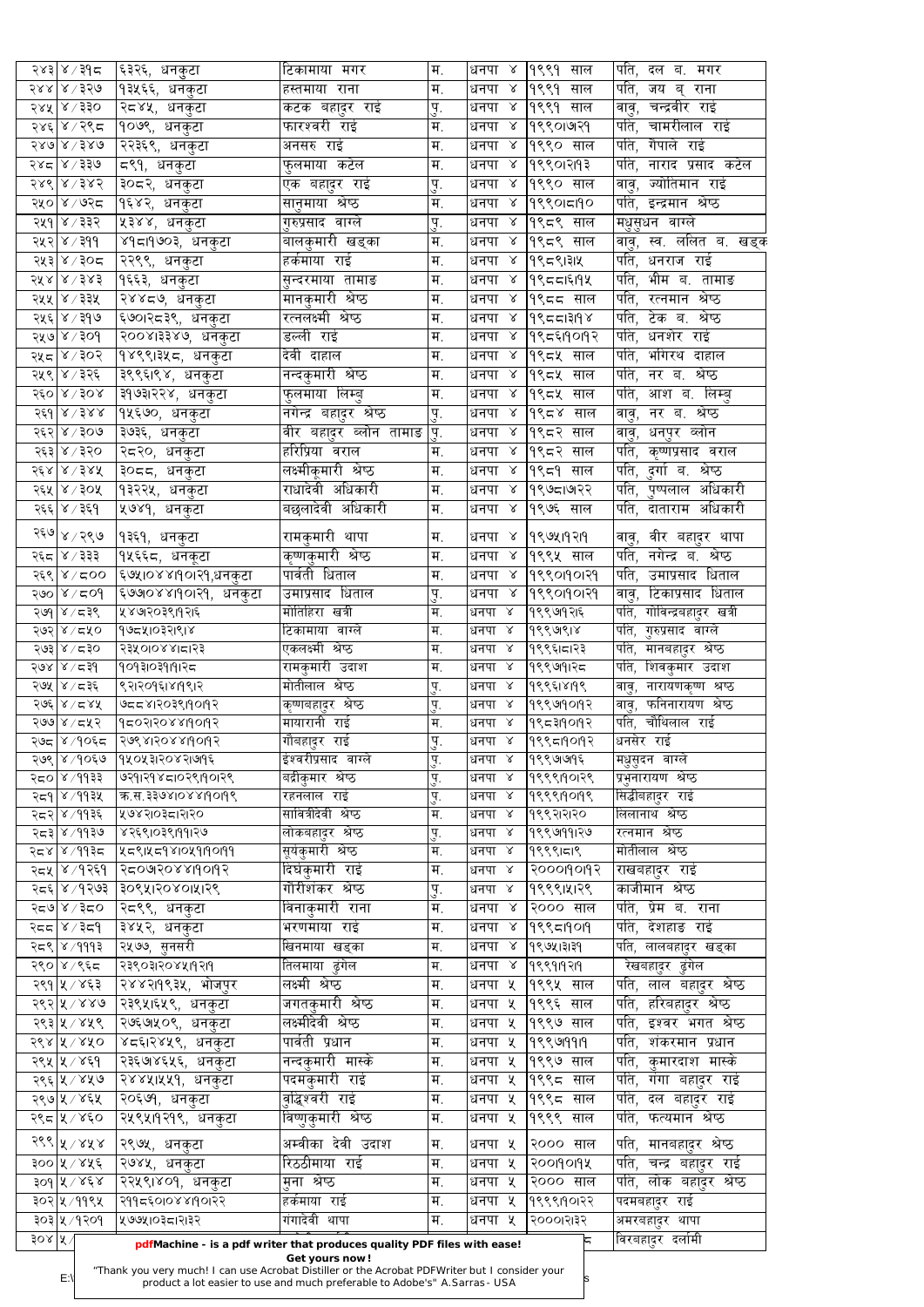|         | ३०५ ५ ∕ १२६० ∶          | ६२।२०२१।१२।९                  | रामगोपाल श्रेष्ठ                                                        | $\dot{\mathbf{b}}$ | धनपा ५ | 9९९९19२1९               | र्लालतमान श्रेष्ठ                    |
|---------|-------------------------|-------------------------------|-------------------------------------------------------------------------|--------------------|--------|-------------------------|--------------------------------------|
|         | ३०६ ५ ⁄ १२७८            | ६९७२०४३।१०११८                 | कुलमान राई                                                              | पु.                | धनपा ५ | २०००१०१६                | वार्डवीर राई                         |
|         | ३०७ ५ ⁄ १२८२            | ३६९७१०३६।१।२८                 | टीकाप्रसाद लामिछाने                                                     | पु.                | धनपा ५ | २०००११२८                | डिल्लीराम लामिछाने                   |
|         | ३०८ ∖ ४   ३०६           | २७१६।२५३२, धनकुटा             | तलसी भगत श्रेष्ठ                                                        | पु                 | धनपा ५ | १९९५।३११७               | वावु, ज्ञान बहा्दर श्रेष्ठ           |
|         | ३०९ ५ / ४१२             | ०७३०२१।३३२, धनकुटा            | चन्द्रकुमारी राई                                                        | म.                 | धनपा ५ | 1999815194              | पति,<br>महन्त बहादुर राई             |
|         | ३१०∣५ ∕ ३द७             | ३१२१।२५५५, धनकुटा             | मायारानी राई                                                            | म.                 | धनपा ५ | 999819197               | पति,<br>कुलमान राई                   |
|         | ३११   ५ / ४०३           | ४५१, धनकुटा                   | चन्द्रकुमारी श्रेष्ठ <sup>े</sup>                                       | म.                 | धनपा ५ | १९९३ साल                | पति,<br>बृष बहादुर श्रेष्ठ           |
|         |                         |                               |                                                                         |                    |        |                         |                                      |
|         | ३१२ ५ ⁄ ४२७             | ९४८, धनकुटा                   | सन्त बहा्दर योगी                                                        | पु.                | धनपा ५ | १९९३।५।५                | धनकुवेर योगी<br>वावु,                |
|         | ३१३ ५ / ४००             | <sub>।</sub> १५१८, धनकुटा     | चन्द्रकला निरौला                                                        | म.                 | धनपा ५ | १९९१ साल                | जेठा निरौला<br>पति,                  |
|         | ३१४   ५ / ४३३           | ३द४, धनकुटा                   | चन्द्रलक्ष्मी प्रधान                                                    | म.                 | धनपा ५ | 1999919914              | पति,<br>कृष्ण बहादुर प्रधान          |
|         | ३१५   ५ / ४३४           | २६६९।२७६, धनकुटा              | कृष्णकुमारी श्रेष्ठ                                                     | म.                 | धनपा ५ | १९९१ साल                | नन्दगोपाल श्रेष्ठ<br>पति,            |
|         | ३१६∣५ ∕ ४३०∶            | २७०१।१२१०, धनकुटा             | पंच कुमारी श्रेष्ठ                                                      | म.                 | धनपा ५ | १९९० साल                | पति,<br>दलबहादुर श्रेष्ठ             |
|         | ३१७ ५ ⁄ ४१५             | २००८, धनकुटा                  | सानुमाया प्रधान                                                         | म.                 | धनपा ५ | १९८९।२१९                | पति,<br>र्कापेलमान प्रधान            |
|         | ३१८४/४१३                | १३४, धनकुटा                   | मरिचमान प्रधान                                                          | पु.                | धनपा ५ | १९८९ साल                | चामु नारायण प्रधान<br>वावु,          |
|         | 308K/208                | २२७६, धनकुटा                  | वृख बहा्दर श्रेष्ठ                                                      | पु.                | धनपा ५ | १९८८ साल                | <u>स</u> र्यमान श्रेष्ठ<br>वावू,     |
|         | ३२०∣५ ∕ ४०द             | २६९४।६२२, धनकुटा              | मनमाया श्रेष्ठ                                                          | म.                 | धनपा ५ | ∣१९८७ साल               | पति,<br>हर्क बहादुर श्रेष्ठ          |
|         | ३२१∣५ ∕ ३९३∶            | १३३५।१९२३, धनकुटा             | जीवनकला पौडेल                                                           | म.                 | धनपा ५ | १९८६।६१०                | मेघनारायण पौडेल<br>पति,              |
|         | ३२२∣५ ∕ ४१०             | २३३५०, धनकुटा                 | मथुरा देवी अमात्य                                                       | म.                 | धनपा ५ | १९८६ साल                | चन्द्र बहा्दर अमात्य<br>पति,         |
|         |                         |                               |                                                                         |                    |        |                         |                                      |
|         | ३२३∣५ ∕ ४३२             | १९९२, धनकुटा                  | हर्क बहा्दर श्रेष्ठ                                                     | पु.                | धनपा ५ | १९८६ साल                | कृष्ण्मान श्रेष्ठ<br>वावु,           |
|         | ३२४∣५ ∕ ४२३∶            | १२६३, धनकुटा                  | केदार भगत श्रेष्ठ                                                       | पु.                | धनपा ५ | १९८५ सूाल               | कृष्णभगत श्रेष्ठ<br>वावु,            |
|         | ३२५   ५ / ४२१           | १०५४५।०४१।०४२, धनकुटा         | मदन बहादुर प्रधान                                                       | पु.                | धनपा ५ | 199581812               | जगत बहादुर प्रधान<br>वावु,           |
|         | ३२६ ५ / ४०५             | ११९२, धनकुटा                  | पदमकुमारी श्रेष्ठ                                                       | म.                 | धनपा ५ | १९८३।३।८                | पति,<br>विर ब. श्रेष्ठ               |
|         | ३२७∣५ ∕ ३८९             | ९६७, धनकुटा                   | <u>त</u> लसी बहादुर श्रेष्ठ                                             | पू.                | धनपा ५ | १९८५ साल                | खड्ग ब. श्रेष्ठ<br>बावु,             |
|         | ३२८∣५ ∕ ३९९∶            | २१, धनकुटा                    | सन्तकुमारी योगी                                                         | $H_{\cdot}$        | धनपा ५ | १९७५ साल                | सन्त ब. योगी<br>पति,                 |
|         | ३२९∣५ ∕ ३९०∣            | २६७७३११, धनकुटा               | धर्मलाल श्रेष्ठ                                                         | पु.                | धनपा ५ | $\overline{1}$ १९७२ साल | बाबु, हरिलाल श्रेष्ठ                 |
|         | ३३०∣५ ∕ ३ेदद            | ६४३, धनकुटा                   | <u>वालकूमारी श्रेष्ठ</u>                                                | ! म.               | धनपा ५ | २००४ साल                | तुलसी ब. श्रेष्ठ                     |
|         | ३३१∣५ ∕ ४२८             | १२७९६, धनकुटा                 | नेत्रमाया मिश्र                                                         | म.                 |        | धनपा ५ १९९५११२१७        | वावु, नेत्र प्रसाद मिश्र             |
|         | ३३२∣५ ∕ ४३१             | ३४२, धनकुटा                   | <sup>।</sup> रुप बहादुर श्रेष्ठ                                         | पु.                |        | धनपा ५  १९९५ साल        | वावु, हकंबहादुर श्रेष्ठ              |
|         | ३३३∣५ ∕ द६९             | ९६६।०५३।२।१७                  | दिलमाया श्रेष्ठ                                                         | म.                 | धनपा ५ | १९८७२११७                | भिरगाउं ७ बाट बसाईसरी                |
|         | ३३४  ५ / ७६६            | ६५५, धनकुटा                   | हरिप्रसाद कट्टेल                                                        |                    |        | धनपा ५  १९९६।दा४        |                                      |
|         |                         |                               |                                                                         | पु.<br>म.          |        |                         | वावु, श्यालाल                        |
|         | ३३५│५ ∕ ७६५             | ∣५९२३, धनकुटा                 | थर्कमाया कट्टेल                                                         |                    |        | धनपा ५  १९७४।५।१०       | पति, हरिप्रसाद                       |
|         | ३३६∣५ ∕ ७६०             | २८०९ ⁄ ६३१, धनकुटा            | राजकुमारी भुजेल                                                         | म.                 | धनपा ५ | १९९६।२।५                | पति, बमबहादुर                        |
|         | ३३७ ५ / ७४६             | २७१५ ⁄ ९१२, धनकुटा            | चन्द्रादेवी श्रेष्ठ                                                     | म.                 | धनपा ५ | 9९९६1६19                | पति,<br>केदारभक्त                    |
|         | ३३द ४ ∕ ७४०             | ११२३५, धनकुटा                 | राज्यलक्ष्मी श्रेष्ठ                                                    | म.                 | धनपा ५ | $ 9$ ९९२।२।३            | पति, नारायदाश                        |
|         | ३३९∣५ ∕ ७द्र५           | १२३७५, धनकुटा                 | नरदेवी दर्लामी                                                          | म.                 | धनपा ५ | <u> १९९६।५</u> 1२०      | पति, वीरबहादुर                       |
|         | ३४०∣५ ∕ द३२             | ६७६६।०३८।१२।१०                | लक्ष्मीकुमारी प्रधान                                                    | म.                 | धनपा ५ | १९९५19२19०              | दूर्गाभगत श्रेष्ठ                    |
|         | $38d$ x $\sim$ x $\sim$ | ४५।०२८।१२२                    | रुकमणि प्रधान                                                           | म.                 | धनपा ५ | १९९६।१२।२२              | मारिचमान प्रधान                      |
|         | ३४२ ५ ⁄ १०६९            | २२३०।२०३३।७१९                 | योगेन्द्रभगत श्रेष्ठ                                                    | पु.                | धनपा ५ | 19९९८1७१९               | कृष्णभगत श्रेष्ठ                     |
|         | ३४३ ५ ⁄ १०९३            | ७१८१२०३९।३१९१४                | ईन्द्रबहादूर प्रधान                                                     | $\mathbf{h}$       | धनपा ५ | १९९६।३।४                | डिल्लीबहाटुर प्रधान                  |
|         | ३४४∣५ ∕ ११३९            | 998810501815                  | भगवती श्रेष्ठ                                                           | $\overline{H}$ .   | धनपा ५ | १९९९।२।६                | योगेन्द्रभगत श्रेष्ठ                 |
|         | ३४५ ६/४७५               | २३१४, धनकुटा                  | राज्यलक्ष्मी श्रेष्ठ                                                    | म.                 | धनपा ६ | 1999X1917               | पति, राम बहादुर श्रेष्ठ              |
|         |                         |                               |                                                                         | म.                 |        |                         |                                      |
|         | ३४६∣६ ∕ ४८९             | २४३३५, धनकुटा                 | डम्वरकुमारी श्रेष्ठ                                                     |                    | धनपा ६ | १९९५ साल                | वावु, तेजबहादुर श्रेष्ठ              |
|         | ३४७ ६ ⁄ ४९७             | द३३६।९५३, धनकुटा              | शान्तीदेवी श्रेष्ठ                                                      | म.                 | धनपा ६ | १९९४ साल                | पति, सिद्धिमान श्रेष्ठ               |
|         | ३४८∣६ ∕ ४द७             | ५९५५।६३७, धनकुटा              | धनकुमारी शाक्य                                                          | म.                 | धनपा ६ | १९९३ साल                | र्पाते, गुणरत्न शाक्य                |
|         | ३४९∣६ ∕ ४८०             | २२५, धनकुटा                   | लक्ष्मीदेवी श्रेष्ठ                                                     | म.                 | धनपा ६ | १९९२ साल                | पति, भीमनारायण श्रेष्ठ               |
|         | ३५० ६ / ४९४             | ३०२७, धनकुटा                  | सरस्वती देवी श्रेष्ठ                                                    | म.                 | धनपा ६ | १९९२ साल                | पति, शिवकुमार श्रेष्ठ                |
|         | ३५१∣६ ∕ ४९३∣            | १४५३३, धनकुटा                 | चन्द्रकुमारी खड्गी                                                      | म.                 | धनपा ६ | १९९१ साल                | पति, सिद्धि बहादुर खड्गी             |
|         | ३५२ ६ ⁄ ४७९             | ९८९।३५९५, धनकुटा              | पुष्पकुमारी थापा                                                        | म.                 | धनपा ६ | १९९१<br>साल             | पति, दिलबहादुर थापा                  |
|         | ३५३∣६ ∕ ४७८             | ५२८२।४९७, धनकुटा              | <u>सु</u> र्यकुमारी श्रेष्ठ                                             | म.                 | धनपा ६ | १९९१<br>साल             | पति,<br>कृष्ण्मान श्रेष्ठ            |
|         | ३५४ ६ ⁄ ४९५             | ५८२, धनकुटा                   | भरतनारायण श्रेष्ठ                                                       | पु.                | धनपा ६ | १९९१<br>साल             | वद्रीनारायण श्रेष्ठ<br>वावु,         |
|         | ३५५ ६ ⁄ ५०१             | ∣७१४६, धनकुटा                 | चन्द्र भगत श्रेष्ठ                                                      | पु.                |        | धनपा ६  १९९१ साल        | वावु, सुर्यभगत श्रेष्ठ               |
|         |                         | ३५६ ६ ⁄ ४८५ दिदश9दद्ध, धनकुटा | <u>चुनु</u> श्रेष्ठ                                                     | म.                 |        | धनपा ६  १९द९।४।१द       | <u>पति, रामबहादुर श्रेष्ठ</u>        |
|         | ३५७ ६ ⁄ ४९१             | २०५५।५६४, धनकुटा              | वर्तकुमारी श्रेष्ठ                                                      | म.                 | धनपा ६ | ∣१९८६ साल               | पति,<br>सिद्धि बहादुर श्रेष्ठ        |
|         | ३५८∣६∕४९०               | ४६८२।१२८५, धनकुटा             | देवी कार्की                                                             | म.                 | धनपा ६ | १९८५ साल                | पति,<br>जगत बहा्दर काकी              |
|         |                         |                               | लालकुमारी श्रेष्ठ                                                       | म.                 |        |                         |                                      |
|         | ३५९∣६ ∕ ४९२             | २४३३७, धनकुटा                 |                                                                         |                    | धनपा ६ | १९८५ साल                | तेजबहादुर श्रेष्ठ<br>वाव,            |
|         | ३६० ६ ⁄ ४६८             | १५४१।१८५१, धनकुटा             | धनमाया खड्गी                                                            | म.                 | धनपा ६ | 19९८४1२19५              | पति, सुर्य बहादुर खड्गी              |
|         | ३६१ ६ ∕ ४ द9            | ∣५८८।१९९७, धनकुटा             | मानकमारी श्रेष्ठ                                                        | म.                 | धनपा ६ | १९७० साल                | पति,<br>शिवलाल श्रेष्ठ               |
|         |                         | ९३४०, धनकुटा                  | गंगादेवी श्रेष्ठ                                                        | म.                 | धनपा ६ | १९९५ साल                | पति,<br>खड्ग बहादुर श्रेष्ठ          |
|         | ३६२ ६ / ४६७             |                               |                                                                         | पु.                | धनपा ६ | १९९५ साल                | कुल बहादुर श्रेष्ठ<br>वाव,           |
|         | ३६३ ६ ⁄ ४७३             | द९४, धनकुटा                   | विष्णु भगत श्रेष्ठ                                                      |                    |        |                         |                                      |
|         | ३६४ ६/४७७               |                               | विष्णु माया खड्गी                                                       | म.                 | धनपा ६ | १९८१११२०                | पति,<br>रणमान खड्गी                  |
|         |                         | ११३२, धनकुटा                  | शौभाग्यदेवी श्रेष्ठ                                                     |                    | धनपा ६ |                         |                                      |
| ३६६ ६ ⁄ | ३६५  ६ / ७७९            | १८२३ ⁄ ५१९, धनकुटा            | pdfMachine - is a pdf writer that produces quality PDF files with ease! | म.                 |        | 199914190               | पति,<br>रामकृष्ण<br>पति,<br>सूर्यभगत |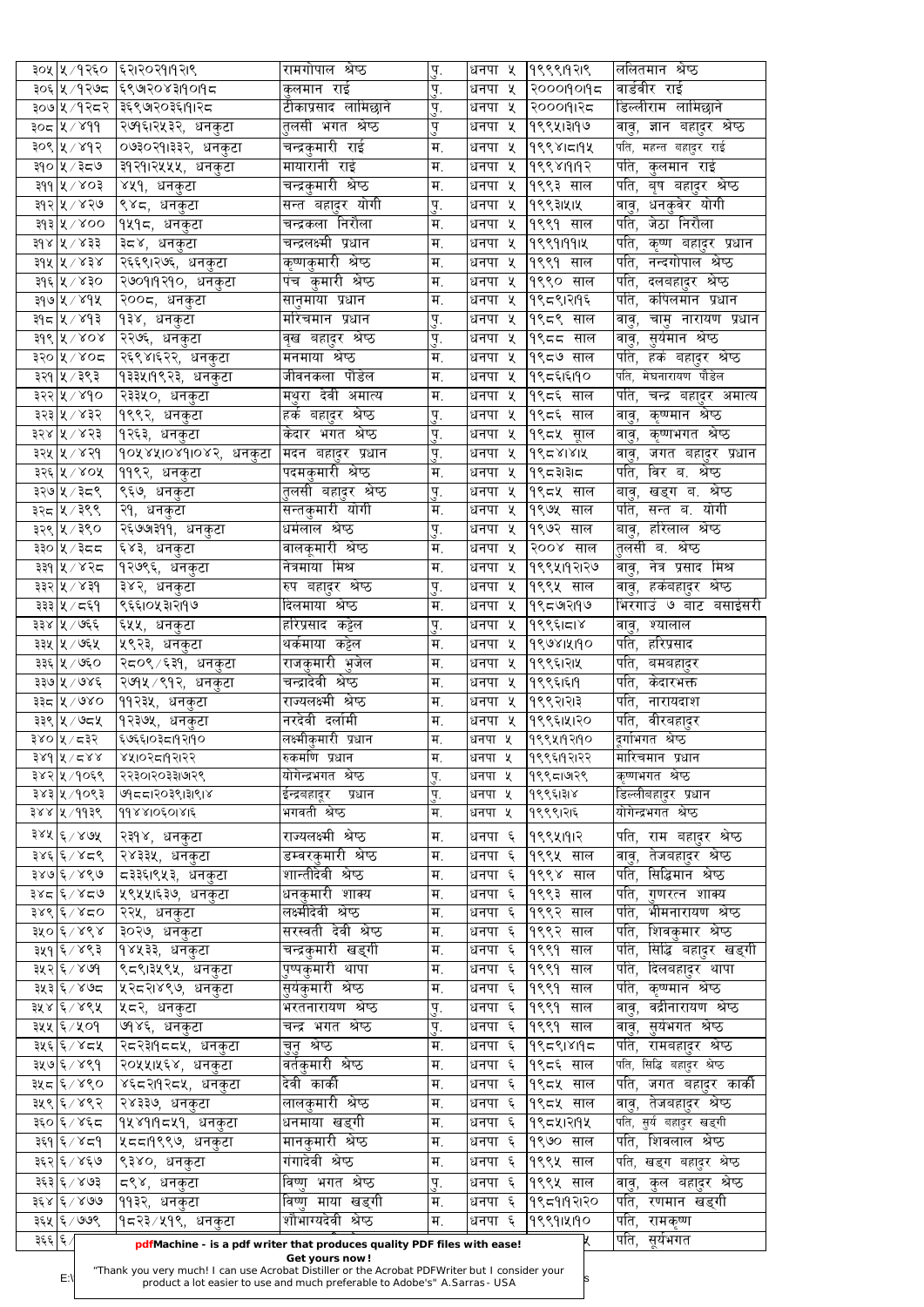|      | ३६७ ६ ⁄ ७३४                                    | ११६०, धनकुटा                                                                                   | तिलमाया बस्नेत                                                              | म.                | धनपा ६    | १९९५११२२०      | पति, वीरबहादुर                              |
|------|------------------------------------------------|------------------------------------------------------------------------------------------------|-----------------------------------------------------------------------------|-------------------|-----------|----------------|---------------------------------------------|
|      | ३६८ ∖६ / ७३७                                   | २६७१, धनकुटा                                                                                   | गंगादेवी श्रेष्ठ                                                            | म.                | धनपा ६    | १९९६।४।२०      | पति, शिवकुमार                               |
|      | ३६९∣६ ∕ ८३५                                    | १६८०१७४५१०५३१६१६                                                                               | नन्दकुमारी खडका                                                             | म.                | धनपा ६    | १९९२।३।२२      | गोविन्द्रबहा्दर खड्का                       |
|      | ३७० ६ ⁄ द५९                                    | ४२९१०४४।६११३                                                                                   | लक्ष्मणनारायण श्रेष्ठ                                                       | पु.               | धनपा ६    | ૧९९५।६।૧२      | शिवनारायण श्रेष्ठ                           |
|      | ३७९∣६ ∕ द३३                                    | १३७५।२०३१।७१२७                                                                                 | केदारला सिं श्रेष्ठ                                                         | पु.               | धनपा ६    | ৭९९७।७।२७      | वावु, गौरीलाल श्रेष्ठ                       |
|      | ३७२∣६ ∕ द४९                                    | २३६३३।२०४५।११।११                                                                               | ज्वालादेवी श्रेष्ठ                                                          | म.                | धनपा ६    | 9998199199     | पति, रामबहादुर श्रेष्ठ                      |
|      | ३७३ ६/१०७०                                     | १७५३।२०३२।७१२६                                                                                 | सत्यनारायण श्रेष्ठ                                                          | पु.               | धनपा ६    | १९९८1७१६       | जयनारायण श्रेष्ठ                            |
|      | ३७४ ६ / १०७१                                   | ५२ा२०२०१११                                                                                     | वखतमान शाक्य                                                                | पु.               | धनपा ६    | १९९८19२1२८     | फत्यमान शाक्य                               |
|      | ३७५ ६/१०८८                                     | १६०३१२०४६१११२६                                                                                 | विमला श्रेष्ठ                                                               | म.                | धनपा ६    | १९९७११२६       | भरतनारायण श्रेष्ठ                           |
|      | ३७६ ६ ⁄ १२२७                                   | 998319891084199124                                                                             | केशरबहादुर सेन                                                              | म.                | धनपा ६    | १९८६1३19४      | कृष्णबहादुर सेन                             |
|      | ३७७ ६ / ७२२                                    | १३९५, धनकुटा                                                                                   | हरिकुमारी श्रेष्ठ                                                           | म.                | धनपा ६    | 9९९९1991२५     | गजेन्द्रनारायण श्रेष्ठ                      |
|      | ३७८ दि∕ ५१३                                    |                                                                                                | गणेश कुमारी खड्गी                                                           | म.                | धनपा ६    | १९९९ साल       | वावु, सुरतमान खड्गी                         |
|      |                                                | १द१०।४३, धनकुटा                                                                                | हिरादेवी श्रेष्ठ                                                            |                   |           |                |                                             |
|      | ३७९ ६ ⁄ ५०५                                    | ३५९१, धनकुटा                                                                                   |                                                                             | म.                | धनपा ६    | १९९८ साल       | महेश्वर ब. श्रेष्ठ<br>पति,                  |
|      | ३८०∣६ ∕ ५०६                                    | ०७३०२१।२९७, धनकुटा                                                                             | कान्छी शेर्पा                                                               | म.                | धनपा ६    | १९९७ साल       | बाङछु शेर्पा<br>वावु,                       |
|      | ३द9∣६ ∕ ५१६                                    | २११२, धनकुटा                                                                                   | धनलक्ष्मी श्रेष्ठ                                                           | म.                | धनपा ६    | १९९६ साल       | पति,<br>शेर बहादुर श्रेष्ठ                  |
|      | ३द२∣६ ∕ ५११                                    | ०७१०२९।३७०४, धनकुटा                                                                            | राधादेवी श्रेष्ठ                                                            | म.                | धनपा ६    | १९९५।४।२       | नर बहादुर श्रेष्ठ<br>बावु,                  |
|      | ३८३∣६ ∕१३२०                                    | १२५३ ∕ द९द०  तेह्रथुम                                                                          | <b>खिड्गबहा</b> दुर लिम्ब्                                                  | पु.               | धनपा ६    | १९९२।४।१८      | रनवीर लिम्बु<br>वावु,                       |
|      | ३८४ ६ ∕ १३१६                                   | ७२३/०४४/११/१० खोटाङ                                                                            | दानबहादुर राइ                                                               | $\underline{q}$ . | धनपा ६    | १९८६।११।१०     | राजबहादुर राई<br>वावु,                      |
|      | ३द्र४∣६ ∕ १३१७                                 | ७२४⊄०४४ ⁄ ११ ⁄ १० खोटाङ   चतुरमाया) राइ                                                        |                                                                             | म.                | धनपा ६    | 9९९२199190     | पति,<br>दानबहादुर राई                       |
|      | ३८६ ७∕१३१०                                     | ४२८ ⁄ ०४४ ⁄ ११ ⁄ ६  धनकुटा  फुलमाया  लिम्बु                                                    |                                                                             | म.                | धनपा ७    | 9९८८1991६      | पति,<br>इनद्रबहादुर लिम्बु                  |
|      | ३८७∣७ ∕ १३११                                   | २२४६ ⁄ ०४४ ⁄ ८ ⁄ २८धनकुटा  इनद्रबहा्दर   लिम्बु                                                |                                                                             | पु.               | धनपा ७    | १९८९।८।२२      | उत्तरमान लिम्बु<br>वावु,                    |
|      | ३दद ७/१३१द                                     | ३२० ∕ ०४२ ⁄ ११ ⁄ ०१ धनकुटा ∣लक्ष्मीमाया   पोडेल                                                |                                                                             | म.                | धनपा ७    | 200919919      | पति,<br><u>कू</u> लबहादुर पौडेल             |
|      | ३८९ ७/६१४                                      | ४२०२१४५                                                                                        | विरसमाया लिम्बु                                                             | म.                | धनपा ७    | <b>SOODIOO</b> | फौद ब.लिम्बु<br>पति,                        |
|      | ३९० ७/६१०                                      | २१५।३०६ धनकुटा                                                                                 | कमला देवान                                                                  | म.                | धनपा ७    | 9९९९19२19      | पति,<br>कमल कुमार देवान                     |
|      | ३९१ ७/६०६                                      | ४४६३।७६ धनकुटा                                                                                 | दुल्ली राई                                                                  | म.                | धनपा ७    | १९९८।१०।२८     | पति, पुर्वलाल राइ                           |
|      | ३९२ ७⁄ ५९८                                     | <u>२४९।३४१६ धनकुटा</u>                                                                         | वेल कुमारी श्रेष्ठ                                                          | म.                | धनपा ७    | 99999190       | पति, देवनारायण श्रेष्ठ                      |
|      | ३९३ ७/६०९                                      | ४१३८०।३६६                                                                                      | लक्ष्मी देवी श्रेष्ठ                                                        | म.                | धनपा ७    | 1999 19019 5   | पति, टंक ब.श्रेष्ठ                          |
|      | ३९४ ७⁄६११                                      | ,३६०८।५२९० धनकुटा                                                                              | म्याम्कू राई                                                                | म.                | धनपा ७    | १९९६191३०      | पति, केशरनाथ राई                            |
|      | ३९५ ७/६१२                                      | ३५६ ⁄ ४६१४, धनकुटा                                                                             | सुन्दरीकुमारी श्रेष्ठ                                                       | म.                | धनपा ७    | १९९६।२।२१      | पति,द्धारिकामान श्रेष्ठ                     |
|      | ३९६ ७/६०५                                      | ९, धनकुटा                                                                                      | सन्चुमाया राई                                                               | म.                | धनपा ७    | १९९६।३।७       | र्पात, नेपालमान राई                         |
|      | ३९७ ७⁄६१५                                      | ३११४।३६१ धनकुटा                                                                                | अन्त कुमारी डंगोल                                                           | म.                | धनपा ७    | 999419919      | पति, मान ब.डंगोल                            |
|      | ३९८ ७/६१७                                      | ४३७३।२०३६, धनकुटा                                                                              | म़ुना श्रेष्ठ                                                               | म.                | धनपा ७    | १९९५1901२९     | राम ब. श्रेष्ठ<br>पति,                      |
|      | ३९९ ७/६१८                                      | ४४६४, धनकुटा                                                                                   | सोमकुमारी श्रेष्ठ                                                           | म.                | धनपा ७    | १९९५।५।२९      | पति,<br>सुर्य ब. श्रेष्ठ                    |
|      | ४०० ७/५९९                                      |                                                                                                | उजेली श्रेष्ठ                                                               | म.                | धनपा ७    | 99991812       | शेर ब.श्रेष्ठ                               |
|      |                                                | ७द४३, धनकुटा                                                                                   |                                                                             |                   |           |                | ्बवा,                                       |
|      | $x$ od   $x \rightarrow 8$                     | ४३९२, धनकुटा                                                                                   | शेरमाया राई                                                                 | म.                | धनपा ७    | २०००।३१६       | पति, हर्कबहादुर                             |
|      | ४०२ ७/७९२                                      | ४७१ ⁄ ४०२, धनकुटा                                                                              | तिलमाया थापा                                                                | म.                | धनपा ७    | 199951819      | पति,<br>नरबहादुर                            |
|      | 808/9992                                       | १६९१ ⁄ ०४४ ⁄ ११ ⁄ १० धनकुटा                                                                    | तिलसादेवी घिमिरे                                                            | म.                | धनपा ७    | 999019190      | पति, भैरव घिमिरे                            |
|      | $80$ $\frac{1}{9}$ $\frac{1}{9}$ $\frac{1}{9}$ | २३४४७१२०४५।११।२                                                                                | गीतादेवी डंगोल                                                              | म.                | धनपा ७    | २०००१११२       | पति, ईन्द्रबहादुर डंगोल                     |
|      | ४०५ ७⁄१२६५                                     | ४५६३१०४६१११२५                                                                                  | राईकुमार राई                                                                | पु.               | धनपा ७    | 99991812       | बृजलाल राई                                  |
|      |                                                | ४०६ ७/१२८३ ।१३५३।२०४३।५।२३                                                                     | मनमाया श्रेष्ठ                                                              | म.                | धनपा ७    | १९९९।५१२३      | जगबहादुर श्रेष्ठ                            |
|      |                                                | ४०७ ७/१२८४  ५०९।६६२५।०२९।३११५                                                                  | हाङबहादुर राई                                                               | <u>पु.</u>        | धनपा ७    | 999913194      | कोशेबहादुर राइ                              |
|      |                                                | ४०८ ७/१२९०  २७४।०४४।१०।२९                                                                      | लाइमा राई                                                                   | म.                | धनपा ७    | 99998198       | ।सजिन्द्रबहादुर रा <b>इ</b>                 |
|      | ४०९ ७/१२९१                                     | ४१६३।२०६।०४४।१०।२९                                                                             | सयमाया राई                                                                  | म.                | धनपा ७    | २०००१०१९       | <u>स</u> ुकलाल राई                          |
|      | ४१० ७/१२५९                                     | ४०४३१२७७१२०४४११०१२९                                                                            | लोकबहादुर डंगोल                                                             |                   | धनपा ७    | 999919129      | शिवनारायण डंगोल                             |
|      | ४११ ७/५२४                                      |                                                                                                | रुकमणी शाक्य                                                                | पु.<br>म.         | धनपा ७    | १९९५ साल       |                                             |
|      |                                                | १०४६३ धनकुटा                                                                                   |                                                                             |                   | धनपा ७    |                | पति,कृष्णराज शाक्य                          |
|      | ४१२ ७/५२५                                      | १०४६६ धनकुटा                                                                                   | कृष्ण राज शाक्य<br>देवीमान डंगोल                                            | पु.               |           | १९९५ साल       | बुवा, वूद्धिराज शाक्य<br>बुवा, हरिमान डंगोल |
|      | ४१३ ७/५२७                                      | ३२१।५९७८ धनकुटा                                                                                |                                                                             | पु.               | धनपा ७    | १९९५ साल       |                                             |
|      | ४१४ ७⁄ ५३१                                     | ४३६६ धनकुटा                                                                                    | जगत बहादूर श्रेष्ठ                                                          | पु.               | धनपा ७    | १९९५ साल       | गोरखमान श्रेष्ठ<br>बुवा,                    |
|      | ४१५ ७/५५६                                      | ४३८६।१२७६ धनकुटा                                                                               | मायादेवी श्रेष्ठ                                                            | म.                | धनपा ७    | १९९४ साल       | पति,<br>विष्णू ब.श्रेष्ठ                    |
|      | ४१६ ७/५२३                                      | ४०४४ धनकुटा                                                                                    | हरि नारायण श्रेष्ठ                                                          | <u>पु.</u>        | धनपा ७    | १९९४ साल       | उदय ब.श्रेष्ठ<br> ब़वा,                     |
|      | <u>४१७ ७/५३०</u>                               | <mark>०७१०२</mark> १।३७०९ धनकुटा                                                               | सानमाया श्रष्ठ                                                              | म.                | धनपा ७    | 9993199195     | पति, हरिनारायण श्रेष्ठ                      |
|      | ४१८ ७/५३९                                      | १३१० धनकटा                                                                                     | सूर्य ब.डंगोल                                                               | पु.               | धनपा ७    | १९९३ साल       | पूर्ण ब.डंगोल<br>ुववा,                      |
|      | ४१९ ७/५७१                                      | १६२१।४६०८ धनकटा                                                                                | सिता श्रेष्ठ                                                                | म.                | धनपा<br>৩ | 999314194      | रत्न लाल श्रेष्ठ<br>वाव,                    |
|      | ४२० ७/५६१                                      | ४५६७२०३ धनकुटा                                                                                 | अम्बिका देवी अमात्य                                                         | म.                | धनपा ७    | १९९२ साल       | पति,<br>द्धारिका राज अमात्य                 |
|      | ४२१ ७/५६३                                      | ४१०६।२६० धनकुटा                                                                                | कृष्ण कुमारी श्रेष्ठ                                                        | म.                | धनपा ७    | १९९२ साल       | पति.<br>धन ब.श्रेष्ठ                        |
|      | ४२२ ७/५६४                                      | ४५०६।३५८ धनकटा                                                                                 | चन्द्रमान श्रेष्ठ                                                           | पु.               | धनपा ७    | १९९२ साल       | पुथी मान श्रेष्ठ<br>बुवा,                   |
|      | ४२३ ७/५३२                                      | १३२८1५४१७ धनकटा                                                                                | सर्यमाया राई                                                                | म.                | धनपा ७    | १९९० साल       | पति,<br>जसमान राई                           |
|      | ४२४ ७/५३८                                      | ७९०२१।२१३                                                                                      | रुपमाया राना                                                                | म.                | धनपा ७    | १९९०११०१५      | पति,<br>डल्ले राना                          |
|      | $834$ $9480$                                   | १४३४।३१२ धनकटा                                                                                 | बेल कुमारी कर्माचार्य                                                       | म.                | धनपा ७    | १९९० साल       | पति,<br>भैरव ब. कमोचार्य                    |
|      | $855$   ७/५४२                                  | २६२४।२२६ धनकुटा                                                                                | पदम कमारी श्रेष्ठ                                                           | म.                | धनपा ७    | १९९०<br>साल    | पति,<br>गोविन्दलाल श्रेष्ठ                  |
| 8290 |                                                |                                                                                                | pdfMachine - is a pdf writer that produces quality PDF files with ease!     |                   |           | लि             | पति, आर्ज ब.राई                             |
|      |                                                |                                                                                                | Get yours now!                                                              |                   |           |                |                                             |
|      | E                                              | "Thank you very much! I can use Acrobat Distiller or the Acrobat PDFWriter but I consider your | product a lot easier to use and much preferable to Adobe's" A. Sarras - USA |                   |           |                |                                             |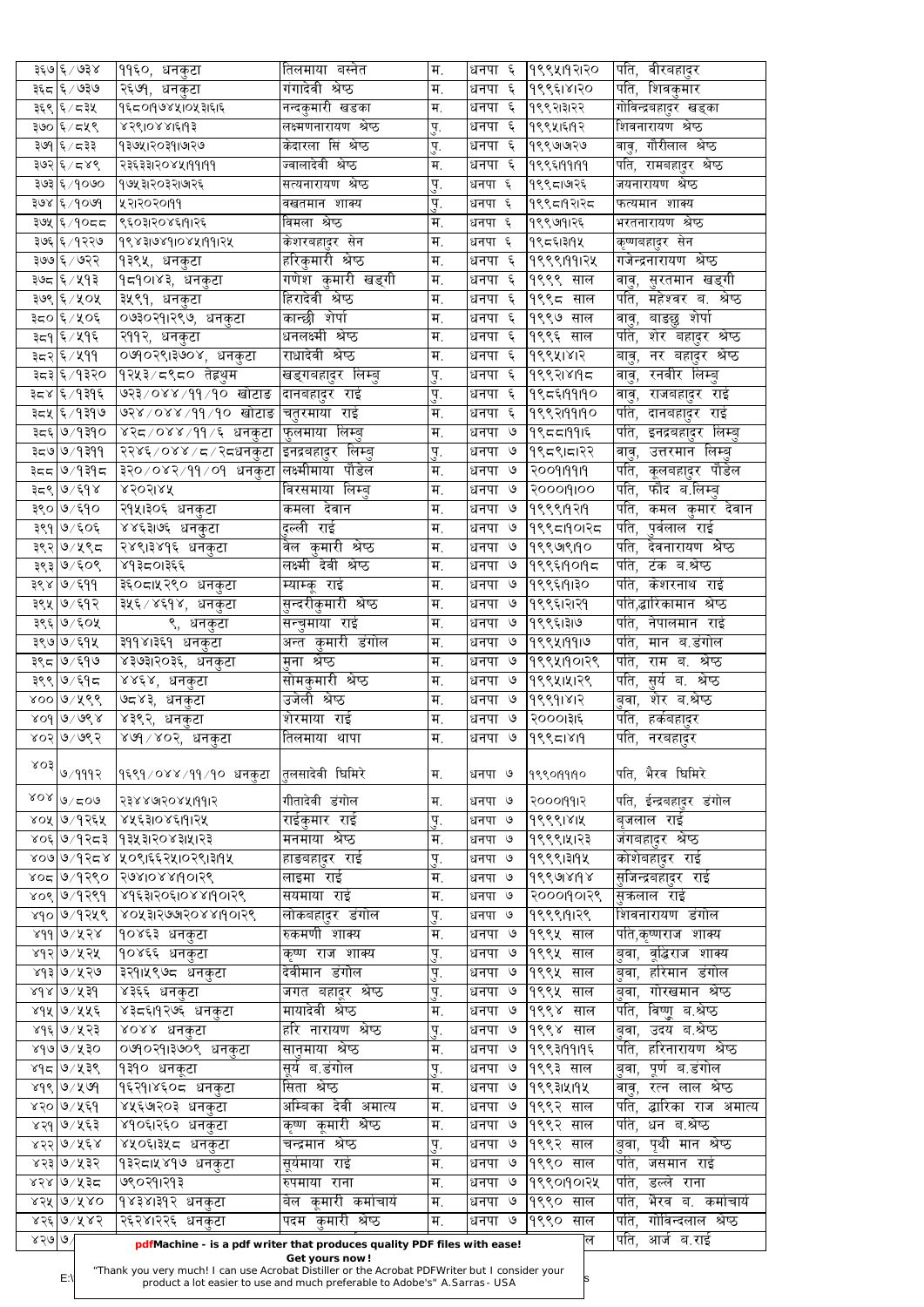|            | ४२८ ७/५१७              | ०७१०२१।३१६६ धनकुटा            | लक्ष्मी भगत श्रेष्ठ              | $\overline{A}$            | धनपा ७                | १९९०<br>साल          | चक्र ब.श्रेष्ठ<br>बुवा,                           |
|------------|------------------------|-------------------------------|----------------------------------|---------------------------|-----------------------|----------------------|---------------------------------------------------|
|            | ४२९ ७/५२०              | ३५२६ धनकुटा                   | सन्तमान श्रेष्ठ                  | <u>पु.</u>                | $\mathcal{O}$<br>धनपा | १९९०<br>साल          | विर ब.श्रेष्ठ<br>बवा,                             |
|            | ४३० ७/५२८              | <sub>।</sub> २६द धनकुटा       | <u>धिन बहादूर राई</u>            | <u>पु.</u>                | धनपा ७                | १९९०<br>साल          | रंगलाल राई<br>बवा,                                |
|            | ४३१ ७/५३६              | १४७५९ धनकुटा                  | धनमान डंगोल                      | <u>पु.</u>                | धनपा ७                | १९९० साल             | पति, कृष्णमान डंगोल                               |
|            | ४३२ ७/५३७              | <sub>।</sub> ०७३०२१ धनकुटा    | चन्द्र राई                       | $\overline{\mathbf{H}}$ . | धनपा ७                | १९९०१६११०            | पति,<br>हर्क ब.राई                                |
|            | ४३३ ७/५५२              | १२६३१ धनकुटा                  | धन विर राई                       | पु.                       | धनपा ७                | १९९० साल             | विर्जलाल राई<br>बुवा,                             |
|            | ४३४ ७/५६०              | <sub>।</sub> ३४४९ धनकुटा      | सिद्धिमान डंगोल                  | पु.                       | धनपा ७                | १९९०<br>साल          | काजिमान डंगोल<br>बवा,                             |
|            | ४३५ ७/५१८              | ४१६८।११८ धनकुटा               | हस्तमाया मगर                     | म.                        | धनपा ७                | १९८८ साल             | पति,<br>रागमान मगर                                |
|            | ४३६ ७⁄५५५              | <sub>।</sub> ४२१५।४९ धनकुटा   | रानुमाया राई                     | 'म.                       | धनपा ७                | १९८७ साल             | पति,<br>श्याम ब.राई                               |
|            | ४३७ ७/५७४              | ७१० धनकुटा                    | 'धन बहादुर श्रेष्ठ               |                           | धनपा ७                | १९८७ साल             | 'बुवा, पन्थमान श्रेष्ठ                            |
|            |                        |                               |                                  | पु.<br>म.                 | धनपा ७                | १९८६ साल             | पति,<br>धन ब. राई                                 |
|            | ४३⊄∣७∕४४४              | <sub>।</sub> २द६७ धनकुटा      | कून्तुकमाया राई<br>लक्ष्मी उदास  |                           |                       |                      |                                                   |
|            | ४३९ ७/५६६              | ५९८८ धनकुटा                   |                                  | म.                        | धनपा ७                | १९८६<br>साल          | शिव राज उदास<br>पति,                              |
|            | ४४० ७/५७२              | १९१द।४४२ धनकुटा               | सुर्य कुमारी श्रेष्ठ             | म.                        | धनपा ७                | १९८६ साल             | शेर ब. श्रेष्ठ<br>ुववा,                           |
|            | ४४१ ७/५८०              | १२५७६५२, धनकुटा               | चम्फी लिम्बु                     | म.                        | धनपा ७                | १९८६ साल             | पति,<br><u>जीत बहादुर लिम्बु</u>                  |
|            | $885$ $\sigma$ / $958$ | <sub>।</sub> २५०१।५८४, धनकुटा | पदमबहादुर श्रेष्ठ                | पु.                       | धनपा ७                | १९८६।२।२५            | मानबहादुर श्रेष्ठ<br>वावु,                        |
|            | ४४३ ७/५४८              | १६११३ धनकुटा                  | हर्क ब.प्रधान                    | पु.                       | धनपा ७                | १९८५ साल             | बुवा, शेर ब.प्रधान                                |
|            | 888 2188               | २१८।४१६९ धनकुटा               | <u>धन</u> कुमारी प्रधान          | म.                        | धनपा ७                | १९८५।२११५            | पति,<br>पूर्ण ब.प्रधान                            |
|            | ४४५  ७ <i>/५७</i> द    | ४६१३।१३५० धनकुटा              | इन्द्रराज उदास                   | पु.                       | धनपा ७                | १९८४1991६            | वूक्षराज उदास<br>बुवा,                            |
|            | $886$ X $\sqrt{20}$    | ३०७, धनकुटा                   | चन्द्रा श्रेष्ठ                  | म.                        | धनपा ५                | १९८४ साल             | पति, जंग बहादुर श्रेष्ठ                           |
|            | $880$ $\alpha$ $\beta$ | १३९५ धनकुटा                   | जित बहा <u>द</u> ुर जोशी         | पु.                       | धनपा ७                | १९८३।४।५             | हर्क ब.जोशी<br>बुवा,                              |
|            | ४४८ ७/५४१              | ३५११ धनकुटा                   | निन कुमारी श्रेष्ठ               | म.                        | धनपा ७                | 995919129            | पति,<br>सन्तमान श्रेष्ठ                           |
|            | ४४९ ७/५७६              | ११२१।३७५० धनकुटा              | वूद्धिमान डंगोल                  | पु.                       | धनपा ७                | १९८१ साल             | काजीमान श्रेष्ठ<br>डुवा,                          |
|            | ४५० ७/५२१              | ४५६ धनकुटा                    | चिनी कूमारी श्रेष्ठ              | म.                        | धनपा ७                | १९८१।२१६             | पति,<br>कृष्ण ब.श्रेष्ठ                           |
|            | ४५१ ७/७२३              | २५६९।५९८, धनकुटा              | सन्त कुमारी श्रेष्ठ              | म.                        | धनपा ७                | १९८०१२१५             | पति,<br>पदमबहा्दर श्रेष्ठ                         |
|            | ४५२ ७/५७७              | २१८२८ धनकुटा                  | इन्द्र कुमारी श्रेष्ठ            | म.                        | धनपा ७                | १९७८ साल             | भीम ब.श्रेष्ठ<br>पति,                             |
|            | ४५३ ७/५६९              | <u> १४०३ धनकुटा</u>           | मौलि माया राई                    | म.                        | धनपा ७                | 199999718            | <u>पिति, कुल ब.राई</u>                            |
|            | ४५४ ७/५३३              | १४२६ धनकुटा                   | दिलमाया राई                      | म.                        | धनपा ७                | 19९७६19019५          | पति पन्न ब.राई                                    |
|            | ४५५ ७/५४७              | २६१।४३७१ धनकुटा               | और ब.राइ                         | पु.                       | धनपा ७                | १९७५ साल             | ।बुवा, जन्दु रा <b>ई</b>                          |
|            | ४५६ ७/७२९              | ४९३६, धनकुटा                  | हर्ककुमारी श्रेष्ठ               | म.                        | धनपा ७                | 199515199            | र्पात, रामबहादुर श्रेष्ठ                          |
|            |                        |                               | लक्ष्मीदेवी श्रेष्ठ              | म.                        | धनपा ७                |                      |                                                   |
|            | ४५७ ५ / ४१८            | २७१३, धनकु <u>टा</u>          |                                  |                           |                       | १९९१।१२।२८           | पति, गंगाबहादुर श्रेष्ठ                           |
|            | ४५८ ७/५५७              | १०२३ धनकुटा                   | दिपक श्रेष्ठ                     | पु.                       | धनपा ७                | 1९९५1७19             | कालि ब.श्रेष्ठ<br>बुवा,                           |
|            | ४५९ ७/५६७              | ४४४९।२१३ धनकुटा               | 'शुकलाल राई                      | $\overline{A}$            | धनपा ७                | १९९५ साल             | सवन ब.राई<br>'बुवा,                               |
|            | ४६० ७/५७०              | <sub>।</sub> ४२११।३५९ धनकुटा  | फुल कुमारी श्रेष्ठ               | म.                        | धनपा ७                | १९९६ साल             | पति,<br>चन्द्रमान श्रेष्ठ                         |
|            | $858/9$ । $878$        | <sub>।</sub> ९४०४, धनकुटा     | ।मानबहादुर श्रेष <u>्</u> ठ      | पु.                       | धनपा ७                | 9९८४1५190            | कृष्ण्मान<br>वावु,                                |
|            | ४६२ ७/७५५              | २६९४, धनकुटा                  | डम्वरकुमारी श्रेष्ठ              | म.                        | धनपा ७                | 1999413194           | र्पात, सन्तमान श्रेष्ठ                            |
|            | ४६३ ७/७५४              | २१२०, धनकुटा                  | कुलबहादुर राइ                    | पु                        | धनपा ७                | १९९६।३११०            | कविरश्वर<br>पिता,                                 |
|            | ४६४ ७/७५२              | ५०२, धनकुटा                   | <u> नन्दकु</u> मारी श्रेष्ठ      | म.                        | धनपा ७                | १९९०।३।२             | पति, सूर्यबहादूर                                  |
|            | ४६५ ७/७४९              | <sub>।</sub> ५०५, धनकुटा      | मनमाया राई                       | म.                        | धनपा ७                | १९९३।८१९             | पति,<br>जगुमान                                    |
|            | $866/\sqrt{98}$        | <sub>।</sub> ७०७, धनकुटा      | 'जगुमान राई                      | पु.                       | धनपा ७                | १९९६19२1४            | वावू, रामबहादुर                                   |
|            | ४६७ ७/७४२              | ५३७५ ∕ ६८४, धनकुटा            | नारायण मानन्धर                   | <u>पु.</u>                | धनपा ७                | १९८४।७३              | पिता, तिलबहादुर                                   |
|            | $\gamma$ ४६८   ७/७४१   | ५३७३, धनकुटा                  | छत्रकुमारी मानन्धर               | म.                        | धनपा ७                | १९८४।५।२             | पति,<br>नारायण                                    |
|            | ४६९ ७/ ८३४             | ४६।२०२२।९।१२                  | lतिलकुमारी <mark>रानामगर</mark>  | म.                        | धनपा ७                | १९९७९७२              | र्पात, जयबहादुर रानामगर                           |
|            | $8006\times80$         | २२०२११३६७१२०४१।११।३           | हरिभक्त राई                      | पु.                       | धनपा ७                | १९९७१०१२९            | <sup>।</sup> बावु, चन्द्रमान राई                  |
|            | $80d/a$ $20d$          | २५१९।२०३३।१।२०                | धनाहाङ लिम्बु                    | पु.                       | धनपा ७                | १९९७११२२             | वावु, रत्नध्वज लिम्बु                             |
|            | ४७२ ७/८५६              | ७३०३।२०३९।४।१०।१              | मोहनकुमार डंगोल                  | पु.                       | धनपा ७                | 99981819019          | वावु, कैलाशमान डंगोल                              |
|            | ४७३ ७/८५३              | १५६९1२०५३1४19२                | श्यामकुमार प्रधान (श्रेष्ठ)      | पु.                       | धनपा ७                | १९९७७१२              | वावु रामबहादुर श्रेष्ठ                            |
|            | 8086/1286              | ४२६८१४०४                      | ज्येष्ठमान राइ                   |                           | धनपा ७                | १९९४।२।२३            | सुकमबहादूर राई                                    |
|            | ४७५  ७∕ ५७७            | २१८२८                         | इन्द्रकुमारी श्रेष <u>्</u> ठ    | पु.<br>म.                 | धनपा ७                | 9959790              |                                                   |
|            | $800\%$ । $80\%$       |                               | लक्ष्मी श्रेष्ठ                  |                           | धनपा ७                |                      | भिमबहादूर श्रेष्ठ                                 |
|            |                        | २६४३1३०७०४८1८१२०              |                                  | म.                        |                       | १९९७१०१२९            | रामभगत श्रेष्ठ                                    |
|            | $809$  ७/१०९२          | 19988108815155                | गंगामाया बंजरा                   | म.                        | धनपा ७                | 1९९५1915             | नारायण प्रसाद बंजरा                               |
|            | ४७८ ७/७९७              | 9892108315198                 | <u>डम्वरकुमारी सु</u> वेदी       | म.                        | धनपा ७                | १९९५1६19४            | पति, रमाकान्त सुवेदी                              |
| 808        |                        | <u>णि</u> ०७२ ९५०११४९९६।२०४६  | भलसेर राई                        | पू.                       | धनपा ७                | १९९३।५।२             | चन्द्रलाल राई                                     |
| 850        |                        | ७१०७४ १९९१।२०२८।२०५२।११।४     | जगबहादुर श्रेष्ठ                 | $\overline{y}$ .          | धनपा ७                | 999518196            | पुर्णबहादुर श्रेष्ठ                               |
| 829        |                        | ७१०७६ १११७४४२६।२०६८।२।२८      | पदमबहा्दर राई                    | पु.                       | धनपा ७                | १९९८191२८            | भविचन राई                                         |
| 853        |                        | ७१०७७  ३३५४1०३५१९१५           | भद्रविर आठपहरिया छारा            | $\overline{q}$ .          | धनपा ७                | १९९८1९1५             | शहरमान छारा                                       |
| 828        |                        | ७१०७८ ३४२०१२०३५१९१२८          | जीतधन राई                        | पु.                       | धनपा ७                | १९९७९।२८             | सिंह राई<br>जीतबहा्दर                             |
| xzx        |                        | ७१०७९ रि६४३।३०७१२०४४।१०१२९    | लक्ष्मी श्रेष्ठ                  | म.                        | धनपा ७                | १९९७१०१२९            | रामभगत श्रेष्ठ                                    |
|            |                        | ७१०८१ २११९।२०४४।२।३           | चन्द्रबहा्दर श्रेष्ठ             | पु.                       | धनपा ७                | १९९८1२1२             | लालबहादुर श्रेष्ठ                                 |
|            |                        | ७१०९१ २१८३५।२०४५।८१०          | सूजिन्द्रबहा्दर राई              | पु.                       | धनपा ७                | 999515195            | नारायणध्वज राई                                    |
|            |                        | ०७/७५७१/०३९।६।२८              | यशोदा चापागाई                    | म.                        | धनपा ७                | १९९२1२19५            | पति, विष्णु प्रसाद चापागाई                        |
| xzx<br>358 | ४८७ ७/१४६७             |                               |                                  |                           |                       |                      |                                                   |
|            | ४दद ७/१४६६             | ३६७/१८१७/०४३।९।७              |                                  |                           | ।धनपा ७               | 99941919             |                                                   |
| $85$   द   | د د ع                  | $V = 0.0105$ error            | टंकराज लिम्बू<br>ਤਹੇਸ਼ਾਂ ਕਾ ਸਾਰੇ | ।पु.<br>$\mathbf{H}$      |                       | <u> lo de o comp</u> | मानबहादुर लिम्बु<br> पिता,<br>रङ्गलाल राई<br>बवा, |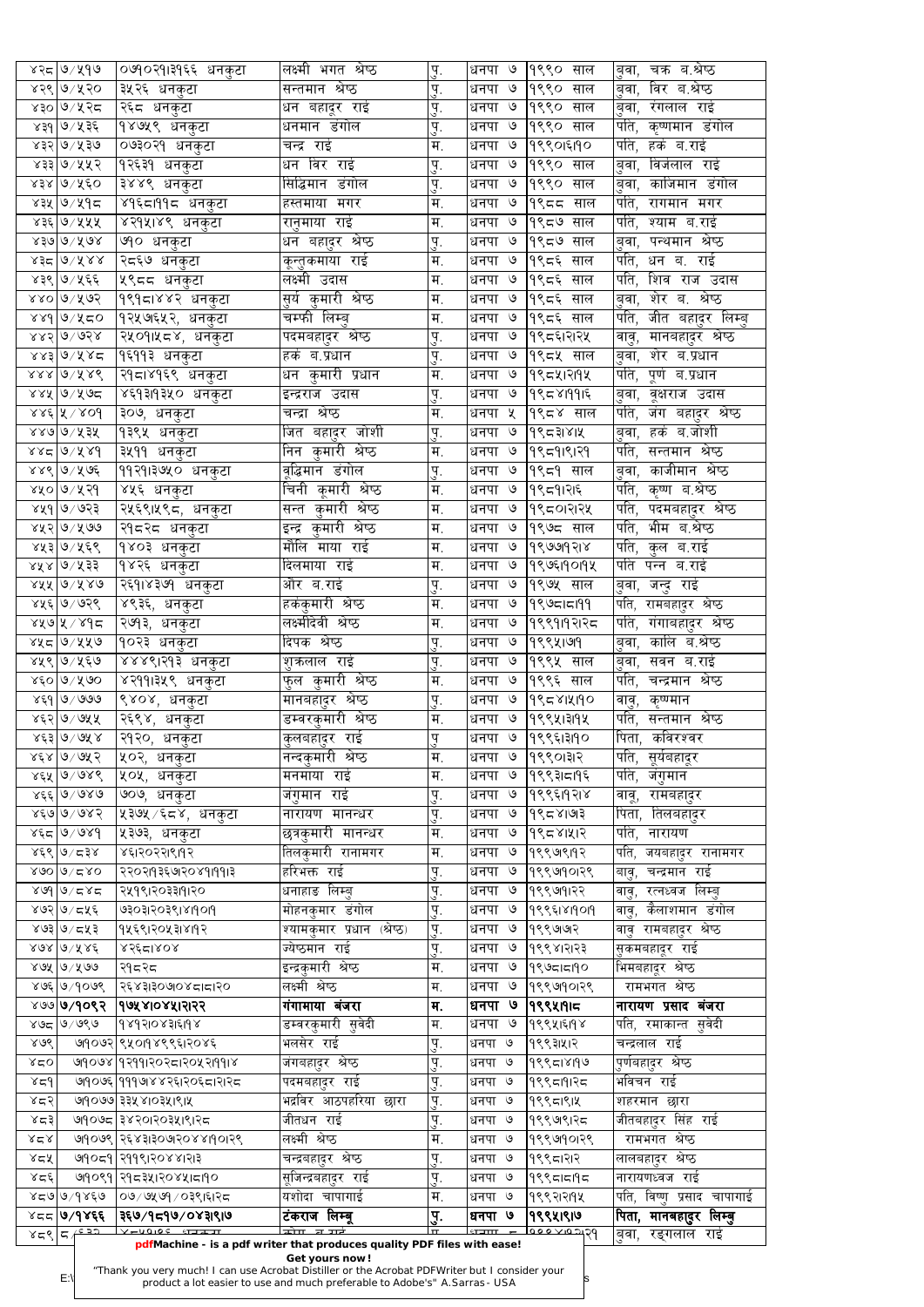|       | ४९० द7६२५      | ∣५१५३ धनकुटा                                                                                   | छक्का ब.राई                                                                                                                                                              | $\overline{A}$            | धनपा द                           | 999819918         | बुवा, इमान ब. राई         |
|-------|----------------|------------------------------------------------------------------------------------------------|--------------------------------------------------------------------------------------------------------------------------------------------------------------------------|---------------------------|----------------------------------|-------------------|---------------------------|
|       | ४९१   दर््४७   | १४८०।५१७० धनकुटा                                                                               | थम्बश्वर राई                                                                                                                                                             | पु.                       | धनपा द                           | 9९९४1७१२          | बुवा, चतूमान राई          |
|       | ४९२ ८४६५६      | ५०३५।७७५ धनकुटा                                                                                | बेल ब.राई                                                                                                                                                                | पु.                       | धनपा द                           | 999819918         | बुवा, विर्ज ब.राई         |
|       | ४९३ ८ ⁄ ६६०    | ४८४३।६४ धनकुटा                                                                                 | विर्ज राई                                                                                                                                                                | म.                        | धनपा द                           | १९९३19२1२९        | पति, कुवेर सिंह राई       |
|       | ४९४ ८ ⁄ ६३४    | ४दद४।द५३ धनकूटा                                                                                | दूख सरी राई                                                                                                                                                              | म.                        | धनपा द                           | 9९९३1991४         | बुवा, रेशम लाल राई        |
|       | ४९५   द7६२९    | <sub>।</sub> ३१९२।५२६० धनकुटा                                                                  | लोक बहादुर राई                                                                                                                                                           | $\overline{A}$            | धनपा द                           | १९९२।दा३          | बूवा, हैकम ध्वज राई       |
|       | ४९६ ८ ⁄ ६३३    | ४द9०।द9९ धनकुटा                                                                                | असारमाया राई                                                                                                                                                             | म.                        | धनपा द                           | 9९९२1991४         | र्पात, सिग ब. राई         |
|       | ४९७ द7६३९      |                                                                                                | पंचलाल राई                                                                                                                                                               |                           | धनपा<br>$\overline{\mathsf{c}},$ | १९९२ा६।३०         | रंगवीर राई                |
|       |                | १५०१६ धनकुटा                                                                                   |                                                                                                                                                                          | $\mathbf{h}$              |                                  |                   | ुववा,                     |
|       | ४९८ ८/६४३      | <sub>।</sub> ४९५०।७५७, धनकुटा                                                                  | आइरानी राई                                                                                                                                                               | म.                        | धनपा द                           | 99999918          | पहाडवीर राई<br>्बवा,      |
|       | ४९९   दर्∕ ६४२ | ०७१०२१।३३८ धनकुटा                                                                              | ऐम श्वरी राई                                                                                                                                                             | म.                        | धनपा द                           | १९९१।८११२         | पति,<br>अरदलाल राई        |
|       | ५०० द ∕६३०     | ५९१०।८४४ धनकुटा                                                                                | छक्कमश्वरी राई                                                                                                                                                           | म.                        | धनपा द                           | 999901918         | पति,<br>वम ब.राई          |
|       | ५०१ ८∕६५१      | ९६५।४८२२ धनकुटा                                                                                | मैकाम सिं राई                                                                                                                                                            | पु.                       | धनपा द                           | 99901919          | रिठ्ठालाल राई<br>बवा,     |
|       | ५०२∣८ ∕६५३     | १३७२ धनकुटा                                                                                    | सुकुरानी राई <b>।</b>                                                                                                                                                    | म.                        | धनपा द                           | १९८९19015         | बुवा, मकुन ब.राई          |
|       | ५०३ ८∕६१९      | १५२२८ धनकुटा                                                                                   | जाल ब.राई                                                                                                                                                                | $\dot{B}$                 | धनपा द                           | 9९८९।८१२०         | 'बुवा, विजा राई           |
|       | ५०४ ८∕६४५      | ०७१०२१।३३५६ धनकुटा                                                                             | अन्जर माया राई                                                                                                                                                           | म.                        | धनपा द                           | १९८८।२७           | पति, लहर शेर राई          |
|       | ५०५∣८ ∕६४८     | १५९५ धनकुटा                                                                                    | पैरानी राई                                                                                                                                                               | म.                        | धनपा द                           | 995519194         | पति, बूक ब.राइं           |
|       | ५०६∣८ ∕६२३     | ९६७ धनकुटा                                                                                     | पत्थर मान राई                                                                                                                                                            | पु.                       | धनपा<br>$\overline{5}$           | 99551919          | बुवा, राम बहा्दर राई      |
|       | ५०७∣८ ∕६५७     | ४९६३।दद९ धनकुटा                                                                                | सानी राई                                                                                                                                                                 | म.                        | धनपा द                           | 99599918          | पति,<br>धन्द्रलाल राई     |
|       | ५०द द ∕६२४     | ⊦४८८६।९४९ धनकुटा                                                                               | अखम रानी राई                                                                                                                                                             |                           | धनपा<br>$\zeta$                  | १९८६।११।४         | अछला राई<br>्बवा,         |
|       | ५०९ द ∕६३द     | ५१९२।८०३ धनकुटा                                                                                | इनद्र लाल राई                                                                                                                                                            | $\dot{B}$                 | धनपा द                           | १९८६1991४         | बम ब.राई                  |
|       |                |                                                                                                |                                                                                                                                                                          | पु.                       |                                  |                   | ्बवा,                     |
|       | ५१०∣८ ∕६४०     | १७६०।१४४२ धनकूटा                                                                               | रमन ब. राई                                                                                                                                                               | पु.                       | धनपा द                           | 9९८६1३19३         | बुवा, सरमान राई           |
|       | ५११ ⊄ ∕६२७     | ४द६२।९।७ धनकुटा                                                                                | गोजन माया राई                                                                                                                                                            | $\overline{\mathbf{H}}$ . | धनपा द                           | १९८५।२११०         | पति,<br>श्याम ब.राई       |
|       | ५१२∣८ ∕ ६२१    | ४५५४।७दद धनकुटा                                                                                | लाल कुमार राई                                                                                                                                                            | $\mathbf{h}$              | धनपा द                           | १९८५1991४         | मणीकणं राई<br>बवा,        |
|       | ५१३∣८∕६४९      | १५०४२ धनकुटा                                                                                   | अन्न ब.राई                                                                                                                                                               | $\dot{B}$                 | धनपा द                           | 99501998          | बुवा, अम ब.राई            |
|       | ५१४∣८ ∕६२०     | ९२७ धनकुटा                                                                                     | उज्यालसरी राई                                                                                                                                                            | $\overline{\mathbf{H}}$ . | धनपा द                           | 195019918         | पति, उदिमबहादूर राइ       |
|       | ५१५ ⊄ ∕ ६३५    | ४द६दाद२२ धनकुटा                                                                                | शेर ब.राइ                                                                                                                                                                | प.                        | धनपा द                           | 999819918         | <u>बुवा, डम्बर ब. राई</u> |
|       | ५१६∣८ ∕ ६३६    | ५०८५।१३३९ धनकुटा                                                                               | थाम ब.राई                                                                                                                                                                | पु.                       | धनपा द                           | 999819918         | बुवा, पान ब.राई           |
|       | ५१७∣८ ∕६५२     | ५१२।द9१ धनकुटा                                                                                 | नकल सरि राई                                                                                                                                                              | म.                        | धनपा द                           | 99999918          | बुवा, मैकम सि. राई        |
|       | ५१८   द ∕ ७७६  | ५०९१ ⁄ द५१,  धनकुटा                                                                            | कुमबहादुर राई                                                                                                                                                            | $\overline{A}$            | धनपा द                           | १९९६।२।३          | पिता, सनरराज राई          |
|       | ५१९ ८ ∕ द५७    | 295192708819918                                                                                | किलबहादुर राई                                                                                                                                                            | $\mathbf{h}^{\prime}$     | धनपा द                           | १९९६1991४         | राजबहादुर राई             |
|       | ५२० द79०द०     | १४९०५।०४२।६।२०                                                                                 |                                                                                                                                                                          |                           | धनपा द                           | १९९८ा६।२०         | जिमासेर राई               |
|       |                |                                                                                                | क्षमबहादुर राई                                                                                                                                                           | पु.                       |                                  |                   |                           |
|       | ५२१∣८ ∕ द५७    | 299519271708819918                                                                             | कोलबहादुर राई                                                                                                                                                            | पु.                       | धनपा द                           | 9९९६1991४         | वावु, राजबहादुर राई       |
|       | ५२२ ८/८५८      | १७३१२०४३१११९                                                                                   | रहनसोर राई                                                                                                                                                               | $\mathbf{y}$ .            | धनपा द                           | 9999919           | वावु, चतुरमान राई         |
| ५२३।  |                | 519052 852515901208819918                                                                      | छिरोटो राई                                                                                                                                                               | पु.                       | धनपा द                           | 9९९७१११४          | थामलाल राई                |
| ५२४।  |                | ८११७४२।२०५९। दाव                                                                               | वडाहाङ राई                                                                                                                                                               | पु.                       | धनपा द                           | 999518198         | लगमसेर राई                |
| ५२५।  |                | ८१९७४ विद्यालय होता र                                                                          | 'तलबहादुर राई                                                                                                                                                            | पु.                       | धनपा द                           | १९९८1३1५          | सनबहादूर राई              |
| ५२६   |                | 519052 892019581208819918                                                                      | धनरानी राई                                                                                                                                                               | म.                        | धनपा द                           | 9९९६1991४         | कृष्णबहादुर राई           |
| ५२७   |                | ८११०९० ५०१८१९३६।२०४४।११।४                                                                      | असारबहादुर राइ                                                                                                                                                           | $\overline{A}$            | धनपा द                           | 999419918         | सूवराज राई                |
|       |                | 275 5180801208 275                                                                             | गल्लसिंह राई                                                                                                                                                             | पु.                       | धनपा द                           | 99991918          | हङमसिंह राई               |
|       |                | ४२९ = 1998२ - १११२१ = २४७७ 1991                                                                | लाखबहादुर राई                                                                                                                                                            | पु.                       | धनपा द                           | 99999918          | डिल्लीसेर राई             |
|       |                | 830 21881208108819918                                                                          | जीतबहादुर राई                                                                                                                                                            | पु.                       | धनपा द                           | 99991918          | पनबहादुर राई              |
|       |                | ४३१ = 1988   १४८१   २४ % २   १२६                                                               | केशरानी राई                                                                                                                                                              | म.                        | धनपा द                           | १९९९।७२६          | थम्वसेर राई               |
|       |                | ५३२ 5/9२६६ 9३४४२1२०४२191२५                                                                     | सयमाया राई                                                                                                                                                               | म.                        | धनपा द                           | 9९९९191२५         | सूकबहादुर राई             |
|       |                | ४३३ ८/१२७२  ४९३५।८७६।०४४।११।४                                                                  | जामरानी राई                                                                                                                                                              | म.                        | धनपा द                           |                   |                           |
|       |                |                                                                                                |                                                                                                                                                                          |                           |                                  | 500019118         | छक्काबहा्दर राई           |
|       |                | ५३४ ८ ⁄ १२८१  ३६२२।२०४६।२।२२                                                                   | रुपान सिंह राई                                                                                                                                                           | पु.                       | धनपा द                           | २०००।२१२२         | टिकबहादुर राई             |
|       |                | ४३५   ८/१२७०   १३०५२।२०४२।१।४                                                                  | लाखबहादुर राई                                                                                                                                                            | $\overline{A}$            | धनपा द                           | २०००१४११३         | सहनबहा्दर राई             |
|       | ५३६ द ∕ ६६द    | ४९१द।९२९ धनकुटा                                                                                | लक्षिन श्वरी राई                                                                                                                                                         | म.                        | धनपा द                           | 9९९५1991४         | र्पात, धनवीर राई          |
|       | ५३७∣ ८ ∕ ६६५   | ४९२७९७ धनकुटा                                                                                  | माईसरी राई                                                                                                                                                               | म.                        | धनपा द                           | १९९५।१२।२१        | पति, तुम्वोशेर राई        |
|       | ५३द ⊄ ∕ ६६२    | ५०३२।६५८ धनकुटा                                                                                | दिलहाङ राई                                                                                                                                                               | म.                        | धनपा द                           | १९९६।२।२७         | पति, रस ब.राइ             |
|       | ५३९ ८ ∕ ६६७    | ४९३३।७७३ धनकुटा                                                                                | मनमाया राई                                                                                                                                                               | म.                        | धनपा द                           | 9९९६1991४         | पति, डम्बर ब.राई          |
|       | ५४० द ∕६६४     | ५१०९।७८३                                                                                       | वली राई                                                                                                                                                                  | म.                        | धनपा द                           | २०००११२५          | र्पात, तरणलाल राई         |
|       | ५४१ द/ द१४     | ०७०२१।४३६३।०६७।३।१५                                                                            | आंगनश्वरी राई                                                                                                                                                            | म.                        |                                  | धनपा ८  १९९८।२।१२ | $ $ पति, मदनबहाटुर राइं   |
|       | ५४२ ९/७०८      | ५६८७११७४ धनकटा                                                                                 | गंगादेवी कमाचार्य                                                                                                                                                        | म.                        | धनपा ९                           | 2000              | गोपी<br>कष्ण कर्माचार्य   |
|       | ५४३ ९ ⁄ ७१२    | ५४३दा9०३० धनकुटा                                                                               | ठटी राई                                                                                                                                                                  | म.                        | धनपा ९                           | १९९८              | धन ब. राई<br>पति,         |
|       | ४४४ ९/७१०      | ०७३०२१ धनकटा                                                                                   | जातिमाया राई                                                                                                                                                             | म.                        | धनपा ९                           | १९९६              | पति,<br>रन ब.राई          |
|       | ४४४  ९ / ७१४   | १२४ धनकटा                                                                                      | चुर्सिमाया राई                                                                                                                                                           | म.                        | धनपा ९                           | १९९६।३।२          | पति,<br>राम चन्द्र राई    |
|       | ५४६ ९ ⁄ ७१३    | ५५४१।११०१ धनकटा                                                                                | सर्यमाया राई                                                                                                                                                             | म.                        | ९<br>धनपा                        | १९९५              | पति,<br>कष्त ब.राई        |
|       |                |                                                                                                |                                                                                                                                                                          |                           |                                  |                   |                           |
|       | ५४७ ९/७८९      | ∣५६०४ ∕१०१३, धनकुटा                                                                            | इनद्रकुमारी डंगोल                                                                                                                                                        | म.                        | धनपा ९                           | 999190194         | खड्ग ब. डंगोल<br>पति,     |
|       | ५४८∣९ ⁄ ७द७    | १४४९४, धनकुटा                                                                                  | अगमसरी राई                                                                                                                                                               | म.                        | धनपा ९                           | २००५।७२           | पति,<br>दलबहादुर          |
|       | ५४९ ९ / ७८६    | ∣५५७२ ⁄ ९९९, धनकुटा                                                                            | अविरानी राई                                                                                                                                                              | म.                        | धनपा ९                           | १९९७८ा२०          | पति,<br>रामबहादुर         |
|       | ५५० ९ ⁄ १२७१   | १५०५६।२०४२।७१८                                                                                 | इन्तबहादुर राई                                                                                                                                                           | पु.                       | धनपा ९                           | २०००।७१८          | मन सिं राई                |
| ५५१ ९ |                | Anagivvaria avisovvia soul                                                                     | ਸਾਣੀ ਸਾਣ                                                                                                                                                                 | $\mathbf{T}$              | $e$ <del>runn</del> $q$          | lagoujaay         | लाखमान राई                |
|       | $E:\setminus$  | "Thank you very much! I can use Acrobat Distiller or the Acrobat PDFWriter but I consider your | pdfMachine - is a pdf writer that produces quality PDF files with ease!<br>Get yours now!<br>product a lot easier to use and much preferable to Adobe's" A. Sarras - USA |                           |                                  |                   |                           |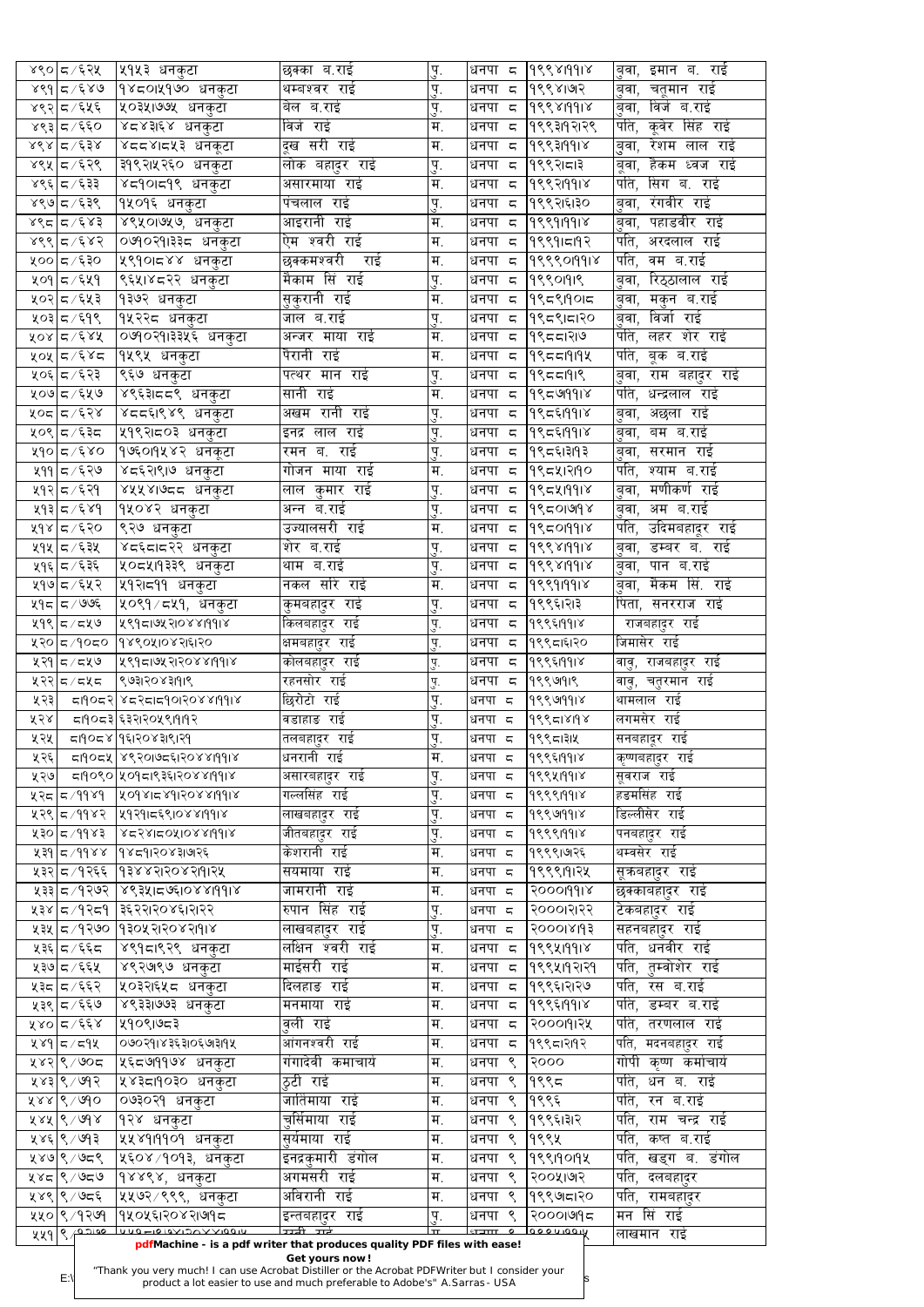|      | ५५२ ९ ⁄ ६७९  | ११६५ धनकुटा                       | आङ ब. राई                 | $\overline{A}$     | धनपा<br>९                           | १९९५।१०।५    | वच्छे राई<br>ुववा,             |
|------|--------------|-----------------------------------|---------------------------|--------------------|-------------------------------------|--------------|--------------------------------|
|      | ५५३ ९ ⁄ ६९९  | ५७२दा9१६द धनकुटा                  | पीठ कुमारी डंगोल          | म.                 | $\mathcal{S}_{\mathcal{S}}$<br>धनपा | 99981918     | पति,<br>विर ब.डंगोल            |
|      | ५५४ ९/७०६    | दद९४ धनकुटा                       | सिरीष्टी माया राई         | म.                 | ९<br>धनपा                           | १९९४ साल     | मनोवोल राई<br>बूवा,            |
|      | ५५५∣९ ∕ ६९८  | ३७३ धनकुटा                        | सनत कुमार कमोचार्य        | पु.                | ९<br>धनपा                           | 9९९४15190    | विष्णू लाल कर्माचार्य<br>ड़बा, |
|      | ५५६ ९ ⁄ ६८८  | ५५६९ धनकुटा                       | चेउकी माया राइ            | पु.                | ९<br>धनपा                           | १९९३ साल     | पति,<br>अउविर राई              |
|      | ५५७ ९ / ७०१  | ५४२२।९८९ धनकुटा                   | कविरमान राई               | पु.                | धनपा<br>९                           | १९९३         | पंख ब.राई<br>बाबू,             |
|      | ५५८ ९ ⁄ ६७५  | ५६६५।६६३ धनकुटा                   | कुनि माया राई             | म.                 | ९<br>धनपा                           | $ 9$ ९९२ साल | पति,जितिहाङ राई                |
|      | ५५९ ९ ⁄ ६८६  | १२६२ धनकुटा                       | गजब ब.राई                 | पु.                | ९<br>धनपा                           | 9999         | बुवा, हुका ब.राई               |
|      | ५६० ९ ⁄ ६९३  | ३६४१<br>धनकुटा                    | वृदश्वरी राई              | म.                 | धनपा<br>९                           | १९९० साल     | पति,<br>नौथाम राई              |
|      | ५६१ ९ ⁄ ६७४  | १०४७ धनकुटा                       | मंसिरी राई                | म.                 | ९<br>धनपा                           | 9990         | प्रजा बहादूर राई<br>ुबवा,      |
|      | ५६२ ९ ⁄ ६७६  | ५३८६।१०१५ धनकुटा                  | राम ब. राई                | पु.                | ९<br>धनपा                           | १९९०         | रहेन राई<br>डुवा,              |
|      | ५६३∣९ ∕ ६८०  | ५३६३।१४९२० धनकुटा                 | लाल ब. डंगोल              | पु.                | धनपा<br>९                           | 9९९०         | पंचमान डंगोल<br>डुवा,          |
|      | ५६४ ९ ⁄ ६९०  | ५६४१।१०९ धनकुटा                   | थाम विर राई               | पु.                | ९<br>धनपा                           | 19959        | भैस ब.राई<br>डुवा,             |
|      | ५६५  ९ / ७०५ | <u>प्र४००</u> ।६६३ धन <u>कुटा</u> | थाम ब.राई                 | पु.                | ९<br>धनपा                           | १९८९         | धर्नाविर राई<br>बाबु,          |
|      | ५६६ ९ ⁄ ६८३  | ५६०९।११२९ धनकुटा                  | गन्जल माया राई            | म.                 | ९<br>धनपा                           | १९८६         | पति,<br>वर्त सिं राई           |
|      | ५६७ ९ ⁄ ६८२  | ५६७दा१०९९ धनकुटा                  | रत्न कुमारी डंगोल         | म.                 | ९<br>धनपा                           | १९८६         | नर ब.डंगोल<br>पति,             |
|      | ५६८∣९ ∕ ६८४  | ४५७ धनकुटा                        | वर्त सिं राई              | पु.                | धनपा<br>९                           | १९८६ $\,$    | रैन सिं राई<br>्ववा,           |
|      | ५६९ ९ / ७००  | ५३४९।९८१ धनकुटा                   | डिकूरे राई                | पु.                | ९<br>धनपा                           | १९८६         | पुटुन राई<br>डूबा,             |
|      | ५७० ९ ⁄ ६द९  | ५७०९।९८४ धनकुटा                   | कर्म श्वरी राई            | पु.                | ९<br>धनपा                           | १९८५ साल     | राखेश्वर राइ<br>बवा,           |
|      | ५७१ ९ ⁄ ६९५  | ४१८३१११५८ धनकुटा                  | पूर्ण कूमारी डंगोल        | म.                 | धनपा<br>९                           | १९८५         | पति,<br>गंगा ब.डंगोल           |
|      | ५७२∣९ ∕ ६द9  | ५६७७६००९ धनकुटा                   | नर ब.डंगोल                | पु.                | ९<br>धनपा                           | 1995819912   | पंचमान डंगोल<br>बवा,           |
|      | ५७३ ९ ⁄ ६९२  | ५४६७ धनकुटा                       | चौकी माया राई             | म.                 | ९<br>धनपा                           | १९८३ साल     | पति,<br>जय ब.राई               |
|      | ५७४ ९ ∕ ६७द  | २५४४ धनकुटा                       | पौष माया राइं             | म.                 | धनपा<br>९                           | 1999419123   | पति, आङ ब.राइ                  |
|      | ५७५  ९ ∕ ६८७ | १५१३७ धनकुटा                      | लाख मान राई               | पु.                | धनपा<br>९                           | 199941513    | इमान सिं राई<br>ुववा,          |
|      | ५७६ ९ ⁄ ७३५  | २७०४, धनकुटा                      | टकबहादुर राई              | <u>पु.</u>         | ९<br>धनपा                           | 19९८०१२४     | पिता,<br>पण्डीत राई            |
|      | ५७७ ९ ⁄ ६७३  | ११४८1५५१४                         | प्रजाबहादुर राई           | प.                 | धनपा ९                              | १९९० साल     | गुन्जबहादुर राई                |
|      | ५७८  ९ ∕ ७३१ | ५६७४।११३५                         | सुकीमाया राई              | म.                 | धनपा ९                              | 1955819912   | कूमार सिंह राई                 |
|      | ५७९ ९/७३५    | २७०४।०६२।दा२७                     | टेकबहादुर राई             | पु.                | धनपा<br>९                           | १९८०१२४      | पण्डित राई                     |
|      | ५८० ९ ⁄ द५५  | 245513801208212128                | उकासवीर राई               | पु.                | धनपा ९                              | १९९७१२९      | वावु, जोगबहादुर राई            |
|      | ५८१ ९ / १०८६ | 2595190381208819912               | लुवारानी राई              | म.                 | धनपा ९                              | 99999914     | उदयराज राई                     |
|      | ५८२ ९ ⁄ १०८७ | 19२८1२०४६1८1२२                    | अवारबहादुर राई            | पु.                | धनपा ९                              | 9९९६1७199    | रामबहादुर राई                  |
|      | ५८१∣९ ∕ ११४५ | ५६०६।१०९०।०४४।११।५                | इच्छालाल राई              | <u>पु.</u>         | धनपा ९                              | 99991914     | रायमान राई                     |
|      | ५८४ ९ ⁄ ११४६ | १६५१६१०४२११२१४                    | सूर्यबहादुर राई           | $\dot{\mathbf{b}}$ | धनपा ९                              | १९९९19२19४   | सुचिमबहादुर राई                |
|      | ५८५ ९ ⁄ ११४७ | १३७९।०३८।१०।८                     | जीतबहादुर राई             | $\dot{b}_9$        | धनपा ९                              | १९९८19015    | अडल सिं राई                    |
|      | ५द६ ९ ⁄ ११४द | ६०६।२०४२।१२।३१                    | काजीबहादुर राई            | पु.                | धनपा ९                              | १९९९19२1३9   | नाहाश्वर राई                   |
| ५८७  | $\propto$    | ९६४,धनकुटा                        | दिल्म ाया दाहाल           | म                  | धनपा १३                             | १९९०१६       |                                |
| ५८८  | ९            | ३५४०,धनकुटा                       | दगुादिवे1दाहा <b>ल</b>    | म                  | धनपा १३                             | 19994999     |                                |
| ५८९  | 99           | ३५,धनकुटा                         | लाकेबहादरु दाहाल          | प़्                | धनपा १३                             | २०००१६       |                                |
| ५९०। | १३           | द३०,धनकुटा                        | म ाित्म ाया राइ $\degree$ | म                  | धनपा १३                             | १९९३.१.१६    |                                |
| ५९१  | $\delta$     | २८४,धनकुटा                        | सूर्यबहादरु कार्की        | प्                 | धनपा १३                             | १९९६.१.२०    |                                |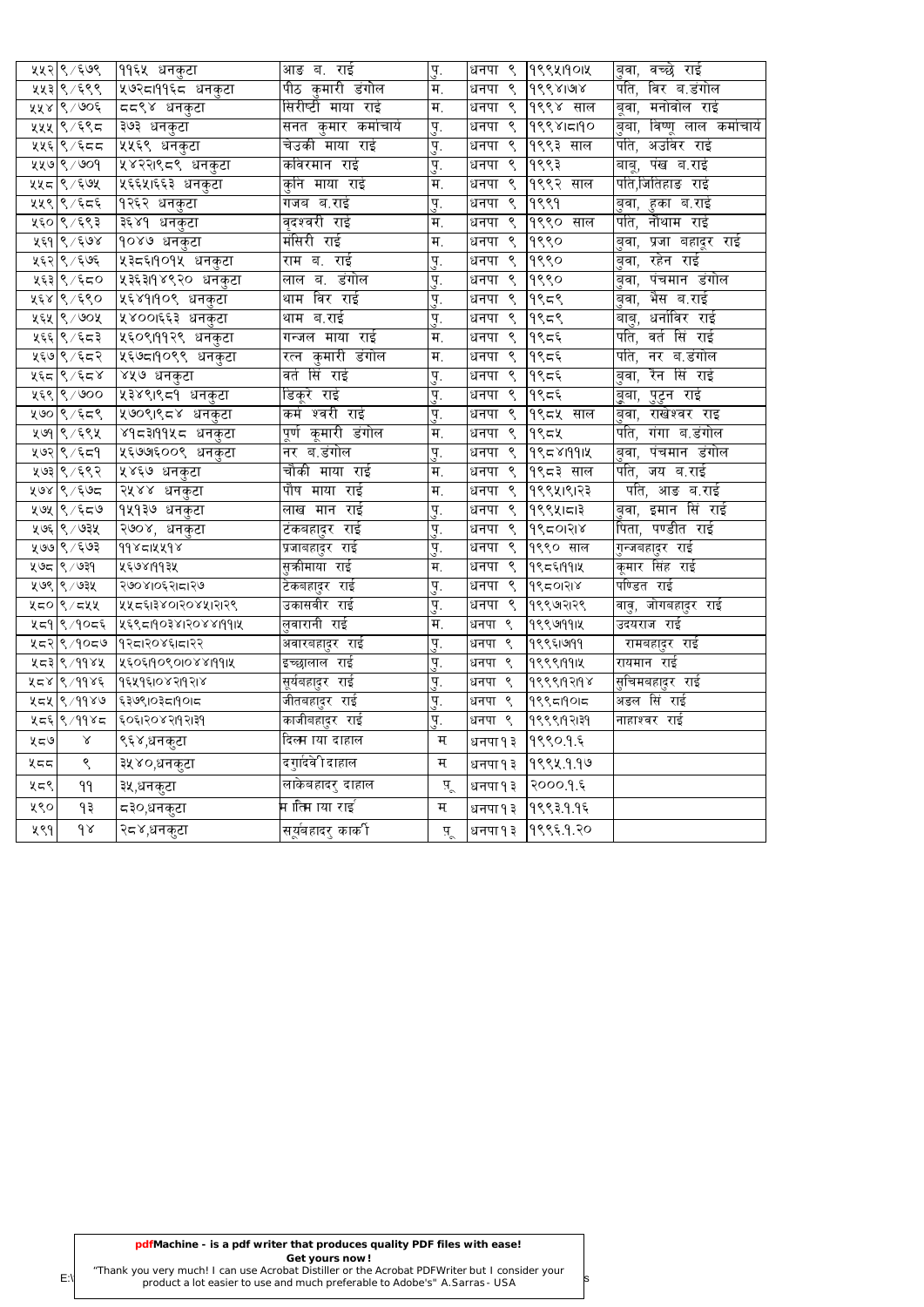| ५९२   | qy               | २५०,धनकुटा                                                                                     | दिलक्मु ारी कार्की                                                                             | म                   | धनपा १३ | 9995.75                   |                          |
|-------|------------------|------------------------------------------------------------------------------------------------|------------------------------------------------------------------------------------------------|---------------------|---------|---------------------------|--------------------------|
| ५९३   | ۹≂               | २४६७,धनकुटा                                                                                    | क्म लबहादरु राइ`                                                                               | प् $\overline{A}$   | धनपा १३ | 19999.2.94                |                          |
| ४९४   | २१५              | १८२,धनकुटा                                                                                     | चन्द्म ाया कार्की                                                                              | म                   | धनपा १३ | २००० १ २५                 |                          |
| ५९५   | २१६              | ३५३१,धनकुटा                                                                                    | इन्व्म ाया कार्की                                                                              | म                   | धनपा १३ | 91999995                  |                          |
| ५९६   | २१८              | द४४३,धनकुटा                                                                                    | बलेक्मु ारी कार्की                                                                             | म                   | धनपा १३ | २००१.१.१७                 |                          |
| ५९७   | २६३              | ५५/२९३/०४५.१.१७,धनकुटा                                                                         | भत्तऋबहादरु काकी                                                                               | पू                  | धनपा १३ | १९९७६१७                   | फो ब कार्की              |
| ५९८   | २६४              | ३८४/१२५/०४५ १.६,धनकुटा                                                                         | लाकेनाथ दाहाल                                                                                  | पू                  | धनपा १३ | १९९६ १.१६                 | कलुानन्द दाहाल           |
| ५९९   | २९४              | ८४५,धनकुटा                                                                                     | शरेबहादरु घति क्षत्रेी                                                                         | प़्                 | धनपा १३ | १९९६१.२०                  |                          |
| ६००   | २९५              | ८०३,धनकुटा                                                                                     | भत्तऋबहादरु काकी                                                                               | $\frac{q}{q}$       | धनपा १३ | 1999839६                  |                          |
| 509   | ३३६              | ११०३/१७०,धनकुटा                                                                                | पत्म बहादरु कार्की                                                                             | प़्                 | धनपा १३ | 9999398                   |                          |
| ६०२   | ३३७              |                                                                                                | रम पस्राद राइ`                                                                                 | प़्                 | धनपा १३ | १५७०७९९७                  |                          |
| 603   | ३३८              |                                                                                                | म न्म ाया राइ`                                                                                 | म                   | धनपा १३ | १५/३/१९९८                 |                          |
| 60x   | ३३९              |                                                                                                | अच्यतु पस्राद दाहाल                                                                            | पू                  | धनपा १३ | २७/३/१९९८                 |                          |
| ६०५   | $85\%$           | २२७/१४/०४५.१.१६,धनकुटा                                                                         | अ यतु प़द्राहाल                                                                                | पू                  | धनपा १३ | २००१.१.१६                 | दवे नारायण दाहाल         |
| ६०६   | ४३२              | ९४७०/०४०.१०.९,धनकुटा                                                                           | इन्दे,ब कार्की                                                                                 | पू                  | धनपा १३ | २००१.१.१६                 | फो ब काकीी               |
| ६०७   | ४१८              | द६/२२४,धनकुटा                                                                                  | सावित्रा कार्की                                                                                | म                   | धनपा १३ | १९९९ १ १६                 | सर्यु व कार्की           |
| ६०द्र | २०               | ३९९,धनकुटा                                                                                     | कलुबहादरु अधिकारी                                                                              | पू                  | धनपा १३ | 9999995                   |                          |
| ६०९   | २२               | ४००,धनकुटा                                                                                     | हर्क्म ाया अधिकारी                                                                             | म                   | धनपा १३ | १९९०११६                   |                          |
| ६१०   | २५               | ९८५४,धनकुटा                                                                                    | कृष्णबहादरु दाहाल                                                                              | प् $\overline{a}$   | धनपा १३ | १९८८.१२.२६                |                          |
| E(99) | २६               | २४२२,धनकुटा                                                                                    | ज्म ानसिंह राई $\degree$                                                                       | पू                  | धनपा १३ | 19958.9.94                |                          |
| ६१२   | २८               | १५६४,धनकुटा                                                                                    | म ना ायाश्र षेठ                                                                                | म                   | धनपा १३ | १९८५ १२ २                 |                          |
| ६१३   | २९               | १७९,धनकुटा                                                                                     | थङ्ग गढुिम नीतम ाङ                                                                             | म                   |         | धनपा १३   $\,$ १९९१ १२.२४ |                          |
| ६१४   | ३०               | २३८८,धनकुटा                                                                                    | कृष्णम ाया अधिकारी                                                                             | म                   | धनपा १३ | १९९०.९.५                  |                          |
| ६१५   | ३३               | १९०,धनकुटा                                                                                     | नस ाया अधिकारी                                                                                 | म                   | धनपा १३ | १९८६ १.१६                 |                          |
| ६१६   | ३६               | २७३७,धनकुटा                                                                                    | सम्शरेबहादरु राइ                                                                               | प़्                 | धनपा १३ | ७२ वर्ष                   |                          |
| ६१७   | ३७               | २२७६५,धनकुटा                                                                                   | रम बहादरु भटराइ`                                                                               | पू                  | धनपा १३ | ७३ वर्ष                   |                          |
| ६१८   | ३८               | ३५२७,धनकुटा                                                                                    | लिलाक्मु ारी खनाल                                                                              | म                   | धनपा १३ | ७४ वर्ष                   |                          |
| ६१९   | $\lambda$ O      | २४७०,धनकुटा                                                                                    | फादैसिंह राइ <sup>'</sup>                                                                      | प् $\overline{A}$   | धनपा १३ | ७३ वर्ष                   |                          |
| ६२०   | 433              | द६६,धनक <u>ु</u> टा                                                                            | सरे बहादरु दाहाल                                                                               | पू                  | धनपा १३ | ८० वर्ष                   |                          |
| 59    | २२३              | ४२१,धनकुटा                                                                                     | दगुांम ाया खनाल                                                                                | म                   | धनपा १३ | ७४ वर्ष                   |                          |
| ६२२   | २६७              | २६२,धनकुटा                                                                                     | भमि क्मु ारी भट्टराइ                                                                           | म                   | धनपा १३ | ७० वर्ष                   |                          |
| ६२३   | २६८              | द७९,धनकुटा                                                                                     | गम्भ स्म ायाराइ                                                                                | म                   | धनपा १३ | ७५ वर्ष                   |                          |
| ६२४   | २६९              | ४५०९,धनकुटा                                                                                    | विष्णबुहादरु खतिवडा                                                                            | प़्                 | धनपा १३ | ७६ वर्ष                   |                          |
| ६२५   | २९६              | १६६३/२६८,धनकुटा                                                                                | फो बहादरु राइ`                                                                                 | पू                  | धनपा १३ | १९९३                      |                          |
| ६२६   | २९७              | ९४८,धनकुटा                                                                                     | खडग़बहादरु खनाल                                                                                | $\underline{q}$     | धनपा १३ | १९९६                      |                          |
| ६२७   | ooş              | ११२३/०४३ <sub>.</sub> २.२७,धनकुटा                                                              | ज्ञानक्मु ारी सवुदेी                                                                           | म                   | धनपा १३ | २००७ २ २७                 |                          |
| ६२८   | ३०२              | १२८८५,धनकुटा                                                                                   | गंगम ाया तम ाङ                                                                                 | म                   | धनपा १३ | १९९६                      |                          |
| ६२९   | ३०३              | ३००,धनकुटा                                                                                     | भवुानश्ेवरीखनाल                                                                                | म                   | धनपा १३ | १९९६                      |                          |
| ६३०   | ३३४              | <sub> </sub> १७७/९ <i>८\०</i> ५०.९.२१,धनकुटा                                                   | दिलक्मु ारीअधिकारी                                                                             | म                   | धनपा १३ | २००२                      |                          |
|       | 8d               |                                                                                                |                                                                                                | पू                  |         |                           |                          |
| 659   |                  | टा                                                                                             |                                                                                                |                     | धनपा १३ | २२७९९७                    |                          |
| ६३२   | 8d6              | १७०८,धनकुटा                                                                                    | डिल्लीब कार्की                                                                                 | प़्                 | धनपा १३ | ७० वर्ष                   | हर्क ब़ कार्की           |
| ६३३।  | 850              | १४०५,धनकुटा                                                                                    | धनरानीराइ                                                                                      | म                   | धनपा १३ | ७० वर्ष                   | ज्म ानसिंह राई $\degree$ |
| 638   | x33              | १९७/०२३.११.१६,धनकुटा                                                                           | $\overline{\phantom{a}}$ रम $\overline{\phantom{a}}$ ब दलुाल क्षात्रे $\overline{\phantom{a}}$ | $\ddot{A}^{\prime}$ | धनपा १३ | $\circ$ वर्ष              | चत्रत ब दलाल             |
| ६३५   | 84               | ६२९३,धनकुटा                                                                                    | शरेबहादरु दलर्म ी                                                                              | प् $\overline{a}$   | धनपा १३ | द६ वर्ष                   |                          |
| ६३६   | 85               | ५६२,धनकुटा                                                                                     | त्म ाया दलर्म ी                                                                                | म                   | धनपा १३ | द६ वर्ष                   |                          |
| ६३७   | x3               | १९०,धनकूटा                                                                                     | नस ाया अधिकारी                                                                                 | म                   | धनपा १३ | ८० वर्ष                   |                          |
| ६३८   | $\lambda\lambda$ | १५१७६,धनकुटा                                                                                   | चन्दब्रहादर् राना                                                                              | प् $\overline{A}$   | धनपा १३ | ८० वर्ष                   |                          |
| ६३९   | 28               | ४५०,धनकुटा                                                                                     | चतेनाथ घिमि र $\hat{}$                                                                         | पू                  | धनपा १३ | ८० वर्ष                   |                          |
| 680   | 28               | ५२२,धनकुटा                                                                                     | रिक्म ाया राना                                                                                 | म                   | धनपा १३ | ७१ वर्ष                   |                          |
| 684   | ४८               | ९७४८,धनकुटा                                                                                    | भमे पस्राद सवुदेी                                                                              | $\overline{A}$      | धनपा १३ | १९८९ १२१६                 |                          |
| ६४२   | ४०               | १५८८,धनकुटा                                                                                    | रखेबहादर् राइ                                                                                  | प़्                 | धनपा १३ | ७८ वर्ष                   |                          |
|       |                  |                                                                                                | pdfMachine - is a pdf writer that produces quality PDF files with ease!                        |                     |         |                           |                          |
|       | $E:\setminus$    | "Thank you very much! I can use Acrobat Distiller or the Acrobat PDFWriter but I consider your | Get yours now!<br>product a lot easier to use and much preferable to Adobe's" A.Sarras - USA   |                     |         |                           |                          |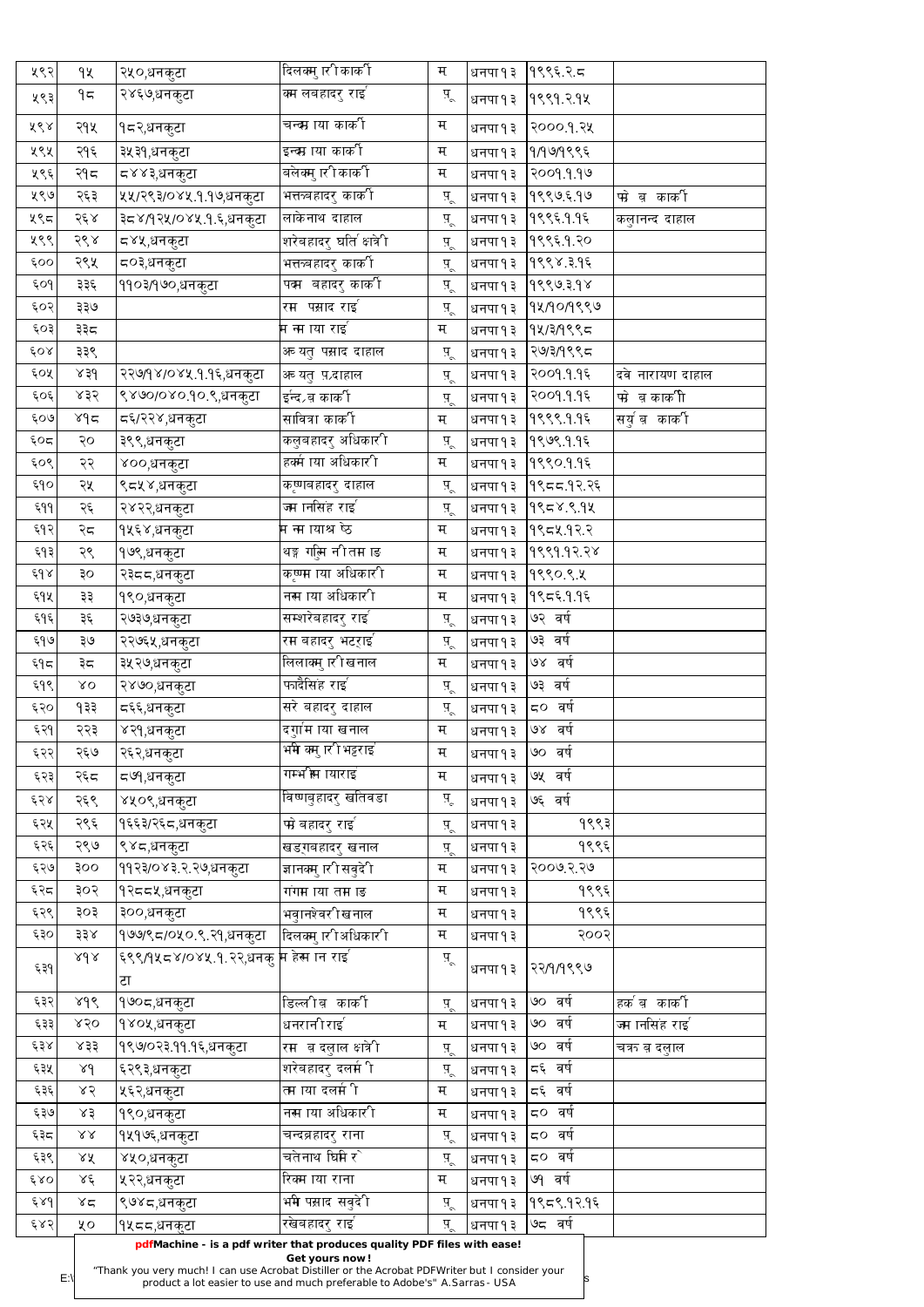| ६४३                   | ५१                  | <sub>।</sub> ९७९९,धनकुटा                                                                       | नरन्दक्र्मु ारी सबुदेी                                                                             | म                 | धनपा १३        | ७२ वर्ष            |                               |
|-----------------------|---------------------|------------------------------------------------------------------------------------------------|----------------------------------------------------------------------------------------------------|-------------------|----------------|--------------------|-------------------------------|
| $\xi \lambda \lambda$ | ५३                  | १५१७६,धनकुटा                                                                                   | धन्म ाया रानाम गर                                                                                  | म                 | धनपा १३        | द9 वर्ष            |                               |
| ६४५                   | २२४                 | ६०६,धनकुटा                                                                                     | काशिम ाया दलर्म ी                                                                                  | म                 | धनपा १३        | ७० वर्ष            |                               |
| و ۶۶                  | २२५                 | ∣५७५,धनकुटा                                                                                    | इन्व्म ाया दलर्म ी                                                                                 | म                 | धनपा १३        | ७० वर्ष            |                               |
| 680                   | २२६                 | ४१३,धनकुटा                                                                                     | हस्मि ाया बराल                                                                                     | म                 | धनपा १३        | ७० वर्ष            |                               |
| ६४द्र                 | २२७                 | <sub>।</sub> ११८४६,धनकुटा                                                                      | इन्दक्र्मु ारी राइ                                                                                 | म                 | धनपा १३        | १०/१८/२०००         |                               |
| 686                   | २२९                 | १४४३,धनकुटा                                                                                    | दवेी थापा                                                                                          | म                 | धनपा १३        | ७१ वर्ष            |                               |
| ६५०                   | 30x                 | ६७९४/०३८.१२.१२,धनकुटा                                                                          | शरेबहादरु दलर्म ीम गर                                                                              | $\overline{A}$    | धनपा १३        | १९९६               |                               |
| ६५१                   | २०७                 | २८३७/०४४.१०.१५,धनकुटा                                                                          | गंगाबहादरु रानाम गर                                                                                | प़्               | धनपा १३        | १९९६               |                               |
| ६५२                   | ३०९                 | १०८५,धनकुटा                                                                                    | जगतबहादरु दाहाल                                                                                    | प् $\overline{A}$ | धनपा १३        | १९९६               |                               |
|                       | ३४६                 | १४८/८६२/०४५.१.१७,धनकुटा                                                                        | पञ्चम ाया रानम गर                                                                                  | म                 |                |                    |                               |
| ६५३                   |                     |                                                                                                |                                                                                                    |                   | धनपा १३        | १९९० २ २१          | जहरसिंहम गर                   |
| ६५४                   | 850                 | १५८९/८१,धनकुटा                                                                                 | धनरानी राइ $\degree$                                                                               | म                 | धनपा १३        | ७० वर्ष            | रखे ब़राई                     |
| ६५५                   | x3x                 | ६७९/०३८.१२.१२,धनकुटा                                                                           | हरि ब दलर्म ी                                                                                      | पू                | धनपा १३        | ७१ वर्ष            | सरे ब़दलर्मी ी                |
| ६५६                   | ४३५                 | ५८४/०२४.१.३,धनकुटा                                                                             | कहेरे सिं दलमैंी                                                                                   | प् $\overline{A}$ | धनपा १३        | ७० वर्ष            | नहर सिं दलर्म ी               |
| ६५७                   | ४३६                 | 99८४/९३/०४४.१.१६,धनकुटा <sub>म</sub> ना ायाम गर                                                |                                                                                                    | म                 | धनपा १३        | ७० वर्ष            | दिल ब दलर्म ी                 |
| ६५८                   | 830                 | ४५१/२०२/०४५.१.१७,धनकुटा                                                                        | डम्वरक्मु ारीधिमे र $\hat{ }$                                                                      | म                 | धनपा १३        | २०००.१.१७          | चतेनाथ घिमे र $\hat{ }$       |
| ६५९                   | ५७                  | <u> १</u> ०२७,धनकुटा                                                                           | धन्म ायाम हत                                                                                       | म्                | धनपा १४        | द्र० वर्ष          |                               |
| ६६०                   | ५८                  | ९४६,धनकुटा                                                                                     | लाकेबहादरुम हत                                                                                     | प् $\overline{A}$ | धनपा १४        | ७८ वर्ष            |                               |
| ६६१                   | ५९                  | ४१६,धनकुटा                                                                                     | तलुसम ाया खत्री                                                                                    | म                 | धनपा १४        | ७५ वर्ष            |                               |
| $\xi \xi \xi$         | $\epsilon$ o        | २०१,धनकुटा                                                                                     | लाके बहादरु राया                                                                                   | प् $\overline{A}$ | धनपा १४        | ७९ वर्ष            |                               |
| ६६३                   | $\epsilon$ d        | १६०२,धनकुटा                                                                                    | भक्त क्मु ारीबराल                                                                                  | म                 | धनपा १४        | ७५ वर्ष            |                               |
| وفوع                  | ६३                  | १०९९,धनकुटा                                                                                    | दगुमे ायाम गर                                                                                      | म                 | धनपा १४        | ७६ वर्ष            |                               |
| ६६५                   | $\xi_{\mathcal{R}}$ |                                                                                                | डम्बरक्मु ारी सवुदेी                                                                               | म                 |                | ७२ वर्ष            |                               |
| چې                    |                     | ६९४,धनकुटा                                                                                     |                                                                                                    |                   | धनपा १४        | ७५ वर्ष            |                               |
| ६६७                   | ६५                  | २६९५,धनकुटा                                                                                    | टकुबहादरु खड्का                                                                                    | प़्               | धनपा १४        | ७२ वर्ष            |                               |
|                       | ६७                  | २९७०,धनकुटा                                                                                    | दलबहादरु कार्की                                                                                    | प् $\overline{A}$ | धनपा १४        | ७२ वर्ष            |                               |
| ६६८                   | $\epsilon \simeq$   | ७९३,धनकुटा                                                                                     | यज्ञबहादरुम हत                                                                                     | प् $\overline{A}$ | धनपा १४        |                    |                               |
| ६६९                   | $\infty$            | ६८३०,धनकुटा                                                                                    | तर्कबहादरु खत्री                                                                                   | प़्               | धनपा १४        | द६ वर्ष<br>७६ वर्ष |                               |
| ६७०                   | ७१                  | १४३३७,धनकुटा                                                                                   | नरबहादरु खत्री                                                                                     | प़्               | धनपा १४        | द३ वर्ष            |                               |
| 599                   | ७२                  | ६८४६,धनकुटा                                                                                    | म दनबहादरु खर्त्र <mark>ी</mark>                                                                   | प् $\overline{A}$ | धनपा १४        |                    |                               |
| ६७२                   | 959                 | १८१ ∕ ०४५.१.२१,धनकुटा                                                                          | रमम ाया थिङ                                                                                        | म                 | धनपा १४        | ७५ वर्ष            | <sub>.</sub> जीत बहादरु थिङ्ग |
| ६७३                   | २७०                 | ५७६२/०३८.२.२९,धनकुटा                                                                           | दगुर्म ायाम हत                                                                                     | म                 | धनपा १४        | १९९६ २ २९          | यज्ञ बहादरुम हत               |
| ६७४                   | ३१०                 | ९८६/५००,धनकुटा                                                                                 | कापिला राय                                                                                         | म                 | धनपा १४        | १९९२               |                               |
| ६७५                   | 995                 | <sub>।</sub> ६८४७,धनकुटा                                                                       | ह्मे बहादर <mark>ु</mark> खत्री                                                                    | $\ddot{A}$        | धनपा १४        | १९९३               |                               |
| ६७६                   | ३४७                 | १२२३/५१७,धनकुटा                                                                                | रम रिखा खत्री                                                                                      | म                 | धनपा १४        | २१/१/१९९७          |                               |
| ६७७                   | 8d                  | <sub>।</sub> ६८२५/०३८/१२/१५,धनकुटा                                                             | भमि ब भण्डारी                                                                                      | प् $\overline{A}$ | धनपा १४        | १५/१२/१९९७         |                               |
| ६७८                   | ४२२                 | ६८२३,धनकुटा                                                                                    | भगीवन्त भण्डारी                                                                                    | प् $\overline{A}$ | धनपा १४        | ७० वर्ष            | अजनु भण्डारी                  |
| ६७९                   | ४३८                 | ६६५५/०३८.११.३,धनकुटा                                                                           | फो पस्राद सवुदेी                                                                                   | प्                | धनपा १४        | ७० वर्ष            | बिष्णुप़, सबुदेी              |
| ६८०                   | ४३९                 | द्र9२७/०३९.११.१७,धनकुटा                                                                        | खडग ब़ खत्री                                                                                       | प् $\overline{A}$ | धनपा १४        | ७० वर्ष            | इनद∠ब़ खत्री                  |
| ६८१                   | $\lambda\lambda O$  | १४३५/४६१/०४५.१.२१,धनकुट  डम्वरक्मु ारीकार्की                                                   |                                                                                                    | म                 | धनपा १४        | ७० वर्ष            | दल व कार्की                   |
| ६८२                   | 88d                 | १०१८/३११/०४५.१.२०,धनकुट <mark>ा</mark> ख्मे  ब म हत                                            |                                                                                                    | प्                | धनपा १४        | ७० वर्ष            | हनव रि म हत                   |
| ६८३                   | 885                 | १०९२/७१३/०४५.१.२२,धनकुटा नस ाया खत्री                                                          |                                                                                                    | म                 | धनपा १४        | ७० वर्ष            | तर्क ब़ खत्री                 |
| وٰد ۾                 | 883                 | ९८५/६६३/०४५.१.२२,धनकुटा  नस ाया राया                                                           |                                                                                                    | म                 | धनपा १४        | ७० वर्ष            | लाके ब राया                   |
| ६८५                   | $\Theta$            | ७२७,धनकुटा                                                                                     | चन्द्म ाया विष्ट                                                                                   | म                 | धनपा १४        | द्र० वर्ष          |                               |
| ६८६                   | ಅದ                  | ९०६,धनकुटा                                                                                     | रुर्वम णा लाम छान <b>े</b>                                                                         | म                 | धनपा १४        | ८० वर्ष            |                               |
| $e\in S$              | 50                  | ९४१,धनकुटा                                                                                     | गासै ाया कार्की                                                                                    | म                 | धनपा १४        | ८० वर्ष            |                               |
| 55                    | 55                  | १३११०,धनकुटा                                                                                   | धन्म ाया तम ाङ                                                                                     | म                 | धनपा १४        | ७५ वर्ष            |                               |
| ६८९                   | 55                  | ७३४,धनकुटा                                                                                     | म नरानीराइ <sup>'</sup>                                                                            | म                 | धनपा १४        | ७८ वर्ष            |                               |
| ६९०                   | द५                  | १२०२,धनकुटा                                                                                    | दिलबहादरुश्र ष्ठे                                                                                  | पू                | धनपा १४        | ७८ वर्ष            |                               |
| ६९१                   | 55                  | १३२६,धनकुटा                                                                                    | ट क्रिम ाया राया                                                                                   | म                 | धनपा १४        | ७४ वर्ष            |                               |
| ६९२                   | 55                  | ६८३,धनक <u>ु</u> टा                                                                            | म न्म ाया तम ाङ                                                                                    | म                 | धनपा १४        | ७४ वर्ष            |                               |
| ६९३                   | 55                  | १२८२६,धनकुटा                                                                                   | जगत बहादरु राइ`                                                                                    | प् $\overline{A}$ | धनपा १४        | ७१ वर्ष            |                               |
| ६९४                   | $\mathbf{Q}$        | <u> १२८०० धनकटा</u>                                                                            | <u>दिलक्म ारी राइर्</u><br>pdfMachine - is a pdf writer that produces quality PDF files with ease! | म                 | <u>धनपा १४</u> | वर्ष<br>99         |                               |
|                       |                     |                                                                                                | Get yours now!                                                                                     |                   |                |                    |                               |
|                       | $E:\setminus$       | "Thank you very much! I can use Acrobat Distiller or the Acrobat PDFWriter but I consider your | product a lot easier to use and much preferable to Adobe's" A. Sarras - USA                        |                   |                |                    |                               |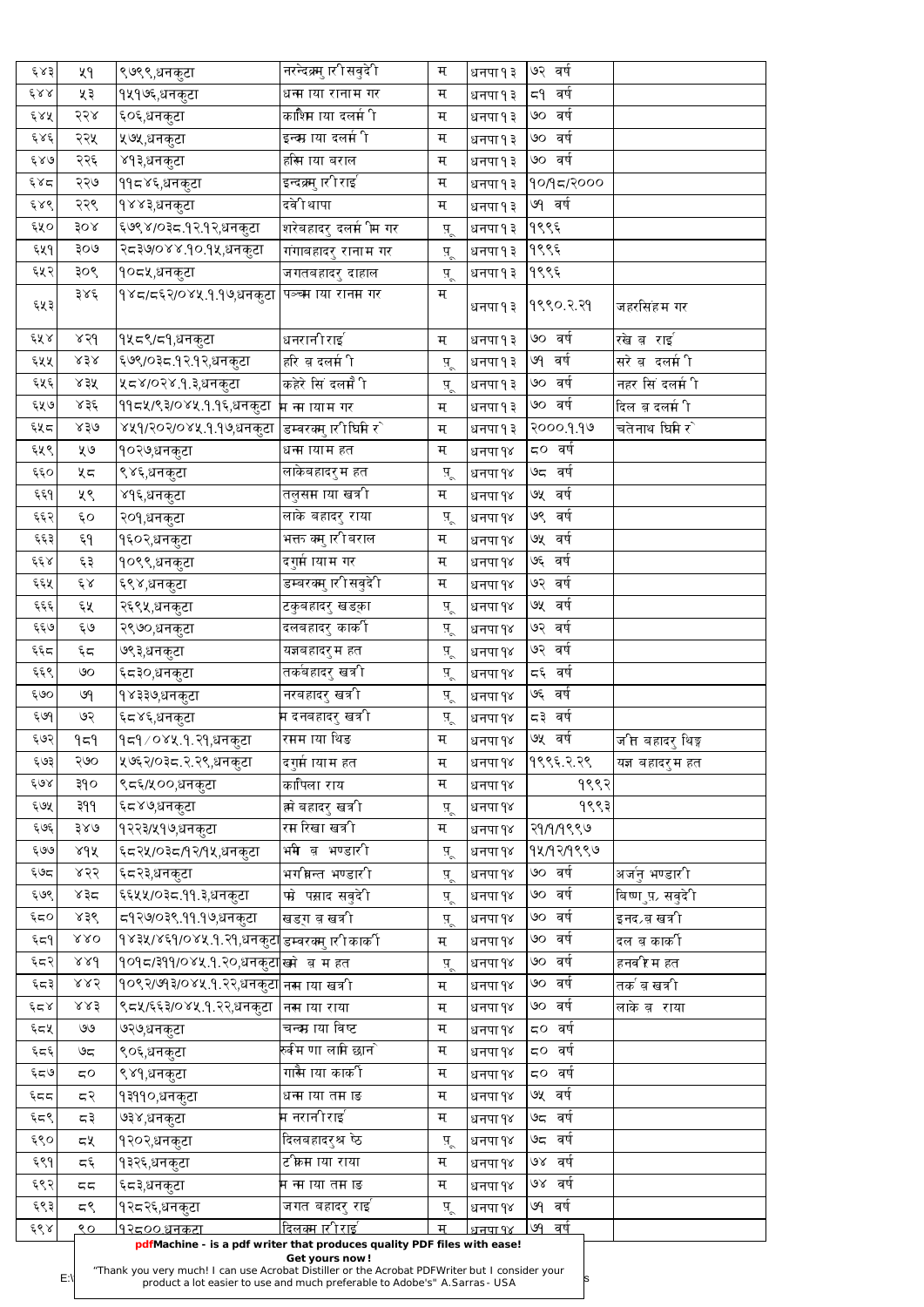| ६९५                    | $\delta$                | १६१६०,धनकुटा                           | अाशबहादरुश्र ष्ठ               | पू                      | धनपा १४ | ७४ वर्ष    |                                                             |
|------------------------|-------------------------|----------------------------------------|--------------------------------|-------------------------|---------|------------|-------------------------------------------------------------|
| ६९६                    | ९२                      | ७६२,धनकुटा                             | सन्दरबहादरु तम ाङ              | प़्                     | धनपा १४ | ८० वर्ष    |                                                             |
| ६९७                    | ९३                      | ६३९,धनकुटा                             | रत्न्म ाया तम ाङ               | म                       | धनपा १४ | ७५ वर्ष    |                                                             |
| 595                    | ९४                      | १७२७,धनकुटा                            | पार्वती राइ                    | म                       | धनपा १४ | ७८ वर्ष    |                                                             |
| ६९९                    | ९५                      | ६८८३,धनकुटा                            | लक्ष्म मे ाया भट्तले           | म                       | धनपा १४ | ७६ र्ष     |                                                             |
| ७००                    | ९६                      | १७द१२,धनकुटा                           | भमे बहादरु राइ <sup>'</sup>    | प़्                     | धनपा १४ | ७१ वर्ष    |                                                             |
| 909                    | ९७                      | ६८२,धनकुटा                             | ट कारम) तम ाङ                  | प़्                     | धनपा १४ | ७५ वर्ष    |                                                             |
| ७०२                    | २७१                     | १३२,धनकुटा                             | अम्बरबहादरुम गर                | प़्                     | धनपा १४ | ७० वर्ष    |                                                             |
| ७०३                    | ३१२                     | २३६,धनकुटा                             | धन्म ाया तम ाङ                 | म                       | धनपा १४ | १९९६       |                                                             |
| 908                    | ३१३                     | १८७२/८१६,धनकुटा                        | कृष्णबहादरु राइ`               | प़्                     | धनपा १४ | १९९६       |                                                             |
| ७०५                    | $3d \lambda$            | ७३१/५०७,धनकुटा                         | पणुमे ाया तम ाङ                | म                       | धनपा १४ | १९९६       |                                                             |
| ७०६                    | ३४८                     | २३५/३४३०/०३९.१०.१७,भोज<br>पुर          | जय बहादरु तम ाङ                | प़्                     | धनपा १४ | १९९६ १०.१७ | दावाजङ्ग तम ाङ्ग                                            |
| ७०७                    | $8d\epsilon$            | ७३०/६०४,धनकुटा                         | बहादरु तम ाङ्ग                 | प्                      | धनपा १४ | २१/१/१९९८  |                                                             |
| 905                    | 8d                      | २२३/१४९,धनकुटा                         | इन्व्म ाया राइ`                | म                       | धनपा १४ | २४७०७९९७   |                                                             |
| ७०९                    | $\lambda\lambda\lambda$ | १३२५७/०४२.१.१४,धनकुटा                  | छत्र ब़श्र ष्ठे                | प़्                     | धनपा १४ | ७० वर्ष    | कर्ण ब़लमाङ्ग                                               |
| ७१०                    | 900                     | २०७७३,धनकुटा                           | चर्डुकीराईनी                   | म                       | धनपा १५ | द्र वर्ष   |                                                             |
| 999                    | $\delta$                | १७२२,धनकुटा                            | पन्न्म ाया भटराइ`              | म                       | धनपा १५ | १/२६/१९९४  |                                                             |
| ७१२                    | १०६                     | १७५८,धनकुटा                            | खडग़बहादरु विष्ट               | प़्                     | धनपा १५ | ७२ वर्ष    |                                                             |
| ७१३                    | $\partial \sigma$       | १३/३९९,धनकुटा                          | दिलम ाया विष्ट                 | म                       | धनपा १५ | 9९९५ ४.११  | पर्णुं ब़कविष्ट                                             |
| 68                     | $\delta$                | <u>१</u> ७७८,धनकुटा                    | भाटे ुविष्ट                    | प् $\overline{A}$       | धनपा १५ | ८० वर्ष    |                                                             |
| ७१५।                   | 999                     | १२७००,धनकुटा                           | बागबहादरु राइ`                 | पू                      | धनपा १५ | ७१ वर्ष    |                                                             |
| ७१६                    | 993                     | २०७२३,धनकुटा                           | जयबहादरु विष्ट                 | पू                      | धनपा १५ | ७७ वर्ष    |                                                             |
| ७१७                    | d d x                   | ७३०२०,धनकुटा                           | तभिर्म ाया राई                 | म                       | धनपा १५ | ७४ वर्ष    |                                                             |
| $\mathbb{S}^{\varphi}$ | २३८                     | ४३/०४६ ५.९,धनकुटा                      | पत्मम ाया पध्रान               | म                       | धनपा १५ | १९९६ ४.१५  | म न ब पध्रान                                                |
| ७१९                    | २७२                     | २४३७,धनकुटा                            | जसबहादरु राइ                   | प़्                     | धनपा १५ | ७० वर्ष    |                                                             |
| ७२०                    | २७३                     | १७५९,धनकुटा                            | काशिला विष्ट                   | म                       | धनपा १५ | ७० वर्ष    |                                                             |
| ७२१                    | 38d                     | १४८२,धनकुटा                            | चत्रत बहादरु भट्टराइ`          | पू                      | धनपा १५ | १९९८.३.१९  |                                                             |
| ७२२                    | 858                     | २द७७/२०२,धनकुटा                        | गंगा ब़राइ                     | प्                      | धनपा १५ | ७१ वर्ष    | लाल ब $\overline{\phantom{a}}$ राइ $\overline{\phantom{a}}$ |
| ७२३                    | 858                     | २५४१,धनकुटा                            | गणशे व राइ                     | प् $\overline{A}$       | धनपा १५ | ७० वर्ष    | <b>म</b> तैराज राइ $^\mathsf{c}$                            |
| ७२४                    | ४२६                     | २५४२,धनकुटा                            | एतेरानीराइ $^\epsilon$         | म                       | धनपा १५ | ७० वर्ष    | गणशे ब राई                                                  |
| ७२५                    | ४२७                     | २४३६,धनकुटा                            | जस्म ान राइ $^\mathsf{c}$      | पू                      | धनपा १५ | ७० वर्ष    | भएम ान राइ                                                  |
| ७२६                    | 888                     | ६५३/३३३/०४५.१.२०,धनकुटा                | नर ब़तमाङ्ग                    | प़्                     | धनपा १५ | ७० वर्ष    | लाल व तम ाङ्ग                                               |
| ७२७                    | 886                     | ७९/४३७/०५०.५.१५,धनकुटा                 | खिना दवेीविष्ट                 | म                       | धनपा १५ | ७१ वर्ष    | जय ब़कबिष्ट                                                 |
| ७२८                    | 880                     | १२९५/१७७६/०५२.१२.१२,धनक् तिलक ब़ विष्ट |                                | $\ddot{A}$              | धनपा १५ | ७० वर्ष    | गजराज विष्ट                                                 |
| ७२९                    | १२१                     | ३९८१,धनकुटा                            | तिलम ाया घिमे र $\degree$      | म                       | धनपा १४ | द३ वर्ष    |                                                             |
| ७३०                    | ds                      | ६४१,धनकुटा                             | गंगा बहादरु बस्नते             | प़्                     | धनपा १४ | वर्ष<br>७९ |                                                             |
| ७३१                    | १२५                     | ७७४,धनकुटा                             | नर बहादरु बस्नते               | $\ddot{A}$              | धनपा १४ | ८० वर्ष    |                                                             |
| ७३२                    | १२६                     | १२६३,धनकुटा                            | बाल क्मु ारीथापा               | म                       | धनपा १४ | ७१ वर्ष    |                                                             |
| ७३३                    | 580                     | १३५८८,धनकुटा                           | ट क्राक्मु ारी राइेला          | म                       | धनपा १४ | 9/3/9000   |                                                             |
| 638                    | २४१                     | ७१२,धनकुटा                             | टकक्मु ारी राइेला              | म                       | धनपा १४ | ३/२२/१९९५  |                                                             |
| ७३५                    | २४४                     | ११३१,धनकुटा                            | चन्दक्र्मु ारीधिमी र $\hat{ }$ | म                       | धनपा १४ | ७२ वर्ष    |                                                             |
| ७३६                    | ३१५                     | ६४२/४१५/०४५.१.२०,धनकुट                 | धन्म ाया बस्नते                | म                       | धनपा १४ | १९९५       | गंगा बहादरु वस्नते                                          |
| ७३७                    | ३१६                     | १३९९/७६८,धनकुटा                        | दवेभिहादरु राया                | प़्                     | धनपा १४ | १९९५       |                                                             |
| ಅ३८                    | ३१७                     | ८४९,सङखुवासभा                          | स्म ानध्वज राई $\degree$       | $\overline{A}^{\prime}$ | धनपा १४ | १९९६       |                                                             |
| ७३९                    | ३१९                     | १४००/७१७,धनकुटा                        | खडगक्मु ारी राया               | म                       | धनपा १४ | 9888       |                                                             |
| QXQ                    | ३२०                     | <sub>।</sub> १६५७५/१८७७,धनकुटा         | चन्दब्रहादरु न्यापैान`खत्री    | प़्                     | धनपा १४ | 9990       |                                                             |
| 989                    | 882                     | २२१९५/०४५.९.४,धनकुटा                   | चहक ब़ रानम गर                 | पू                      | धनपा १४ | ७० वर्ष    | <u>ह्मे दल रानम गर</u>                                      |
| ७४२                    | 888                     | ७७१/६०७/०४५.१.२१,धनकुटा                | भवुानी परराइेला                | पू                      | धनपा १४ | ७० वर्ष    | चन्दल्राल राइेला                                            |
| 983                    | 80 <sup>o</sup>         | ६८००/०३८.१२.१२,धनकुटा                  | कवेल ब बस्नते                  | प़्                     | धनपा १४ | ७० वर्ष    | फो ब वस्नते                                                 |
| QXX                    | १२९                     | ६०९,धनकुटा                             | दल बहादरु भण्डारी              | प् $\overline{a}$       | धनपा १५ | ९२ वर्ष    |                                                             |

 $E:\n\begin{bmatrix}\n\text{mean} \\
\text{mean} \\
\text{mean} \\
\text{mean} \\
\text{mean} \\
\text{mean} \\
\text{mean} \\
\text{mean} \\
\text{mean} \\
\text{mean} \\
\text{mean} \\
\text{mean} \\
\text{mean} \\
\text{mean} \\
\text{mean} \\
\text{mean} \\
\text{mean} \\
\text{mean} \\
\text{mean} \\
\text{mean} \\
\text{mean} \\
\text{mean} \\
\text{mean} \\
\text{mean} \\
\text{mean} \\
\text{mean} \\
\text{mean} \\
\text{mean} \\
\text{mean} \\
\text{mean} \\
\text{mean} \\
\text{mean} \\
\text{mean} \\
\text{mean} \\
\text{mean} \\$ product a lot easier to use and much preferable to Adobe's" A.Sarras - USA

**pdfMachine - is a pdf writer that produces quality PDF files with ease!**

## **Get yours now!**

["Thank you very much! I can use Acrobat Distiller or the Acrobat PDFWriter but I consider your](http://www.pdfmachine.com?cl)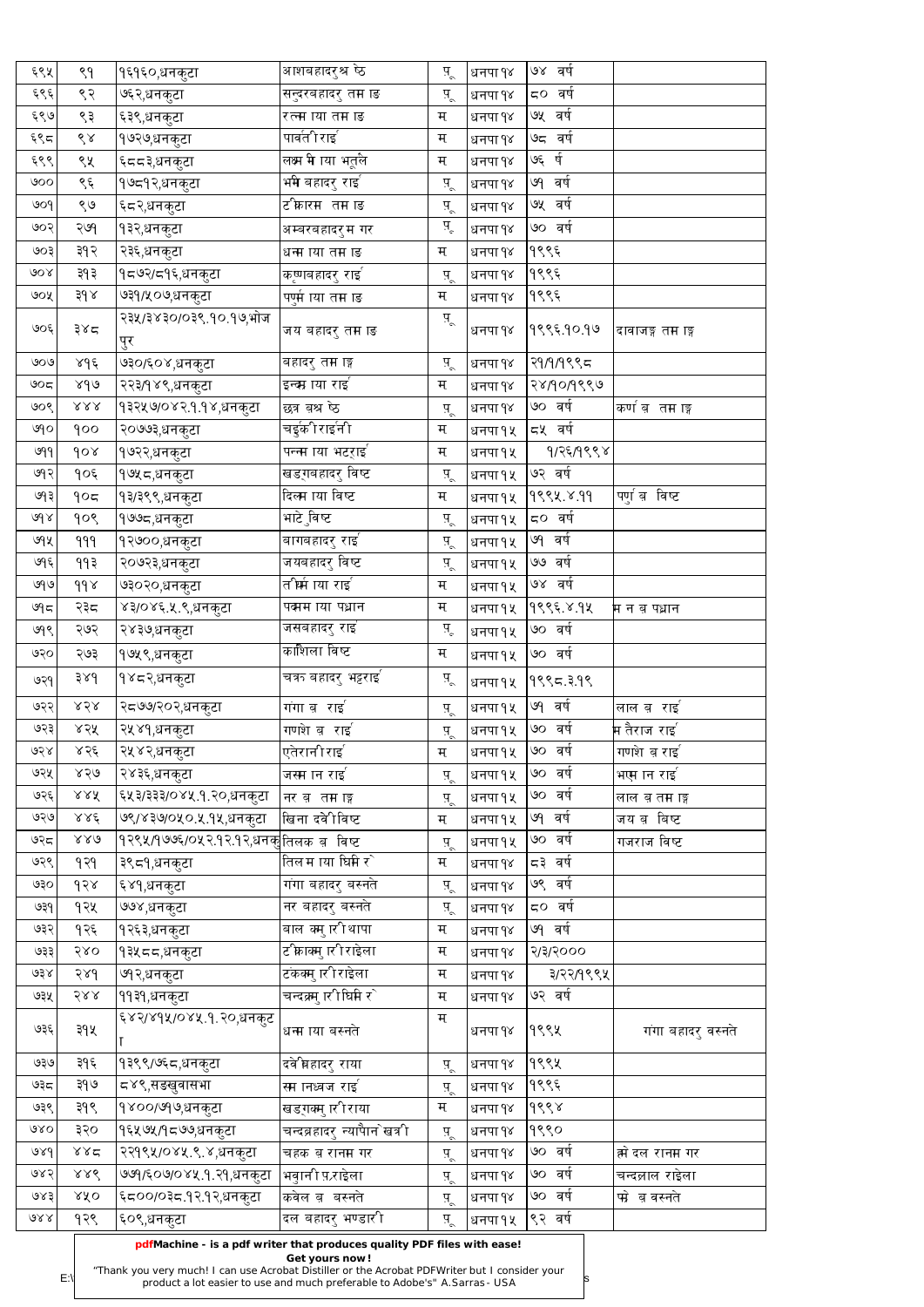| ७४५                         | १३०                | <sub>।</sub> ६३२,धनकुटा                   | ठहर माया भण्डारी              | म                 | धनपा १५ | ९३ वर्ष    |                           |
|-----------------------------|--------------------|-------------------------------------------|-------------------------------|-------------------|---------|------------|---------------------------|
| ७४६                         | १३२                | २८३,धनकुटा                                | वछला दवि कार्की               | म                 | धनपा १५ | l९१ वर्ष   |                           |
| 980                         | $\lambda \xi \rho$ | १५७९,धनकुटा                               | लिलम ाया भण्डारी              | म                 | धनपा १५ | ८० वर्ष    |                           |
| 985                         | १३५                | द२४६,धनकुटा                               | दिलबहादरु राइ ँ               | प् $\overline{A}$ | धनपा १५ | ७८ वर्ष    |                           |
| ७४९                         | १३७                | २३८९७,धनकुटा                              | दल बहादरु राइ ँ               | पू                | धनपा १५ | ७७ वर्ष    |                           |
| ७५०                         | $\delta$           | <u>१</u> ७३७,धनकुटा                       | लाके बहादरु न्यापैान`         | प़्               | धनपा १५ | ७८ वर्ष    |                           |
| ७५१                         | $\delta \lambda$   | १२८९३,धनकुटा                              | फो़ बहादरु भण्डारी            | प् $\overline{A}$ | धनपा १५ | ७५ वर्ष    |                           |
| ७५२                         | १४२                | ५४,धनकुटा                                 | ज्ञान्म ाया भण्डारी           | म्                | धनपा १५ | ७१ वर्ष    |                           |
| ७५३                         | $\delta$ $\delta$  | २४२६९,धनकुटा                              | गाकेलु बहादरु राइ $^{\prime}$ | प़्               | धनपा १५ | ७१ वर्ष    |                           |
| 9रू ४                       | dxx                | ७००९,धनकुटा                               | टकेबहादरु भण्डारी             | प़्               | धनपा १५ | ७५ वर्ष    |                           |
| ७५५                         | dar                | १३१३१,धनकुटा                              | कलुबहादरु कार्की              | पू                | धनपा १५ | ७७ वर्ष    |                           |
| ७५६                         | 985                | १२६०९,धनकुटा                              | गणशेबहादरु घिमि र $\hat{ }$   | प् $\overline{A}$ | धनपा १५ | ७१ वर्ष    |                           |
| ७५७                         | २४६                | २७०९/११८७,धनकुटा                          | दिव्म ाया थापा                | म                 | धनपा १५ | १९९५ १.१०  |                           |
| ७५८                         | २७४                | १२९२,धनकुटा                               | तिलम ाया भण्डारी              | म                 | धनपा १५ | ७० वर्ष    |                           |
| ७५९                         | ३२१                | <sub> </sub> १७३४,धनकुटा                  | गाजलम ायाम क्षित्र            | म                 | धनपा १५ | १९९५       |                           |
| ७६० $ $                     | 88d                | १२९८०/११९८/०४१.१२.३०,धन॑कर्ण ब़   भण्डारी |                               | प्                | धनपा १५ | ७१ वर्ष    | रण ब़ भण्डारी             |
| ७६१                         | ४५२                | ४५९५०१९०४/०४४.१२.१०,ध हर्क ब भण्डारी      |                               | प़्               | धनपा १५ |            | १२/१०/२००१ बित्रस भण्डारी |
| ७६२                         | dxe                | ९३८९,धनकुटा                               | गजन्दक्र्मु ारीश्र ष्ठे       | म्                | धनपा १५ | ९० वर्ष    |                           |
| ७६३                         | १५०                | <sub> </sub> १४६९,धनकुटा                  | धन्म ायाम गर                  | म                 | धनपा १५ | 'द६ वर्ष   |                           |
| <b>انگر</b> ج               | १५३                | १२१५७,धनकुटा                              | जीतरानी राइ                   | म                 | धनपा १५ | द9 वर्ष    |                           |
| ७६५                         | १५५                | १९८,धनकुटा                                | उण्टकु1िराइ $^\epsilon$       | म                 | धनपा १५ | द६ वर्ष    |                           |
| ७६६ $\vert$                 | १५६                | १२५९६,धनकूटा                              | पवित्रादवेी राइ               | म                 | धनपा १५ | ७७ वर्ष    |                           |
| ७६७                         | १५९                | २३५४२,धनकुटा                              | पक्मि ाया गिरी                | म                 | धनपा १५ | ७४ वर्ष    |                           |
| 959                         | $\delta$           | २द९,धनकुटा                                | ललुमु ाया वस्ती               | म                 | धनपा १५ | ७५ वर्ष    |                           |
| ७६९                         | 959                | ३द9,धनकुटा                                | छऋ ानश्र ष्ठे                 | प् $\overline{A}$ | धनपा १५ | वर्ष<br>59 |                           |
| ७७०                         | १६२                | ३द्र१४९,धनकूटा                            | नऋे ाया अधिकारी               | म्                | धनपा १५ | ७४ वर्ष    |                           |
| ७७१                         | १६३                | ९५,धनकुटा                                 | फो पस्राद उपाध्याय            | प़्               | धनपा १५ | ७२ वर्ष    |                           |
| ७७२                         | १६५                | १८८४,धनकुटा                               | वीस गल शा य                   | प़्               | धनपा १५ | ८० वर्ष    |                           |
| ७७३                         | १६७                | ०७१०२०/८३४,धनकुटा                         | गंगम ाया काफ्ले               | म                 | धनपा १५ | ७६ वर्ष    |                           |
| $\partial \partial \lambda$ | १६८                | द३७,धनक <u>ु</u> टा                       | नवंदा सापकाटेा                | म                 | धनपा १५ | ७४ वर्ष    |                           |
| ७७५                         | 900                | ८३५,धनकुटा                                | लक्ष्म ीथापाम गर              | म                 | धनपा १५ | ७५ वर्ष    |                           |
| ७७६                         | 909                | द४४,धनकुटा                                | सकन्तलाश्र ष्ठे               | म                 | धनपा १५ | ७२ वर्ष    |                           |
| ७७७                         | १७२                | ८४३,धनकुटा                                | बदना पाडैले                   | म                 | धनपा १५ | ७२ वर्ष    |                           |
| ಅಅಧ                         | १७३                | द४०,धनकुटा                                | धन्म ाया दाहाल                | म्                | धनपा १५ | ७४ वर्ष    |                           |
| ७७९                         | १७५                | द्र्ष्४,धनकुटा                            | कॄ्णबहादरु पाडैले             | प़्               | धनपा १५ | ७४ वर्ष    |                           |
| ಅಧ೦                         | 900                | १३४०३,धनकुटा                              | छविलाल राइ $\degree$          | प़्               | धनपा १५ | ७५ वर्ष    |                           |
| ७द्र9                       | مه)                | <sub>।</sub> ६०२४,धनकुटा                  | दिलबहादरु राइ $^{\prime}$     | प़्               | धनपा १५ | ७२ वर्ष    |                           |
| ७द२                         | 908                | <sub>।</sub> १४७३,धनकुटा                  | भऋमे ाया राइ $\degree$        | म                 | धनपा १५ | ७६ वर्ष    |                           |
| 923                         | २५०                | १५७८,धनकुटा                               | दिलम ाया राना                 | म                 | धनपा १५ | 9/94/2009  |                           |
| کا کا کا                    | २५१                | द४६,धनकुटा                                | गारेमे ाया राइ $\degree$      | म                 | धनपा १५ | १/२२/१९९६  |                           |
| ७८५                         | २५४                | १६४३,धनकुटा                               | दवेीथापा                      | म                 | धनपा १५ | 99/8/2000  |                           |
| 350                         | २७६                | ५३०१०/१७५८/०६३.११.११,ध                    | दवे'िलाल राइ                  | प़्               | धनपा १५ | 9९९५.99.9५ | रणध्वज राइ                |
|                             |                    | नकूटा                                     |                               |                   |         |            |                           |
| ಅಧಅ                         | २७७                | २८९/०५० १२ १७,धनकुटा                      | श्र भिहादरु राइ`              | प़्               | धनपा १५ | १९९५.१२.१७ | गारे`राइ'                 |
| ಅಧಧ                         | ४२८                | १३४१७,धनकुटा                              | पणुं ब़राई                    | $\ddot{A}$        | धनपा १५ | ७० वर्ष    | वाइंश्वर राइ`             |
| ७८९                         | ४२९                | ४५८/९,धनकुटा                              | खमे व खडका                    | $\ddot{A}$        | धनपा १५ | ७१ वर्ष    | खडक़ ब़ भण्डारी           |
| ७९०                         | x30                | ०४३०३०/८५६,धनकुटा                         | न्मि ला खडका                  | म                 | धनपा १५ | ७० वर्ष    | ख्मे ब़ खडक़ा             |
| ७९१                         | 25                 | २७३०२०/१६२/०६३.१०.७,धनक् आईतम ाया राई     |                               | म                 | धनपा १५ | ७० वर्ष    | श्र <b>ीबहादरु राइ</b> ໌  |
| ७९२                         | ३                  | ४०६/०४४.१०.१०,धनकुटा                      | धनमे ाया राइ                  | म                 | धनपा १० | १९९०       | आस बम गर                  |
| ७९३                         | $\mathcal{A}$      | <sub> </sub> १७१३,धनकुटा                  | फलुम ाया तम ाङ्ग              | म                 | धनपा १० | १९९५       | लाल ब़क्तमाङ्ग            |
| ७९४                         | ७५                 | ५८⁄१६३८,धनकुटा                            | म गलीतम ाङ्ग                  | म                 | धनपा १० | १९९५       | हनक ब़ तम ाङ्ग            |

 $E:\n\begin{bmatrix}\n\text{mean} \\
\text{mean} \\
\text{mean} \\
\text{mean} \\
\text{mean} \\
\text{mean} \\
\text{mean} \\
\text{mean} \\
\text{mean} \\
\text{mean} \\
\text{mean} \\
\text{mean} \\
\text{mean} \\
\text{mean} \\
\text{mean} \\
\text{mean} \\
\text{mean} \\
\text{mean} \\
\text{mean} \\
\text{mean} \\
\text{mean} \\
\text{mean} \\
\text{mean} \\
\text{mean} \\
\text{mean} \\
\text{mean} \\
\text{mean} \\
\text{mean} \\
\text{mean} \\
\text{mean} \\
\text{mean} \\
\text{mean} \\
\text{mean} \\
\text{mean} \\
\text{mean} \\$ product a lot easier to use and much preferable to Adobe's" A.Sarras - USA

**pdfMachine - is a pdf writer that produces quality PDF files with ease!**

#### **Get yours now!**

["Thank you very much! I can use Acrobat Distiller or the Acrobat PDFWriter but I consider your](http://www.pdfmachine.com?cl)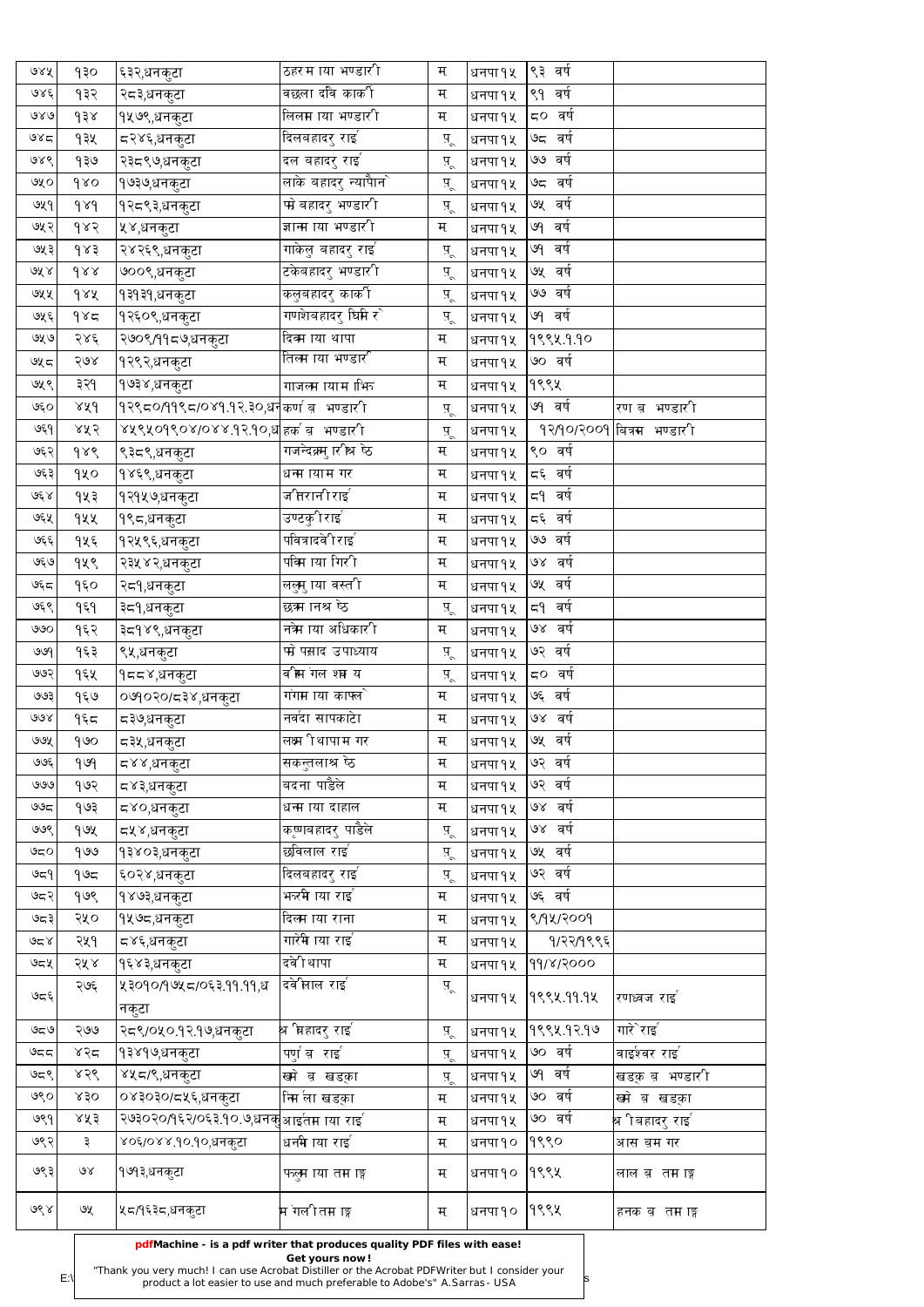| ७९५                   | ও६                | २२६५/१५५,धनकुटा                                                                                | अात्मि ाया राइ                                                                                                                                                           | म                 | धनपा १०      | १९९६      | चन्द्रब राइ`                      |
|-----------------------|-------------------|------------------------------------------------------------------------------------------------|--------------------------------------------------------------------------------------------------------------------------------------------------------------------------|-------------------|--------------|-----------|-----------------------------------|
| ७९६                   | 985               | ५३३/०४४.१०.१२,धनकुटा                                                                           | चन्द्रबहादरुम गर                                                                                                                                                         | प् $\overline{A}$ | धनपा १०      | 9888      | शरे ब म गर                        |
| ७९७                   | $\delta \lambda$  | १६९०/०४४.१०.१६,धनकुटा                                                                          | कर्ण बहादरुम गर                                                                                                                                                          | पू                | धनपा १०      | १९९०      | जन ब़म गर                         |
| 995                   | 949               | २४१/०४४.१०.८,धनकुटा                                                                            | लाल बहादरु तम ाङ्ग                                                                                                                                                       | पू                | धनपा १०      | १९९२      | <sub>।</sub> धाजेबिर तम ाङ्ग      |
| ७९९                   | १५२               | ६३११/०४५.०२.२३,धनकुटा                                                                          | दिलम ायाम गर                                                                                                                                                             | म                 | धनपा १०      | १९९३      | टके ब म गर                        |
| 500                   | dX                | ५३६३/०४५.२.१८,धनकुटा                                                                           | भर्डुचलीराइ                                                                                                                                                              | म                 | धनपा १०      | 9999      | शत्तित व राइ                      |
| SO9                   | १५५               | १४०९/०४२.०२.३२,धनकुटा                                                                          | म ान बहादरु राइ`                                                                                                                                                         | प्                | धनपा १०      | 9999      | र्बाढ़ुलाल राइ <sup>'</sup>       |
| 507                   | २१२               | ५९३,धनकुटा                                                                                     | रण्म ाया तम ाङ्ग                                                                                                                                                         | म                 | धनपा १०      | १९९५      | बल ब़ तम ाङ्ग                     |
| द्र0३∣                | 380               | २३२५४,धनकुटा                                                                                   | इन्द्रवाहादरुम गर                                                                                                                                                        | प़्               | धनपा १०      | १९९६      |                                   |
| ⊄0∢                   | ३५२               | २५६/०४४.१०.८,धनकुटा                                                                            | र्बार बहादरु तम ाङ्ग                                                                                                                                                     | प़्               | धनपा १०      | 9999      | बिहादरु तम ाङ्घ                   |
| $50\%$                | XOX               | ११४८०/०४४.८.२५,धनकुटा                                                                          | रम बराइ                                                                                                                                                                  | प़्               | धनपा १०      | २०००      | रण ब राइ                          |
| 505                   | $\propto$         | २४८१/०४४.०९.०१९,धनकुटा                                                                         | चिम भ्रे ायाम गर                                                                                                                                                         | म                 | धनपा १०      | १९८६      | बल ब़ <b>्रिम गर</b>              |
| ದ೦೬                   | ६                 | १२७४०/०४२.२.१६,धनकुटा                                                                          | चन्दक्र्मु ारीखड्का                                                                                                                                                      | म                 | धनपा १०      | १९८३२२६   | बलभद∠खडका                         |
| 507                   | $\mathcal{O}$     | दद६/१२७२/०४३.१.द,धनकुटा                                                                        | गंगा व बस्नते                                                                                                                                                            | प़्               | धनपा १०      | 9952      | शरे ब वस्नते                      |
| 507                   | $\mathcal{S}$     | ३१३४/०३५.२.३०,धनकुटा                                                                           | विष्णमु ाया बस्नते                                                                                                                                                       | म                 | धनपा १०      | १९९०      | म दन ब़ वस्नते                    |
| 590                   | $\delta$          | २७४/०४४.१०.९,धनकुटा                                                                            | भिा बस्नते                                                                                                                                                               | म                 | धनपा १०      | $9$ ९८५   | दल ब़ वस्नते                      |
| 79م                   | 55                | १३८३६,धनकुटा                                                                                   | डम्बर क्मु ारीबस्नते                                                                                                                                                     | म                 | धनपा १०      | १९९०      | बल ब वस्नते                       |
| 593                   | 55 <sup>2</sup>   | २८९५,धनकुटा                                                                                    | सीतादवेीबस्नते                                                                                                                                                           | म                 | धनपा१०  १९९१ |           | नत्रे ब वस्नते                    |
| 597                   | 55                | ५५०७,धनकुटा                                                                                    | खिन्म ाया भण्डारी                                                                                                                                                        | म                 | धनपा १०      | $\delta$  | लक्ष्म ण भण्डारी                  |
| $\approx$ م $\approx$ | $\simeq$ $\times$ | २०७/१२२१,धनकुटा                                                                                | सञ्च्म ाया तम ाङ्ग                                                                                                                                                       | म                 | धनपा १०      | १९९५      | हक`ब़ तम ाङ्ग                     |
| ८१५                   | 55<               | १/१२३३,धनकुटा                                                                                  | दिलम ाया काकी                                                                                                                                                            | म                 | धनपा १०      | 5000      | इन्द्रब कार्की                    |
| द९६∣                  | 55                | २६८/१२०१,धनकुटा                                                                                | डिल्लमे ाया तम ाङ्ग                                                                                                                                                      | म                 | धनपा १०      | १९९५      | लक्ष्म ण तम ाङ्ग                  |
| 599                   | १५७               | २०४/०४४.१०.८,धनकुटा                                                                            | लाल बहादरु तम ाङ्ग                                                                                                                                                       | पू                | धनपा १०      | 668       | बहादरु तम ाङ्ग                    |
| ದಗಿದ                  | १५८               | २४९/०४४.१०.९,धनकुटा                                                                            | जगवीर तम ाङ्ग                                                                                                                                                            | प़्               | धनपा १०      | 9999      | भत्तत ब तम ।ङ्ग                   |
| 598                   | $\delta$          | १२३७६,धनकुटा                                                                                   | डिल्ली पस्राद सवुदेी                                                                                                                                                     | प़्               | धनपा १०      | 9999      | दगुा प़्रसवुदे1ि                  |
| द२०                   | १६२               | १३६३४,धनकुटा                                                                                   | खडग बहादरु पाखेल्रे                                                                                                                                                      | पू                | धनपा १०      | १९९०      | नर सिंह पाखल्रे                   |
| 539                   | २१६               | २३१५७/६५,धनकुटा                                                                                | भक्म ाया पिठाकाटेे                                                                                                                                                       | म                 | धनपा १०      | १९९६      | रम ब पिठाकाटे                     |
| द२२                   | २२८               | २५७३,धनकुटा                                                                                    | दिव क्मु ारीसबुदेी                                                                                                                                                       | म                 | धनपा १०      | १९९५      | डिल्ली प़ सबुदेी                  |
| 552                   | २२९               | ५३/०४४.१०.७,धनकुटा                                                                             | बद्म्री ाया भजुले                                                                                                                                                        | म                 | धनपा १०      | १९९५ १०.७ | म ान ब भजुले                      |
| 552                   | २३०               | १३६३३,धनकुटा                                                                                   | लिलम ाया पाखेल्रे                                                                                                                                                        | म                 | धनपा १०      | १९९५      | खिडग ब पाखेल्रे                   |
| द२५                   | २४७               | ३०५०/०४५.१.५,धनकुटा                                                                            | पत्म बहादरु बस्नते                                                                                                                                                       | पू                | धनपा १०      | 199959.4  | वखत ब़  वस्नते                    |
| द२६                   | २६७               | १३८०६/०४२.२.२१,धनकुटा                                                                          | lविष्णमु ाया वागे <mark>ट</mark> ी                                                                                                                                       | म                 | धनपा १०      | 9९९९ २ २१ | कृष्ण ब वागेटी                    |
| द२७                   | $XO\xi$           | १६४५१/०४२.१२.१०,धनकुटा                                                                         | हरि व पाखेल्रे                                                                                                                                                           | पू                | धनपा १०      | 9000      | तिलक ब़ पाखेल्ने                  |
| 555                   | १२                | २३४,धनकुटा                                                                                     | भव्म ाया अधिकारी                                                                                                                                                         | म                 | धनपा १०      | १९९८०     | कृष्णलाल अधिकारी                  |
| द२९                   | $\delta$          | ३०७६,धनकुटा                                                                                    | रम  ब भजुले                                                                                                                                                              | <u>प</u> ू        | धनपा १०      | 9959      | चम  ब भजुले                       |
| 530                   | 9X                | ०७३०२५/०६३.१०.२९,धनकुटा                                                                        | खड़ग्म ाया तम ाङ्ग                                                                                                                                                       | म                 | धनपा १०      | 9959      | फत्य ब तम ाङ्ग                    |
| ⊂ ३१                  | १६                | ३१०,धनकुटा                                                                                     | हर्क बहादरु तम ाङ्ग                                                                                                                                                      | प्                | धनपा १०      | 19954     | पहलम ान तम ाङ्ग                   |
| 552                   | ९५                | २८/१२६३,धनकुटा                                                                                 | गंगादवेीबस्नते                                                                                                                                                           | म                 | धनपा १०      | १९९२      | तजे ब वस्नते                      |
| ८३३।                  | १६३               | १८७६,धनकुटा                                                                                    | टक बहादर् बस्नते                                                                                                                                                         | $\overline{A}$    | धनपा १०      | 9559      | दल ब वस्नते                       |
| $x \in \mathbb{R}$    | $d\xi$            | १२६/९६४,धनकूटा                                                                                 | लिलादवेीलामि छान`                                                                                                                                                        | म                 | धनपा १०      | 9990      | <i>हर</i> ी प़्रलामि छान <b>े</b> |
| द३५                   | १६५               | २३८३०/७७,धनकुटा                                                                                | चत्रत बहादर् बस्नते                                                                                                                                                      | पू                | धनपा १०      | 9998      | गञ्ज ब वस्नते                     |
| द३६                   | १६६               | १३४३२,धनकूटा                                                                                   | कर्ण बहादर् घिमि र $\hat{ }$                                                                                                                                             | प्                | धनपा १०      | १९९३      | <b>म हाब</b> ीर घिमि र $\hat{ }$  |
|                       | $E:\$             | "Thank you very much! I can use Acrobat Distiller or the Acrobat PDFWriter but I consider your | pdfMachine - is a pdf writer that produces quality PDF files with ease!<br>Get yours now!<br>product a lot easier to use and much preferable to Adobe's" A. Sarras - USA |                   |              |           |                                   |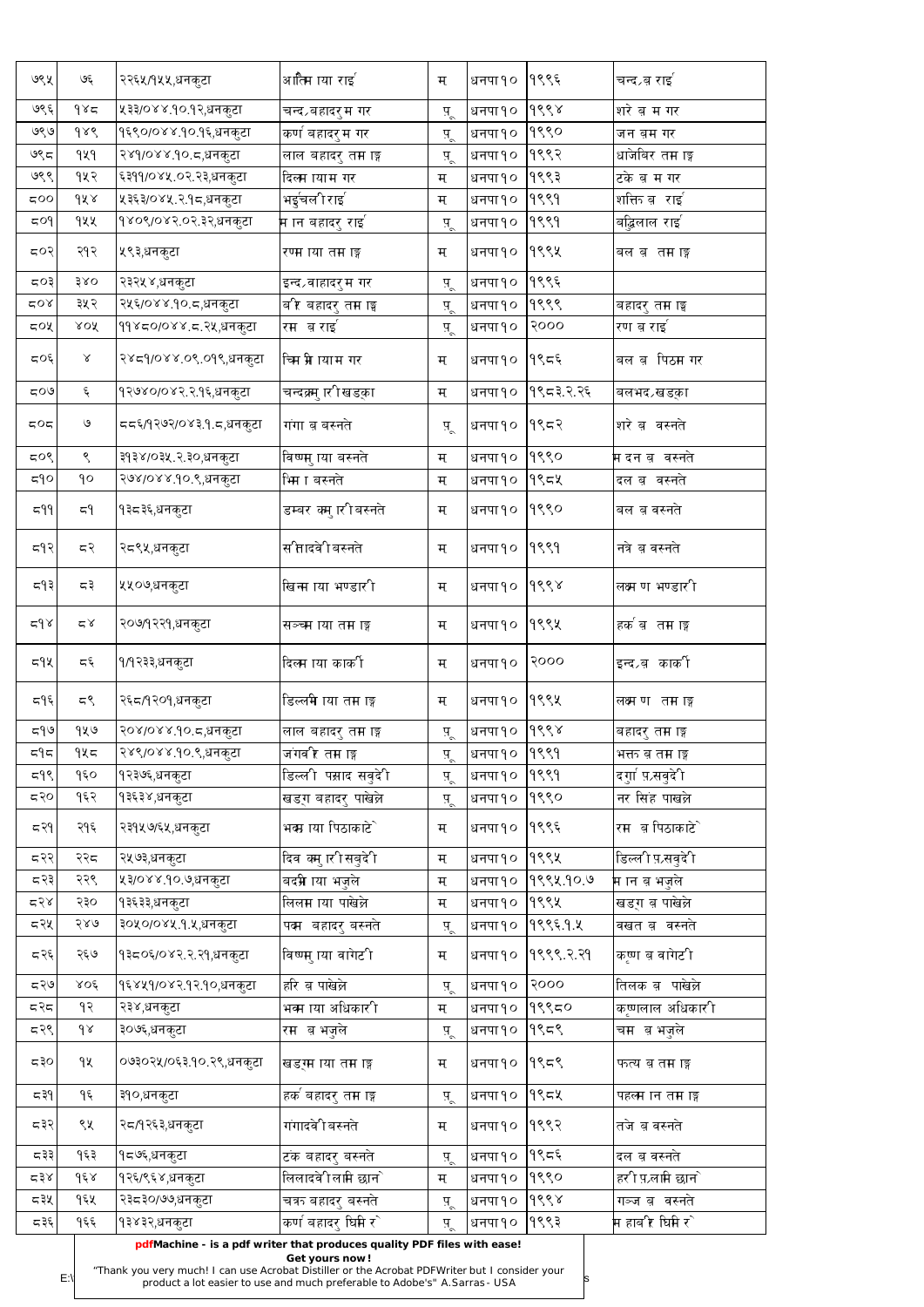| $e$ इ र  | १६७          | १२३/९३,धनकुटा                 | फलुम ाया तम ाङ्ग                                                                          | म          | धनपा १० | 9998       | हक' ब़ तम ाङ्ग                                |
|----------|--------------|-------------------------------|-------------------------------------------------------------------------------------------|------------|---------|------------|-----------------------------------------------|
| ಧಕ್ಷಿದ   | २३१          | २३८२९/७८,धनकुटा               | तिलम ाया बस्नते                                                                           | म          | धनपा १० | १९९५       | चत्तत ब वस्नते                                |
| ८३९      | २३२          | २६५९/१३५,धनकुटा               | क्म ल बहादरु खत्री                                                                        | प़्        | धनपा १० | १९९५       | बहादरु खर्त्री                                |
| 280      | २४द          | ४५५,धनकुटा                    | रम म ाया भजुले                                                                            | म          | धनपा १० | १९९६.१०.१० | रम  ब भजुले                                   |
| 589      | २४९          | ९५९,धनकुटा                    | भपुाल बहादरु बस्नते                                                                       | प़्        | धनपा १० | १९९६ १२ ३१ | पभरुम वस्नते                                  |
| 587      | ३४१          | २३०९८/०४५.१०.७,धनकुटा         | हिप बहादरु बस्नते                                                                         | प्         | धनपा १० | $9$ ९९८    |                                               |
| 587      | ३५३          | ४६३/०२०.१२.१८,धनकुटा          | उदय ब़ बस्नते क्षांत्रि                                                                   | प़्        | धनपा १० | $9$ ९९८    | गञ्ज ब बस्नते                                 |
| 282      | XOQ          | १३८८९/०४२.२.२७,धनकुटा         | रण्म ाया राइ                                                                              | म          | धनपा १० | 5000       | कर्ण बहादरु राइ                               |
| 284      | $\lambda$ 02 | १३८८६/०४२.२.२७,धनकुटा         | कर्ण ब़राई                                                                                | प्         | धनपा १० | 9000       | धन ब राइ                                      |
| 285      | १७           | १३९०८/६१४,धनकुटा              | लक्ष्म 'द्रवेी राइ $\lceil$                                                               | म          | धनपा ११ | १९८९       | हकलाल राइ`                                    |
| 580      | ९८           | २३२/६१८,धनकुटा                | म ना ाया भण्डारी                                                                          | म          | धनपा ११ | १९९०       | धन ब भण्डारी                                  |
| 587      | ရ၀၀          | ३६/६६५,धनकुटा                 | चर्मा ाया राइ $^{\circ}$                                                                  | म          | धनपा ११ | २०००       | बखत ब़ राइ`                                   |
| 587      | १७०          | ४४२८,धनकुटा                   | डम्बर बहादरु पाखेल्रे                                                                     | प्         | धनपा ११ | १९९४       | करबिर पाखेल्रे                                |
| 50/2     | १७३          | ३८१/८६६,धनकुटा                | चहक्म ान राइ`                                                                             | प़्        | धनपा ११ | १९९०       | म णि कर्ण राइ <sup>र</sup>                    |
| 549      | २१८          | ३/७८३,धनकुटा                  | म सुीराइ'                                                                                 | म          | धनपा ११ | १९९७       | धन ब़राइ                                      |
| द्रप्र२  | २२०          | ९६२२/५४९,धनकुटा               | चन्द्रक्मु ारीराइ`                                                                        | म          | धनपा ११ | १९९९       | टके ब राइ (बाब)ु                              |
| द्रप्र३∣ | २५०          | १७७/०४०.१०.८,धनकुटा           | भगवती पाखेल्रे                                                                            | म्         | धनपा ११ | 9995905    | डम्बर ब़                                      |
| 2x       | २५१          | ५९९/०४४.१०.१२,धनकुटा          | गारै बहादरु राइ $^{\circ}$                                                                | प्         | धनपा ११ | १९९५.१०.१२ | दबेीलाल राइ $^{\scriptscriptstyle\mathsf{f}}$ |
| ८५५      | २५२          | २९५/०४४.१०.८,धनकुटा           | पणुमि ाया राइँ                                                                            | म          | धनपा ११ | १९९६१०.८   | गारै व राइ $\degree$                          |
| द्रप्र६∣ | २५३          | ६३३/०४४.१०.५,धनकुटा           | काल सिंह) राइ                                                                             | $\ddot{A}$ | धनपा ११ | १९९५ १० ५  | पलि पाकलुीराइ                                 |
| द्रप्र   | २५४          | ७३/०४४.१०.६,धनकुटा            | धन बहादरु राइ`                                                                            | प़्        | धनपा ११ | १९९५ १०.६  | फाइश्वर राइ                                   |
| πγπ      | २७५          | १३९८०,धनकुटा                  | क्म ान सिंह राइ $\degree$                                                                 | प़्        | धनपा ११ | १९९७ २ ३०  | बिर ब राइ                                     |
| द्रपू९   | २८७          | २४४,धनकुटा                    | चिजम ाया राइ`                                                                             | म          | धनपा ११ | 5000       | बल ब राइ                                      |
| द६०      | ३४२          | ३०/०४४.१०.१२,धनकुटा           | फसुर माया राइ`                                                                            | म          | धनपा ११ | १९९८       |                                               |
| द६१      | ३५ ४         | २९१/०४४.१०.९,धनकुटा           | काजमे ान राइ $\degree$                                                                    | प़्        | धनपा ११ | १९९९       | हस्त ब़ राइ <sup>'</sup>                      |
| द६२      | 808          | १०४/०४.१०.१,मोरङ्ग            | दिलम ाया राइ                                                                              | म          | धनपा ११ | 9000       | काजिम ान राइ $\degree$                        |
| द६३      |              | १०६/०४४.१०.६,धनकुटा           | पाकलुीराइ                                                                                 | म          | धनपा ११ | २०००       | कल सिंह राइ $\mathcal{S}$                     |
| 557      |              | २०१९/०३३.२.१०,धनकुटा          | ज्म ानध्वज राइ ँ                                                                          | प़्        | धनपा ११ | २०००       | भमे व राइ                                     |
| द६५      |              | १६१/०४४.१०.७,धनकुटा           | म गल सिंह राइ <sup>'</sup>                                                                | प्         | धनपा ११ | १९९९.१०.७  | बजार सिं राइ $\degree$                        |
| द६६      | २७९          | १३७३८/४८९,धनकुटा              | धन बहादरु राइ`                                                                            | प्         | धनपा ११ | १९९७       | फादैसिंह राइ $\degree$                        |
| द६७      | २६           | १२४२७/७६४,धनकुटा              | विष्णमु ाया भण्डारी                                                                       | म          | धनपा ११ | 9550       | खडग ब भण्डारी                                 |
| द६द      | २७           | ४०९०,धनकुटा                   | टके ब गरिी                                                                                | प्         | धनपा ११ | 9550       | बत्तत गिरी                                    |
| द६९      | २८           | <sub>,</sub> १४१७१/२८३,धनकुटा | डम्बर ब़ भण्डारी                                                                          | प्         | धनपा ११ | 9550       | पहलम ान भण्डारी                               |
| ಧ9೦      | २९           | ७७,धनकुटा                     | नस ाया गरुागाइँ                                                                           | म्         | धनपा ११ | १९८३       | चडुम णि गरुागाइँ                              |
| 599      | ३२           | १३३८०/द१द,धनकुटा              | गंगा ब ढंगुले                                                                             | प्         | धनपा ११ | १९८९       | रघबु1र ढङ्गुले                                |
| 597      | ३३           | १२६६५/८१९,धनकुटा              | चन्द्म ाया ढंगुले                                                                         | म          | धनपा ११ | 9559       | गंगा ब ढङ्गुले                                |
| 507      | १०६          | १६५८/४२१,धनकुटा               | कृष्ण क्मु ारी गरुागाई                                                                    | म          | धनपा ११ | १९९०       | गापिलाल गरुागांइ`                             |
| 50x      | १०७          | १२९२४,धनकुटा                  | कृष्ण क्मु ारीबस्नते                                                                      | म          | धनपा ११ | १९९४       | lखडग ब वस्नते                                 |
| 50x      | १०८          | ६३९,धनकुटा                    | थम रानीराइ $\mathcal{C}$                                                                  | म          | धनपा ११ | 9990       | धन ब राइ                                      |
| 595      | 909          | ४०८,धनकुटा                    | भमे क्मुारीढगुले                                                                          | म          | धनपा ११ | २०००       | म दन ब ढगुले                                  |
| 500      | 999          | १३८४८/४१२,धनकुटा              | शभूम ाया राइ                                                                              | म          | धनपा ११ | 9999       | बस ब राइ $\degree$                            |
| ದರಿದ     | ११२          | १०४२६,धनकुटा                  | ननैकला लामि छाने                                                                          | म          | धनपा ११ | १९९३       | गणपति लामि छा <b>न</b> े                      |
| 597      | ११३          | १४४८५/४,धनकुटा                | रु पा ाया मिश्र                                                                           | म          | धनपा ११ | १९९३       | डिल्ली प़. मिश्र                              |
| 550      | १७५          | ७६७/११३,धनकुटा                | इन्दिरा दवे $\mathfrak l$ गरागाइ $\mathfrak l$                                            | म          | धनपा ११ | १९९५ ४ ६   | नारायण प़. गरुागाइ                            |
|          |              |                               | pdfMachine - is a pdf writer that produces quality PDF files with ease!<br>Get yours now! |            |         |            |                                               |

 $E:\n\begin{bmatrix}\n\text{mean} \\
\text{mean} \\
\text{mean} \\
\text{mean} \\
\text{mean} \\
\text{mean} \\
\text{mean} \\
\text{mean} \\
\text{mean} \\
\text{mean} \\
\text{mean} \\
\text{mean} \\
\text{mean} \\
\text{mean} \\
\text{mean} \\
\text{mean} \\
\text{mean} \\
\text{mean} \\
\text{mean} \\
\text{mean} \\
\text{mean} \\
\text{mean} \\
\text{mean} \\
\text{mean} \\
\text{mean} \\
\text{mean} \\
\text{mean} \\
\text{mean} \\
\text{mean} \\
\text{mean} \\
\text{mean} \\
\text{mean} \\
\text{mean} \\
\text{mean} \\
\text{mean} \\$ product a lot easier to use and much preferable to Adobe's" A.Sarras - USA

["Thank you very much! I can use Acrobat Distiller or the Acrobat PDFWriter but I consider your](http://www.pdfmachine.com?cl)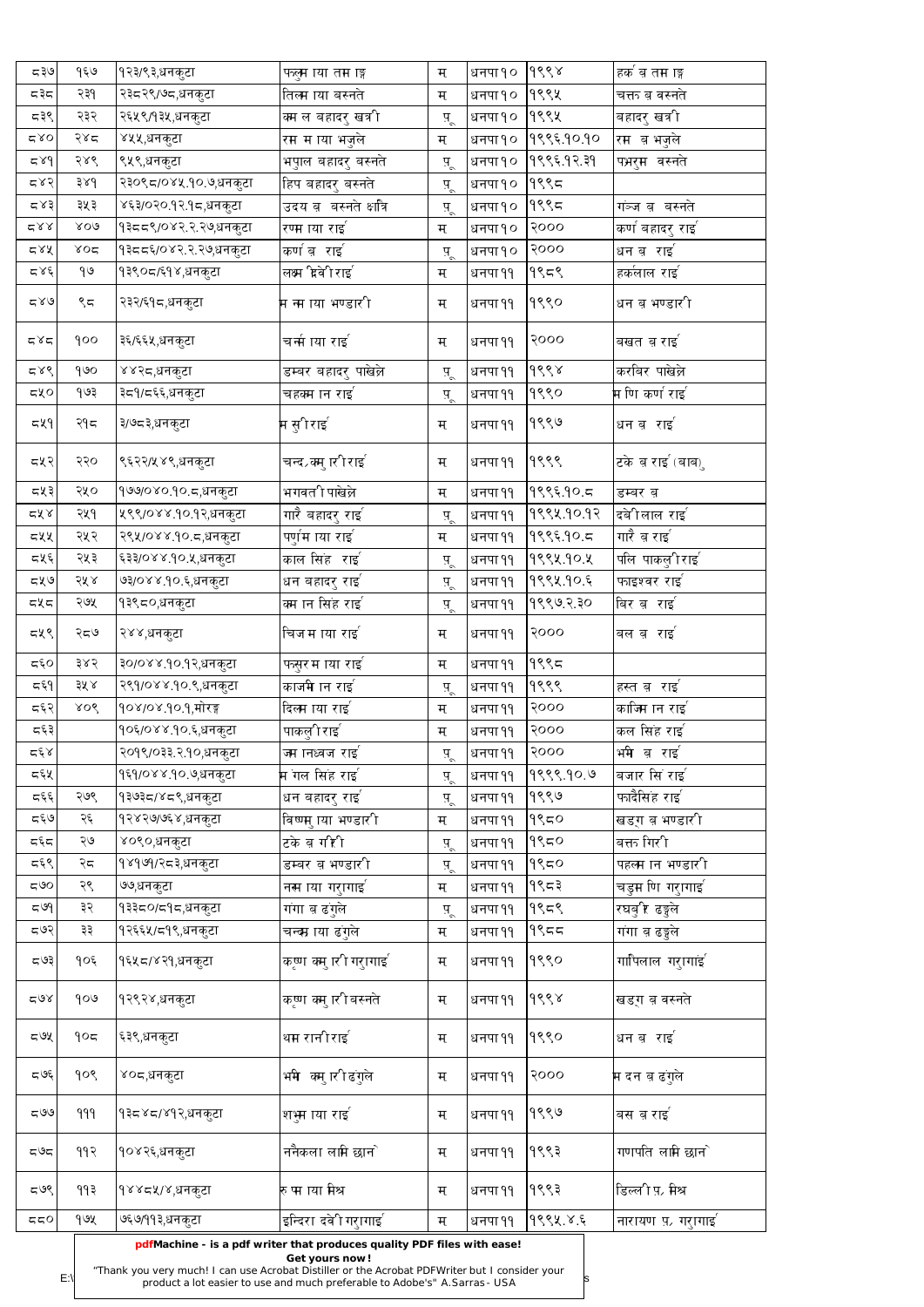| 557          | १७६           | १७८⁄१०१६,धनकुटा                                                                                | $ $ टिका पस्राद गरुागाइ $^{\backprime}$                                                      | $\overline{A}$          | धनपा ११ | १९९३              | डिल्ली प़ <i>्</i> रागाइँ      |
|--------------|---------------|------------------------------------------------------------------------------------------------|----------------------------------------------------------------------------------------------|-------------------------|---------|-------------------|--------------------------------|
| 557          | १७७           | १४२१३,धनकुटा                                                                                   | लक्ष्म ीम ाया राइ $\degree$                                                                  | म                       | धनपा ११ | १९९०              | रहर सिंह राइ                   |
| 557          | ۹७८           | ३९४,धनकुटा                                                                                     | हिरा बहादरु लिम्ब <b>ु</b>                                                                   | पू                      | धनपा ११ | १९९०              | रम ध्वज लिम्व <b>ु</b>         |
| 557          | २७७           | १२६६७,धनकुटा                                                                                   | आइत्म ाया राइ                                                                                | म                       | धनपा ११ | १९९६ १२.२२        | दशे ब़राइ                      |
| 552          | ३४३           | ०७१०२५/१०१९/०६८.९.१२,धन<br>कुटा                                                                | शरे वहादरु वस्नते                                                                            | $\overline{A}^{\prime}$ | धनपा ११ | १९९३.५.१४         |                                |
| 557          | 388           | १०४२५/०४१.२.३१,धनकुटा                                                                          | <sup>।</sup> कृष्ण पस्नाद गरुागाइँ                                                           | प् $\overline{A}$       | धनपा ११ | <u> १९९८ २ ३१</u> |                                |
| $e\approx 5$ | ३४५           | ४२३४/०३६.११.१६,धनकुटा                                                                          | अम्बिका दबि ढङ्गुले                                                                          | म                       | धनपा ११ | 9995              | इन्द्रब ढङ्गले                 |
| 557          | ३४६           | ४२५/०३६.११.१६,धनकुटा                                                                           | इन्द्रवहादरु ढंगुले                                                                          | $\overline{A}^{\prime}$ | धनपा ११ | १९९७१११६          |                                |
| 557          | ३४७           | ७२०/०४४.१०.१७,धनकुटा                                                                           | विष्णमुाया राइँ                                                                              | म                       | धनपा ११ | 9९९८.१०.१७        |                                |
| 580          | ३५५           | १५४६१/०४२.९.१,धनकुटा                                                                           | <sup> </sup> सकुदबे गरुागाइँ                                                                 | प़्                     | धनपा ११ | 9999              | नन्दलाल गरुागाइँ               |
| 597          | ३५६           | २१८३/१०२७/४६३,मोरङ्ग                                                                           | तजे बहादरु सावालिम्ब <b>ु</b>                                                                | प् $\overline{A}$       | धनपा ११ | १९९८ ४.२०         | धवुाल सिंह सावा लिम्ब <i>ु</i> |
| द९२          |               | ०७१०२५/१०९०/०६९.११.२७,ध<br>नकुटा                                                               | इश्वरादवेी वस्नते                                                                            | म                       | धनपा ११ | १९९८ ३१५          | शरे ब वस्नते                   |
| 597          | ३४            | ११२२०,धनकुटा                                                                                   | जगत ब राइ`                                                                                   | $\overline{A}$          | धनपा ११ | ds                | साइत ब राइ                     |
| 252          | ३५            | ४१६/१९५,धनकुटा                                                                                 | पद्म बराइ                                                                                    | पू                      | धनपा ११ | १९८६              | हजरुम ान राइ`                  |
| द९५          | ३६            | ७३०२५/२२५,धनकुटा                                                                               | ठटुमे ाया राइ                                                                                | म                       | धनपा ११ | १९८७              | हर्क ब राइ                     |
| 595          | 99X           | ४२४/१८३४,धनकुटा                                                                                | दिलम ाया राइ                                                                                 | म                       | धनपा ११ | १९९५              | छालिम ान राइ`                  |
| 59           | ११६           | ९९/१७७,धनकुटा                                                                                  | तासम ाया राइ`                                                                                | म                       | धनपा ११ | १९९४              | धन ब राइ $\,$                  |
| 557          | ११७           | ५६४२,धनकुटा                                                                                    | चरम ाया राइ                                                                                  | म                       | धनपा ११ | १९९६              | कल सिंह राई                    |
| 597          | १२२           | १९९,धनकुटा                                                                                     | बस ाया राइ                                                                                   | म                       | धनपा ११ | १९९५              | धनजित राइ $\degree$            |
| ९००          | १८२           | ११७७४,धनकुटा                                                                                   | जालैम ान राइ $^{'}$                                                                          | $\overline{A}^{\prime}$ | धनपा ११ | 9999              | निर्खाब राई                    |
| ९०१          | 959           | ६२३२/१७४९,धनकुटा                                                                               | बाँकमे ाया राई                                                                               | म                       | धनपा ११ | 9999              | अर्त ब राइ $^\epsilon$         |
| ९०२          | $\delta$      | ११००९,धनकुटा                                                                                   | कर्ण बहादरु राइ`                                                                             | प् $\overline{A}$       | धनपा ११ | $ds^2$            | र्धाप्त व राइ                  |
| ९०३          | २७०           | ५३९/०४४.१०.१२,धनकुटा                                                                           | बधुम ाया राइ`                                                                                | म्                      | धनपा ११ | १९९८ १०.१२        | फो ब राइ                       |
| 60x          | ३४८           | २६०४/०४४.९.२८,धनकुटा                                                                           | छत्र वहादरु राइ`                                                                             | प्                      | धनपा ११ | १९९९ ९.२८         |                                |
| ९०५          | ३४९           | २५८८/०४४.९.२८,धनकुटा                                                                           | चन्दम ाया राइ`                                                                               | म                       | धनपा ११ | १९९७.९.२८         |                                |
| ९०६          | १८६           | १४१८८/९७२५,धनकुटा                                                                              | दवेीबहादरु बस्नते                                                                            | प् $\overline{A}$       | धनपा ११ | १९९३              | दल ब़ वस्नते                   |
| ९०७          |               | १७९१/०४४.१०.१,धनकुटा                                                                           | अम र ब राइ                                                                                   | प्                      | धनपा ११ | 9९९९.90.90        | स ान राइँ                      |
| $\zeta$      | ३८            | १३६०३,धनकुटा                                                                                   | नस ाया थापा                                                                                  | म                       | धनपा १२ | १९८५              | धन ब़ थापा                     |
| ९०९          | 85            | ७३०२५/३४३,धनकुटा                                                                               | डिम्बर क्मु ारीथापा                                                                          | म                       | धनपा १२ | 9955 4.20         |                                |
| ९१०          | ४३            | ५३,धनकुटा                                                                                      | धन्म ाया थापा                                                                                | म                       | धनपा १२ | 9559              | खम्ब सिं थापा                  |
| 899          | $80^{\circ}$  | १२७५,धनकुटा                                                                                    | लिलादवेी थापा                                                                                | म                       | धनपा १२ | १९८१              | कलु ब़ थापा                    |
| ९१२          | ४९            | ६८,धनकुटा                                                                                      | तलुसादवेीबराल                                                                                | म                       | धनपा १२ | $ds^2$            | नारायण प़. वराल                |
| ९१३          | १२६           | ६३१६,धनकुटा                                                                                    | नस ाया थापा                                                                                  | म                       | धनपा १२ | १९९५ ४.३          | टंक ब़ थापा                    |
| ९१४          | १२७           | ६९४/द६,धनकुटा                                                                                  | कलावतीथापा                                                                                   | म                       | धनपा १२ | २०००              | भिम ब़ थापा                    |
| ९१५          | १२८           | १३७८६/५७७,धनकुटा                                                                               | चन्द्म ाया दाहाल                                                                             | म                       | धनपा १२ | २०००              | डिल्लीब दाहाल                  |
| ९१६          | १२९           | ७९०३,धनकुटा                                                                                    | भक्म ाया थापा                                                                                | म                       | धनपा १२ | 9९९५ १.४          | शरे ब थापा                     |
| ९१७          | 939           | ४६६,धनकुटा                                                                                     | वध्न ायाश्र ष्ठ                                                                              | म                       | धनपा १२ | १९९५ ४.३          | नन्द ब़श्र ष्ठे                |
| ९१८          | १३२           | १४४४१,धनकूटा                                                                                   | गण्म ाया राइ`                                                                                | म                       | धनपा १२ | २००२              | पंञ्च ब राइ'                   |
| ९१९          | 955           | १४७८४/४६३,धनकुटा                                                                               | म ान बहादरु भण्डारी                                                                          | $\overline{A}$          | धनपा १२ | 9999              | दल ब़ भण्डारी                  |
| ९२०          | १९०           | १३०७८/१४९,धनकुटा                                                                               | टंक बहादरु बस्नते                                                                            | $\ddot{A}$              | धनपा १२ | १९९३              | रु द∋ब़ वस्नते                 |
| ९२१          | १९१           | १३७७६/१२७,धनकूटा                                                                               | रण्म ाया बस्नते                                                                              | म                       | धनपा १२ | 9998              | डम्बर ब़ वस्नते                |
| ९२२          | २२२           | १३७८३/१४८,धनकुटा                                                                               | गंगम ाया बस्नते                                                                              | म्                      | धनपा १२ | 2000              | म ान ब वस्नते                  |
| ९२३          |               |                                                                                                | pdfMachine - is a pdf writer that produces quality PDF files with ease!                      |                         |         |                   | गाकेलु भण्डारी                 |
|              | $E:\setminus$ | "Thank you very much! I can use Acrobat Distiller or the Acrobat PDFWriter but I consider your | Get yours now!<br>product a lot easier to use and much preferable to Adobe's" A.Sarras - USA |                         |         |                   |                                |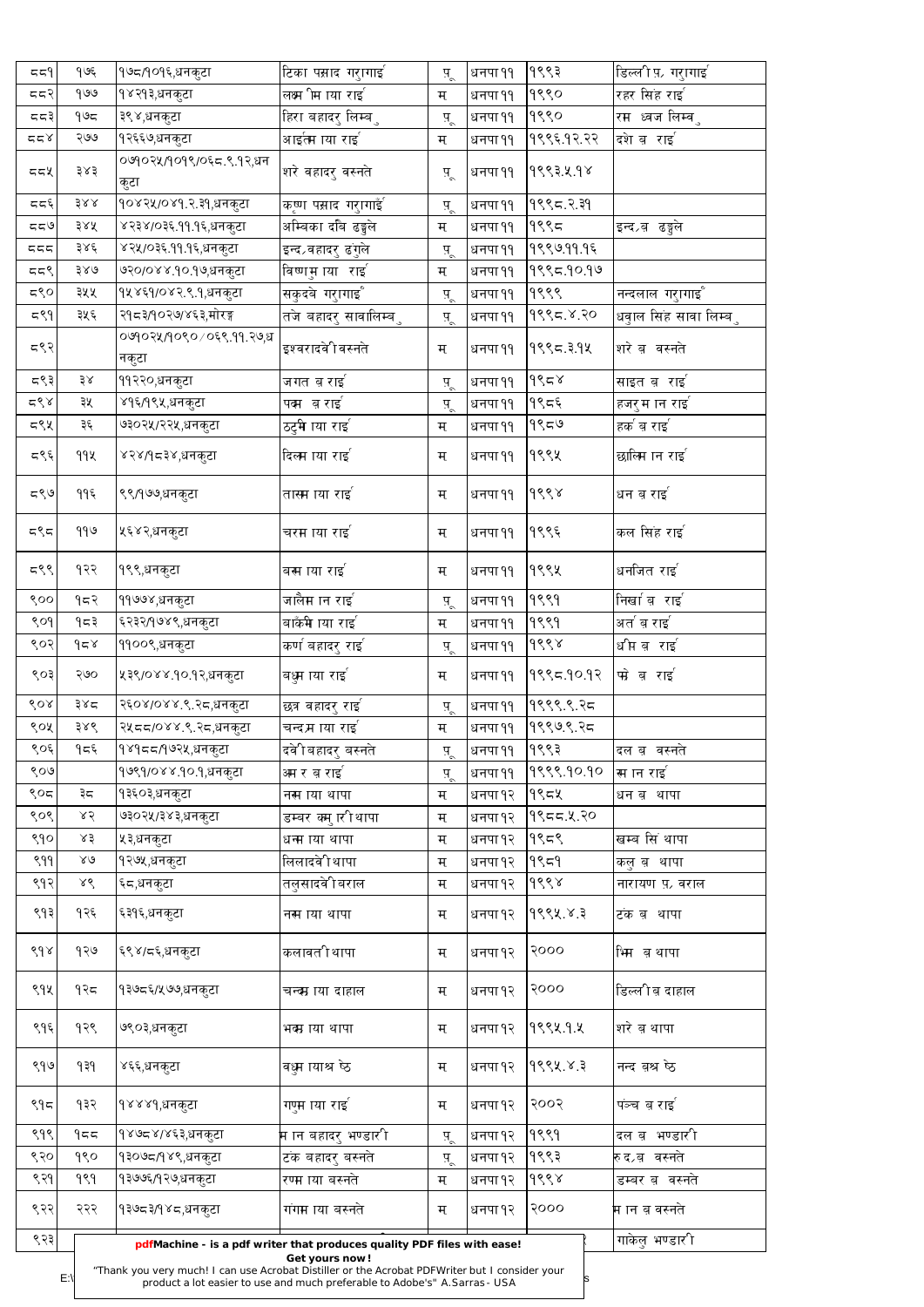| 658               | २८१                 | १५०,धनकुटा              | म ना ाया बस्नते              | म                 | धनपा १२ | १९९७३ ४    | टंक ब़ वस्नते              |
|-------------------|---------------------|-------------------------|------------------------------|-------------------|---------|------------|----------------------------|
| ९२५               | ३५७                 | १३६८८/०४२.२.१४,धनकुटा   | नस ाया थापा                  | म                 | धनपा १२ | 9999       | दिल बहादरु थापा            |
| ९२६               | ३५८                 | १०/५८२/०४१.४.१४,धनकुटा  | दिल बहादरु थापा              | प़्               | धनपा १२ | १९९८       | काजिम ान थापा              |
| ९२७               | ५०                  | ३४४/१४५,धनकुटा          | बाटलुा थापा                  | म                 | धनपा १२ | $9$ ९८३    | मानब थापा                  |
| ९२८               | ५१                  | ६५२०/७२७,धनकुटा         | नस ायाम गर                   | म                 | धनपा १२ | 9955       | पृथ ब़ म गर                |
| ९२९               | ५२                  | ३४२/२५३,धनकुटा          | म ाइतरानी <i>राइ</i> '       | म                 | धनपा १२ | १९८५       | म हालाल राइ $^{^{\prime}}$ |
| ९३०               | ५३                  | ३२३५/३३८,धनकुटा         | असार बहादरु राइ`             | पू                | धनपा १२ | $9$ ९८३    | जंग ब़राइ'                 |
| ९३१               | ४४                  | ४३१/२३२,धनकुटा          | चिन्तम णि निरालैा            | पू                | धनपा १२ | १९८६       | छबिलाल                     |
| ९३२               | ५५                  | ११२/१८८,धनकुटा          | लिलम  बहादरु दाहाल           | प़्               | धनपा १२ | १९९०       | दालैत ब दाहाल              |
| ९३३               | ५८                  | १३८०४/२५१,धनकुटा        | श्यम बहादरु राइ <sup>'</sup> | पू                | धनपा १२ | १९८५       | रण ब़राइ                   |
| $\delta$ ई $\chi$ | $\delta$            | १०८/२८४,धनकुटा          | सन्दरमे ाया दाहाल            | म                 | धनपा १२ | १९९६       | बिर ब दाहाल                |
| ९३५               | १३७                 | २३५/१३३८,धनकुटा         | दिलम ाया दाहाल               | म                 | धनपा १२ | १९९६       | जय व दाहाल                 |
| ९३६               | १३८                 | १३६८,धनकुटा             | कलावतीम गर                   | म                 | धनपा १२ | १९९९ ७.२२  |                            |
| ९३७               | १३९                 | १३५/३५६,धनकुटा          | म न्म ाया लिम्ब <b>ु</b>     | म                 | धनपा १२ | १९९५.१०.७  |                            |
| ९३८               | $\delta$            | १२ददद,धनकुटा            | शभु क्मु ारीश्र ष्ठे         | म                 | धनपा १२ | २०००       | बिष्णभुत्तत्र्श्र ष्ठ      |
| ९३९               | १९५                 | १४२/२३,धनकुटा           | गंगा बहादरु निरालैा          | प़्               | धनपा १२ | १९९२       | छबिलाल निरालैा             |
| 680               | २२४                 | ३०८/१४५८,धनकुटा         | <b>ञ्ज</b> क्म ाया राइ`      | म                 | धनपा १२ | 5000       |                            |
| 88d               | २३५                 | १३८४४/१४१४,धनकुटा       | धन्म ाया राइ                 | म                 | धनपा १२ | १९९५       | हस्त ब़राई                 |
| ९४२               | २५६                 | १३८०५/०४२.२.२१,धनकुटा   | हस्तबहादरु राइ`              | प्                | धनपा १२ | १९९६ २.२१  | रण ब़राइ                   |
| 683               | २५७                 | १३६/०४४.१०.८,धनकुटा     | कृष्णपस्राद निरालैा          | प़्               | धनपा १२ | १९९६१०.८   | लाकेनाथ निरालैा            |
| 688               | २८३                 | ४८३,धनकुटा              | ईन्द्रम ाया निरालैा          | म                 | धनपा १२ | १९९७       | चिन्ताम णि                 |
| ८४४               | ३५०                 | २१८/०४४.१०.८,धनकुटा     | विर वहादरु राइ ँ             | पू                | धनपा १२ | 9995905    |                            |
| 686               |                     | १०२१५/०४२.३.१३,धनकुटा   | भक्म ायाम गर                 | म                 | धनपा १२ | 5000       | इन्द्रब म गर               |
| 880               | ५९                  | ३२२,धनकुटा              | दगुां बहादरुम गर             | पू                | धनपा १२ | १९८५१०१९   | दल बम गर                   |
| 885               | $\xi_{\mathcal{S}}$ | ६०८,धनकुटा              | रहस ायाम गर                  | म                 | धनपा १२ | १९८७१०१२   | धन बम गर                   |
| 686               | چې                  | ७६/१३३६,धनकुटा          | बल्म ायाम गर                 | म                 | धनपा १२ | १९९३       | इन्द्रब म गर               |
| ९५०               | $\infty$            | १८४/३७६,धनकुटा          | इन्व्म ायाम गर               | म                 | धनपा १२ | १९८५ १०.८  | गणशे बम गर                 |
| ९५१               | १४३                 | २७०,धनकुटा              | म न्म ाया भजुले              | म                 | धनपा १२ | १९९५       | चड्डाम णि                  |
| ९५२               | $\delta$            | ४६९/१०९६,धनकुटा         | शिव्म ायाम गर                | म                 | धनपा १२ | १००० १० २३ | बिर ब़ म गर                |
| ९५३               | dax                 | २१३५/९७७,धनकुटा         | ललिम ायाम गर                 | म                 | धनपा १२ | १९९६       | गणशे बम गर                 |
| ९५४               | १९७                 | ११८/१०७६,धनकुटा         | सन्म ानम गर                  | पू                | धनपा १२ | 988 (80)   | जस ब़म गर                  |
| ९५५               | २५८                 | १५७२२१/०४२.१२.१६,धनकुटा | फो बहादरुम गर                | प्                | धनपा १२ | १९९५१२१६   | दल बम गर                   |
| ९५६               | २५९                 | ६६५/०४४.१०.१३,धनकुटा    | पण्र्म ायाम गर               | म                 | धनपा १२ | १९९५१०१३   | फो बम गर                   |
| ९५७               | २६०                 | द्र9१४/०३९.११.१४,धनकुटा | पद्मम ायाम गर                | म                 | धनपा १२ | १९९२ ११ १५ | पहलम ानम गर                |
| ९५८               | २६१                 | द्र9१५/०३९.११.१५,धनकुटा | पहलम ानम गर                  | प् $\overline{A}$ | धनपा १२ | १९९०१११५   | म ान ब म गर                |
|                   |                     |                         |                              |                   |         |            |                            |

| ९५९। |  | ४००  १०९/०४४.१०.९,धनकुटा | खडग व म गर |  |  | धनपा १२   १९९९.१०.९ | ∣बल ब़ म गर |
|------|--|--------------------------|------------|--|--|---------------------|-------------|
|------|--|--------------------------|------------|--|--|---------------------|-------------|

| हिला | ५४८    |  |
|------|--------|--|
|      | ۰<br>o |  |
|      |        |  |

# आ.व. २०७१ /०७२ मा मृत्यु भएकोहरुको नामावली

|         | पारचय    |                                      | पारचय<br>पत्रवालाको<br>नाम. |        |       |              |                            |
|---------|----------|--------------------------------------|-----------------------------|--------|-------|--------------|----------------------------|
| ।क्र.स. | पत्र     | मिति<br>जारी<br>जिल्ला<br>।ना.प्र.न. |                             | ।लिङ्ग | ठगाना | मिति<br>जन्म | क्षिता ∕ पतिको<br>नाम      |
|         | ∖  ¶ ∕   | ESOO<br>धनकटा                        | पौडेल<br>बहादुर<br>टक       |        | धनपा  | 19९९२19919५  | पौडेल<br>चतुर सि<br> वावु, |
|         | २∣१ ⁄ १२ | ।६९२५,<br>धनकटा                      | सिह<br>तामाङ<br>खम्व        |        | धनपा  | ।१९८८19२1२५  | तामाङ<br>!वा्ू,<br>छविलाल  |

**pdfMachine - is a pdf writer that produces quality PDF files with ease!**

# **Get yours now!**

["Thank you very much! I can use Acrobat Distiller or the Acrobat PDFWriter but I consider your](http://www.pdfmachine.com?cl) 

 $E:\n\begin{vmatrix}\n\text{Poisson} & \text{Poisson} \\
\text{Poisson} & \text{Poisson} \\
\text{Poisson} & \text{Poisson} \\
\text{Poisson} & \text{Poisson} \\
\text{Poisson} & \text{Poisson} \\
\text{Poisson} & \text{Poisson} \\
\text{Poisson} & \text{Poisson} \\
\text{Poisson} & \text{Poisson} \\
\text{Poisson} & \text{Poisson} \\
\text{Poisson} & \text{Poisson} \\
\text{Poisson} & \text{Poisson} \\
\text{Poisson} & \text$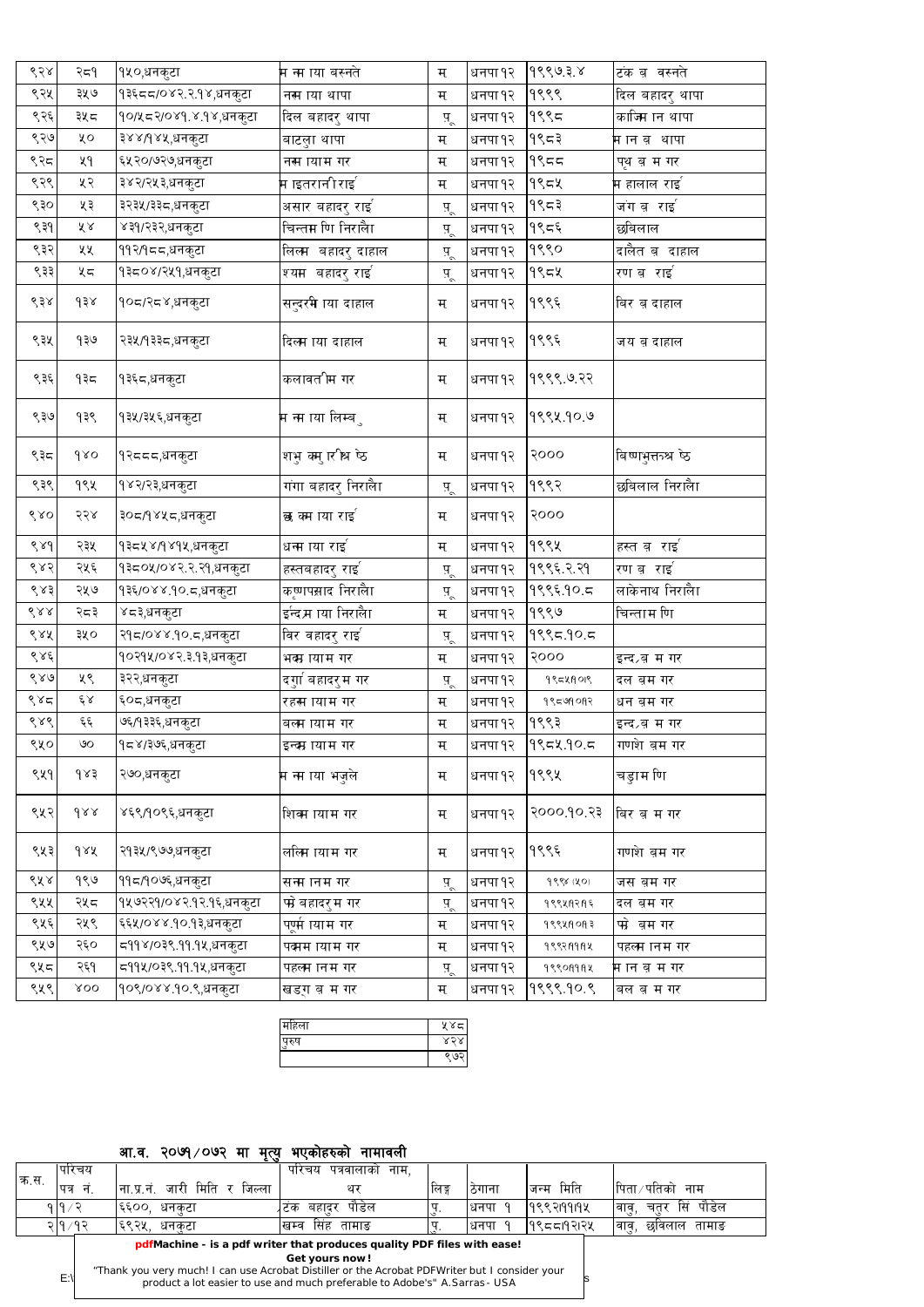| ३∣१∕ द            | ०७३०२१।१०३३,<br>धनकुटा | बालकमारी<br>शाक्य       | म.   | धनपा<br>୍ଦ | १९८४1१२1८   | पति, मान<br>ब.<br>शाक्य     |
|-------------------|------------------------|-------------------------|------|------------|-------------|-----------------------------|
| ४ १ /१०५          | १६०९८।५४८८, भापा       | शाही<br>धनकमारी         | म.   | 9<br>धनपा  | १९८३<br>साल | वाबु,<br>ठकरी<br>मान<br>ब.  |
| ५∣२ ⁄ १६७         | १२७३३ धनकटा            | अधिकारी<br>चित्र<br>रखा | म.   | Ç<br>धनपा  | १९८५ साल    | पति.<br>त्रिलोचन<br>अधिकारी |
| ६ ३ ∕ २१८         | ०७३।२१।७६५ धनकुटा      | ।दिर्घमाया खडका         | म.   | धनपा<br>З  | १९८५।१२।२८  | किर्तिमान<br>पति.<br>खडुका  |
| ७∣३∕२१९           | ३६७०।६५६ धनकटा         | हके ब.काकी              | पु.  | धनपा<br>З  | 19९८२1991३  | डुवा,<br>गजवीर काकी         |
| द ३∕२२०           | ०७१०२१।७५१ धनकुटा      | दिगेमाया काकी           | म.   | धनपा<br>З  | 19९८४19019४ | पिति,हर्क ब.काकी            |
| ९∣३∕१२७७          | રૂ૧દારર૦ાર૦૪પ્રા૧ાર૭   | पुणबहादुर तामाङ         | !पु. | धनपा<br>₹  | २०००११२७    | दिर्घ सिं तामाङ             |
| $90 \times 99$ ४० | 9435108315120          | योगी<br>गजराम           |      | धनपा ५     | 1995815120  | ज़ुद्धवीर योगी              |
| $99$ 9/299        | १३२० धनकटा             | राधमान यसमाली           | 'प.  | ও<br>धनपा  | १९९० साल    | बवा,<br>आसमान<br>थापा       |
| $92\sqrt{5}/2$    | ४९१४।द३७ धनकुटा        | भाग्य राई               | म.   | धनपा<br>ζ  | 198699918   | पति.<br>निम ब.राई           |
| १३∣९ ∕ ६९७        | १०२५।५६४२ धनकटा        | डूमू राई                | म.   | ୧<br>धनपा  | १९८३ साल    | पति,<br>श्रेष्ठलाल<br>राई   |
| १४∣८ ∕६२२         | りまこくく<br>धनकटा         | राइ<br>लगमश्वर          |      | धनपा<br>ς  | १९९०१२२४    | माइतीलाल<br>बवा,<br>राइ     |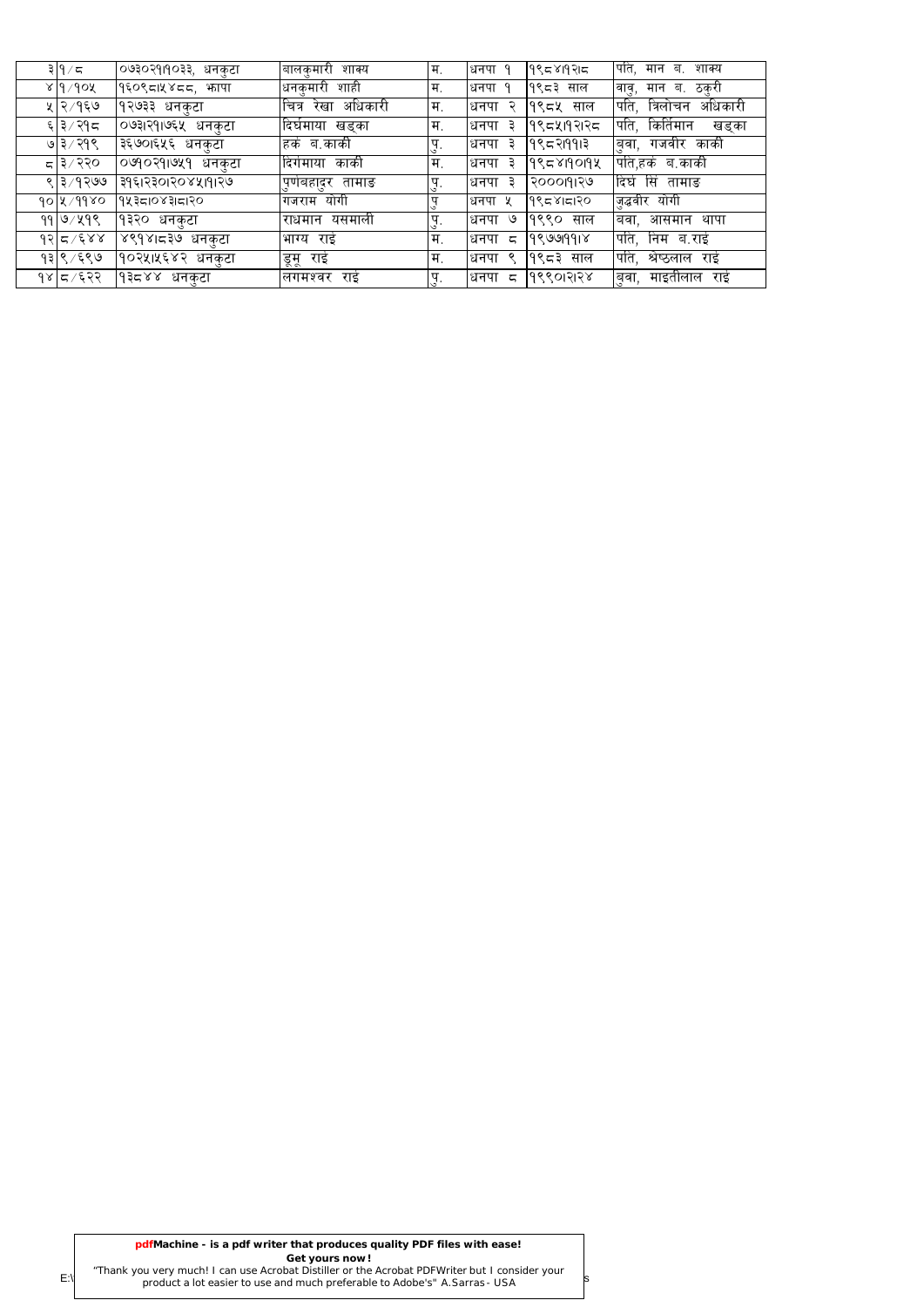| इच्छाएको व्यक्तिको नाम, थर कैफियत |                  |           |  |
|-----------------------------------|------------------|-----------|--|
|                                   | नबिकरण           |           |  |
| हर्कबहादूर तामाङ                  | नबिकरण           | $\pmb{0}$ |  |
|                                   | नबिकरण           |           |  |
|                                   | नबिकरण           |           |  |
|                                   | नबिकरण           |           |  |
| शारदाप्रसाद घिमिरे                | नबिकरण           |           |  |
| सनमाया तितुङ                      | नबिकरण           |           |  |
|                                   | नबिकरण           |           |  |
|                                   | नबिकरण           |           |  |
|                                   | नबिकरण           |           |  |
| आङदावश शेर्पा                     | नबिकरण           |           |  |
| सविना शेर्पा                      | नबिकरण           |           |  |
|                                   | नबिकरण           |           |  |
|                                   | नबिकरण           |           |  |
| धनमाया मगर                        | नबिकरण           |           |  |
| भिमबहादुर मल्ल                    | नबिकरण           |           |  |
| लोकबहादुर घिसिङ                   | नबिकरण           |           |  |
| गजेन्द्रबहादुर तामाङ              | नबिकरण           |           |  |
| फूलमाया राई                       | नबिकरण           |           |  |
|                                   | नबिकरण           |           |  |
|                                   | नबिकरण           |           |  |
| जानूमाया मगर                      | नबिकरण           |           |  |
| गजेन्द्रबहा्दर तामाङ              | नबिकरण           |           |  |
|                                   | नबिकरण           |           |  |
| चन्द्रबहादुर घिमिरे               | नबिकरण           |           |  |
| मनकुमारी राई                      | नबिकरण           |           |  |
|                                   | नबिकरण           |           |  |
|                                   | नबिकरण           |           |  |
|                                   | नबिकरण           |           |  |
|                                   | नबिकरण           |           |  |
|                                   |                  |           |  |
| दिलिपकुमार ता <u>माङ</u>          | नबिकरण           |           |  |
| प्रेमबहा्दर कार्की                | नबिकरण           |           |  |
| <i>दु</i> गाबहादुर मल्ल           | नबिकरण           |           |  |
| रामबहादुर अधिकारी                 | नबिकरण           |           |  |
| नेत्रबहादुर ठकुरी                 | नबिकरण           |           |  |
| नारायणप्रसाद घिमिरे               | नबिकरण           |           |  |
| पासाङ शेर्पा<br>लिलादेवी मगर      | नबिकरण<br>नबिकरण |           |  |
|                                   | नबिकरण           |           |  |
|                                   | नबिकरण           |           |  |
| बाशुदेव राई                       | नबिकरण           |           |  |
| कृशलराज जोशी                      | नबिकरण           |           |  |
| तेजबहादुर राई                     | नबिकरण           |           |  |
| सरोज ठकुरी                        | नबिकरण           |           |  |
| लक्ष्मीमाया शाही                  | नबिकरण           |           |  |
| दिपक घिमिरे                       | नबिकरण           |           |  |
| <u>पुर्ण कट्रवाल</u>              | नबिकरण           |           |  |
|                                   | नबिकरण           |           |  |
| टिकामाया राई                      | नबिकरण           |           |  |
| मालश्री ठकुरी                     | नबिकरण           |           |  |
| दामोदर घिमिरे                     | नबिकरण           |           |  |
| लक्ष्मीमाया शाही                  | नबिकरण           |           |  |
| डिल्लीबहादुर ठकुरी                | नबिकरण           |           |  |
|                                   | नबिकरण           |           |  |
| नमामाया घिसिङ                     | नबिकरण           |           |  |
|                                   | नबिकरण           |           |  |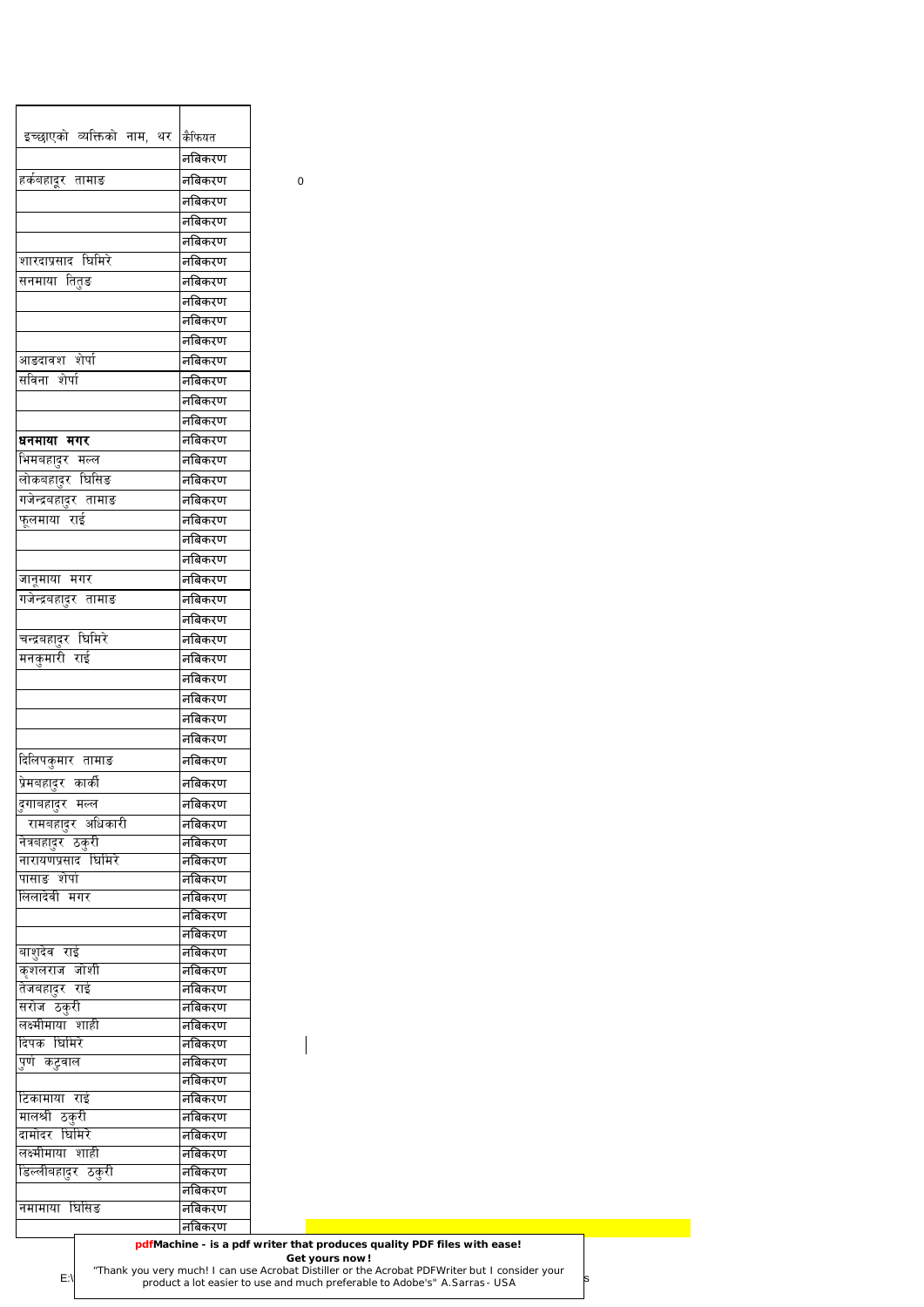|                           | नबिकरण           |
|---------------------------|------------------|
|                           | नबिकरण           |
|                           | नबिकरण           |
| खड्गबहादुर आले            | नबिकरण           |
|                           | नबिकरण           |
| चित्रबहादुर सिजाली        | नबिकरण           |
| चित्रबहादुर सिजाली        | नबिकरण           |
| <u>श्यामकु</u> मारी तामाङ | नबिकरण           |
|                           | नबिकरण           |
|                           | नबिकरण           |
|                           | नबिकरण           |
|                           | नबिकरण           |
|                           | नबिकरण           |
|                           | नबिकरण           |
|                           | नबिकरण           |
|                           | नबिकरण           |
|                           | नबिकरण           |
|                           | नबिकरण<br>नबिकरण |
|                           | नबिकरण           |
|                           | नबिकरण           |
|                           | नबिकरण           |
|                           | नबिकरण           |
|                           | नबिकरण           |
|                           | नबिकरण           |
|                           | नबिकरण           |
|                           | नबिकरण           |
|                           | नबिकरण           |
|                           | नबिकरण           |
|                           | नबिकरण           |
|                           | नबिकरण           |
|                           | नबिकरण           |
| गन्जरानी राई              | नबिकरण           |
| ओडद तामाङ                 | नबिकरण           |
|                           | नबिकरण           |
| <u>बु</u> धमाया पुलामी    | नबिकरण           |
| <u>दलबहादुर तामाङ</u>     | नबिकरण           |
| <u>विष्णुकुमारी तामाङ</u> | नबिकरण           |
|                           | नबिकरण           |
|                           | नबिकरण           |
| काली राई                  | नबिकरण           |
|                           | नबिकरण           |
|                           | नबिकरण           |
|                           | नबिकरण           |
| दामोदर घिमिरे             | नबिकरण           |
| गन्जरानी राई              | नबिकरण           |
| <u>रेवतबहादुर आले</u>     | नबिकरण           |
| <u>शान्तिमाया तामाङ</u>   | नबिकरण           |
|                           | नबिकरण           |
|                           | नबिकरण           |
|                           | —<br>नबिकरण      |
|                           | नबिकरण           |
|                           | नबिकरण           |
|                           | नबिकरण           |
|                           | नबिकरण           |
| <i>दु</i> गाबहादुर शाही   | नबिकरण           |
|                           | नबिकरण           |
|                           | नबिकरण           |
|                           | नबिकरण           |
|                           | नबिकरण           |
|                           | नबिकरण           |
|                           | <u> ਜਰਿकਾण</u>   |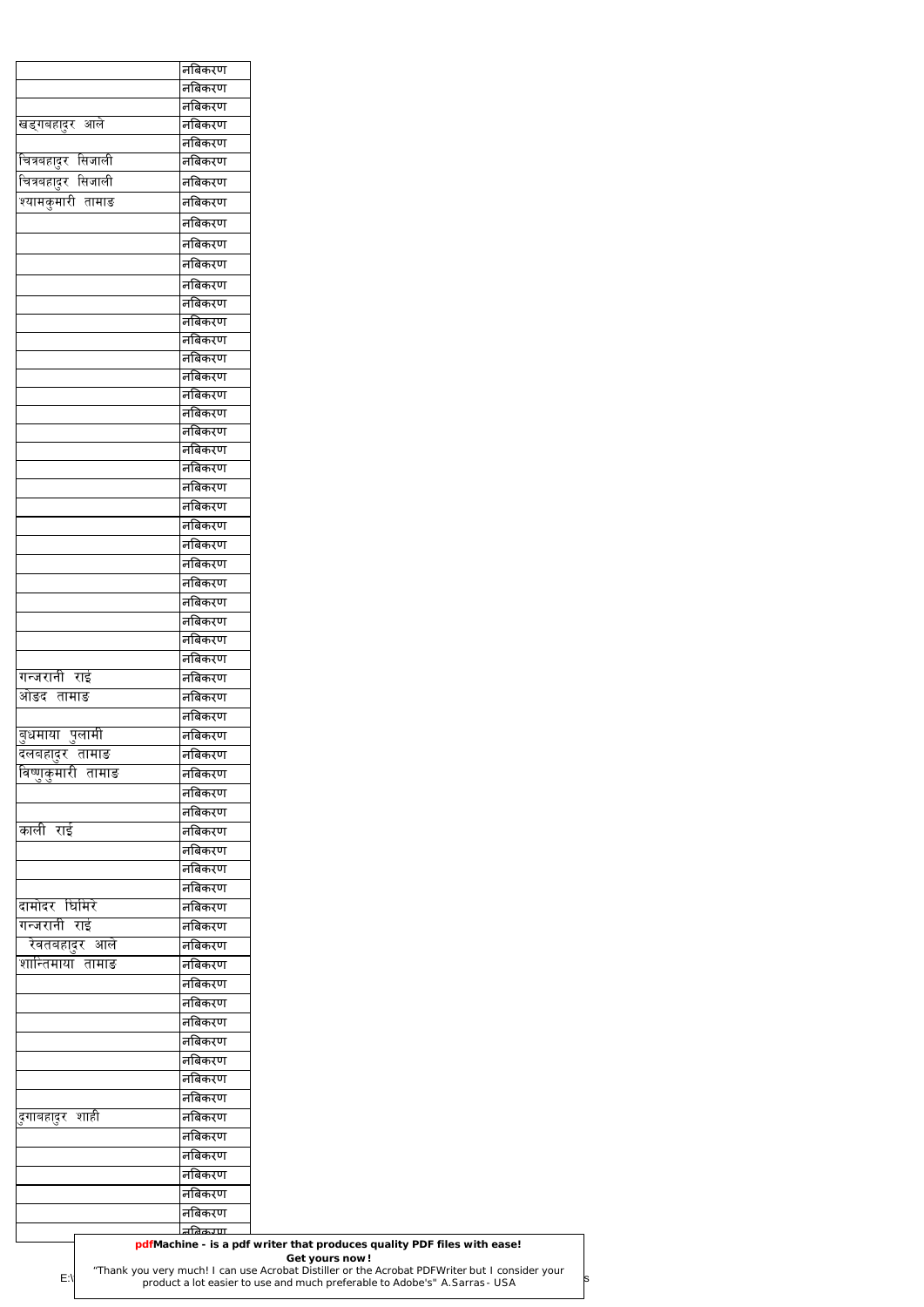| नबिकरण<br>नबिकरण<br>नबिकरण<br>नबिकरण<br>नबिकरण<br>नबिकरण<br>नबिकरण<br>नबिकरण<br>नबिकरण<br>नबिकरण<br>नबिकरण<br>नबिकरण<br>नबिकरण<br>नबिकरण<br>नबिकरण<br>नबिकरण<br>नबिकरण<br>नबिकरण<br>नबिकरण<br>नबिकरण<br>नबिकरण<br>नबिकरण<br>नबिकरण<br>नबिकरण<br>नबिकरण<br>नबिकरण<br>नबिकरण<br>नबिकरण<br>नबिकरण<br>नबिकरण<br>नबिकरण<br>नबिकरण<br>नबिकरण<br>नबिकरण |
|--------------------------------------------------------------------------------------------------------------------------------------------------------------------------------------------------------------------------------------------------------------------------------------------------------------------------------------------------|
|                                                                                                                                                                                                                                                                                                                                                  |
|                                                                                                                                                                                                                                                                                                                                                  |
|                                                                                                                                                                                                                                                                                                                                                  |
|                                                                                                                                                                                                                                                                                                                                                  |
|                                                                                                                                                                                                                                                                                                                                                  |
|                                                                                                                                                                                                                                                                                                                                                  |
|                                                                                                                                                                                                                                                                                                                                                  |
|                                                                                                                                                                                                                                                                                                                                                  |
|                                                                                                                                                                                                                                                                                                                                                  |
|                                                                                                                                                                                                                                                                                                                                                  |
|                                                                                                                                                                                                                                                                                                                                                  |
|                                                                                                                                                                                                                                                                                                                                                  |
|                                                                                                                                                                                                                                                                                                                                                  |
|                                                                                                                                                                                                                                                                                                                                                  |
|                                                                                                                                                                                                                                                                                                                                                  |
|                                                                                                                                                                                                                                                                                                                                                  |
|                                                                                                                                                                                                                                                                                                                                                  |
|                                                                                                                                                                                                                                                                                                                                                  |
|                                                                                                                                                                                                                                                                                                                                                  |
|                                                                                                                                                                                                                                                                                                                                                  |
|                                                                                                                                                                                                                                                                                                                                                  |
|                                                                                                                                                                                                                                                                                                                                                  |
|                                                                                                                                                                                                                                                                                                                                                  |
|                                                                                                                                                                                                                                                                                                                                                  |
|                                                                                                                                                                                                                                                                                                                                                  |
|                                                                                                                                                                                                                                                                                                                                                  |
|                                                                                                                                                                                                                                                                                                                                                  |
|                                                                                                                                                                                                                                                                                                                                                  |
|                                                                                                                                                                                                                                                                                                                                                  |
|                                                                                                                                                                                                                                                                                                                                                  |
|                                                                                                                                                                                                                                                                                                                                                  |
|                                                                                                                                                                                                                                                                                                                                                  |
|                                                                                                                                                                                                                                                                                                                                                  |
|                                                                                                                                                                                                                                                                                                                                                  |
| नबिकरण                                                                                                                                                                                                                                                                                                                                           |
| नबिकरण                                                                                                                                                                                                                                                                                                                                           |
| नबिकरण                                                                                                                                                                                                                                                                                                                                           |
| नबिकरण                                                                                                                                                                                                                                                                                                                                           |
| नबिकरण                                                                                                                                                                                                                                                                                                                                           |
| नबिकरण                                                                                                                                                                                                                                                                                                                                           |
| नबिकरण                                                                                                                                                                                                                                                                                                                                           |
| नबिकरण                                                                                                                                                                                                                                                                                                                                           |
| नबिकरण                                                                                                                                                                                                                                                                                                                                           |
| नबिकरण                                                                                                                                                                                                                                                                                                                                           |
| नबिकरण                                                                                                                                                                                                                                                                                                                                           |
| नबिकरण                                                                                                                                                                                                                                                                                                                                           |
| नबिकरण                                                                                                                                                                                                                                                                                                                                           |
| नबिकरण                                                                                                                                                                                                                                                                                                                                           |
| नबिकरण                                                                                                                                                                                                                                                                                                                                           |
| नबिकरण                                                                                                                                                                                                                                                                                                                                           |
| नबिकरण                                                                                                                                                                                                                                                                                                                                           |
| नबिकरण                                                                                                                                                                                                                                                                                                                                           |
| नबिकरण                                                                                                                                                                                                                                                                                                                                           |
| नबिकरण                                                                                                                                                                                                                                                                                                                                           |
| नबिकरण                                                                                                                                                                                                                                                                                                                                           |
| नबिकरण                                                                                                                                                                                                                                                                                                                                           |
| नबिकरण                                                                                                                                                                                                                                                                                                                                           |
| नबिकरण                                                                                                                                                                                                                                                                                                                                           |
| नबिकरण                                                                                                                                                                                                                                                                                                                                           |
| नबिकरण                                                                                                                                                                                                                                                                                                                                           |
| pdfMachine - is a pdf writer that produces quality PDF files with ease!                                                                                                                                                                                                                                                                          |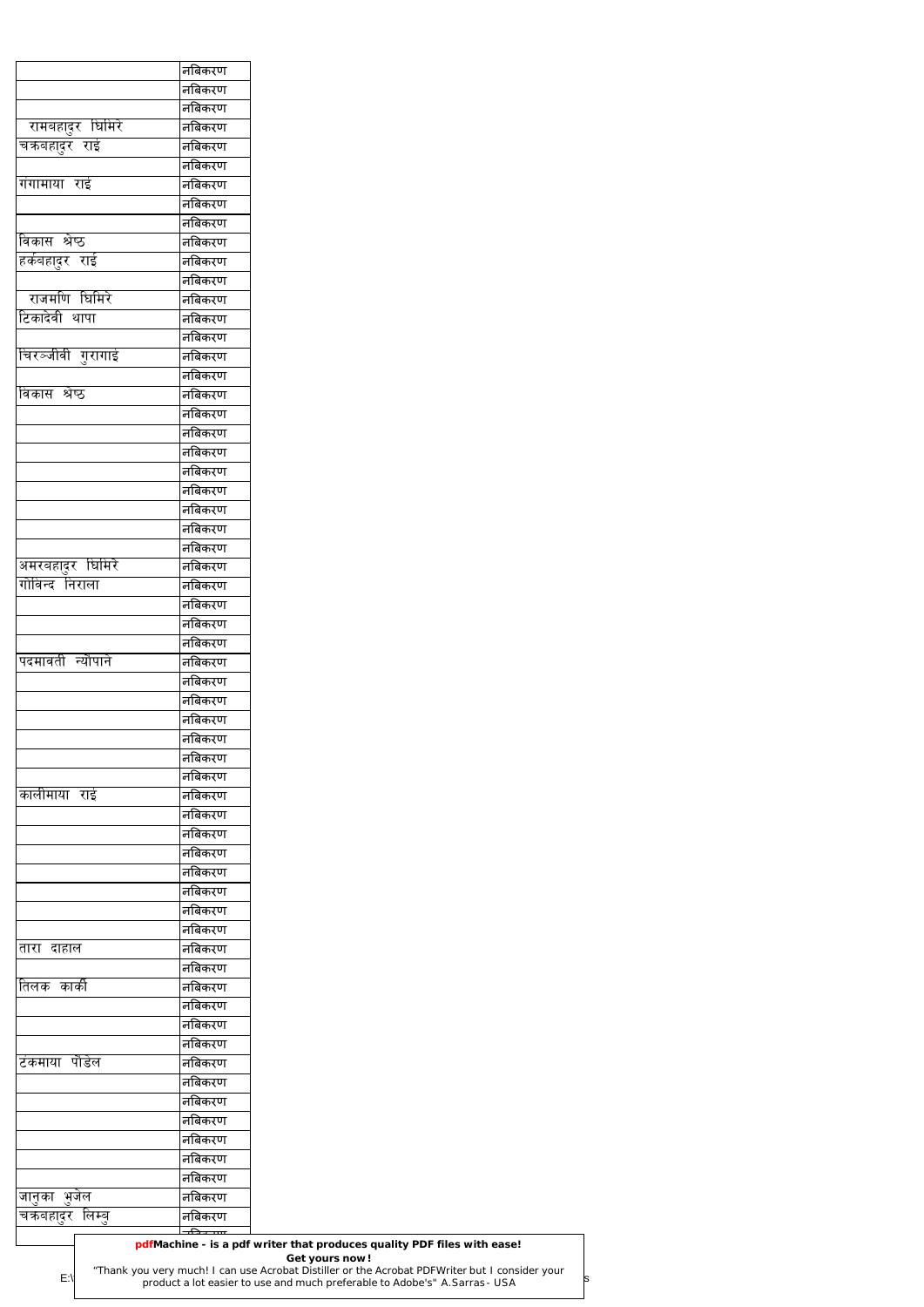|                         | नबिकरण |  |
|-------------------------|--------|--|
|                         | नबिकरण |  |
|                         | नबिकरण |  |
|                         | नबिकरण |  |
|                         | नबिकरण |  |
|                         | नबिकरण |  |
| वीरबहा्दर राई           | नबिकरण |  |
|                         | नबिकरण |  |
|                         | नबिकरण |  |
| समित प्रधान             | नबिकरण |  |
|                         | नबिकरण |  |
|                         | नबिकरण |  |
|                         | नबिकरण |  |
|                         | नबिकरण |  |
| गोकुलप्रसाद पोखरेल      | नबिकरण |  |
|                         | नबिकरण |  |
| रिता सुवेदी             | नबिकरण |  |
|                         | नबिकरण |  |
|                         | नबिकरण |  |
| कुलबहादुर बस्नेत        | नबिकरण |  |
|                         | नबिकरण |  |
| बलबहादुर बुस्नेत        | नबिकरण |  |
| जनार्दन घिमिरे          | नबिकरण |  |
| कृष्णबहादुर भट्टराई     | नबिकरण |  |
| जीवनाथ भण्डारी          | नबिकरण |  |
| सेरबहादुर राई           | नबिकरण |  |
| उपेन्द्रप्रसाद पोखरेल   | नबिकरण |  |
| युद्धबहादुर कार्की      | नबिकरण |  |
|                         | नबिकरण |  |
|                         | नबिकरण |  |
| सयूंबहादुर कटुवाल       | नबिकरण |  |
|                         | नबिकरण |  |
|                         | नबिकरण |  |
| सूर्यबहादुर कटुवाल      | नबिकरण |  |
|                         | नबिकरण |  |
|                         | नबिकरण |  |
|                         | नबिकरण |  |
|                         | नबिकरण |  |
|                         | नबिकरण |  |
|                         | नबिकरण |  |
|                         | नबिकरण |  |
|                         | नबिकरण |  |
|                         | नबिकरण |  |
| माधवप्रसाद पोखरेल       | नबिकरण |  |
|                         | नबिकरण |  |
| योगेन्द्र प्रसाद वाग्ले | नबिकरण |  |
|                         | नबिकरण |  |
|                         | नबिकरण |  |
|                         | नबिकरण |  |

|                 |         | नबिकरण |                                                                                                                                                                                                                                                                            |
|-----------------|---------|--------|----------------------------------------------------------------------------------------------------------------------------------------------------------------------------------------------------------------------------------------------------------------------------|
|                 |         | नबिकरण |                                                                                                                                                                                                                                                                            |
|                 |         | नबिकरण |                                                                                                                                                                                                                                                                            |
| श्यामकुमार      | श्रेष्ठ | नबिकरण |                                                                                                                                                                                                                                                                            |
| प्रिमबहादुर राइ |         | नबिकरण |                                                                                                                                                                                                                                                                            |
|                 |         | नबिकरण |                                                                                                                                                                                                                                                                            |
| धनबहादर         | राई     | नबिकरण |                                                                                                                                                                                                                                                                            |
| मानकमारी        | राई     | नबिकरण |                                                                                                                                                                                                                                                                            |
|                 |         | नबिकरण |                                                                                                                                                                                                                                                                            |
|                 |         | नबिकरण |                                                                                                                                                                                                                                                                            |
|                 |         | नबिकरण |                                                                                                                                                                                                                                                                            |
|                 |         | नबिकरण |                                                                                                                                                                                                                                                                            |
| टिकामाया गरागाई |         | नबिकरण |                                                                                                                                                                                                                                                                            |
| $E:\setminus$   |         |        | pdfMachine - is a pdf writer that produces quality PDF files with ease!<br>Get yours now!<br>"Thank you very much! I can use Acrobat Distiller or the Acrobat PDFWriter but I consider your<br>product a lot easier to use and much preferable to Adobe's" A. Sarras - USA |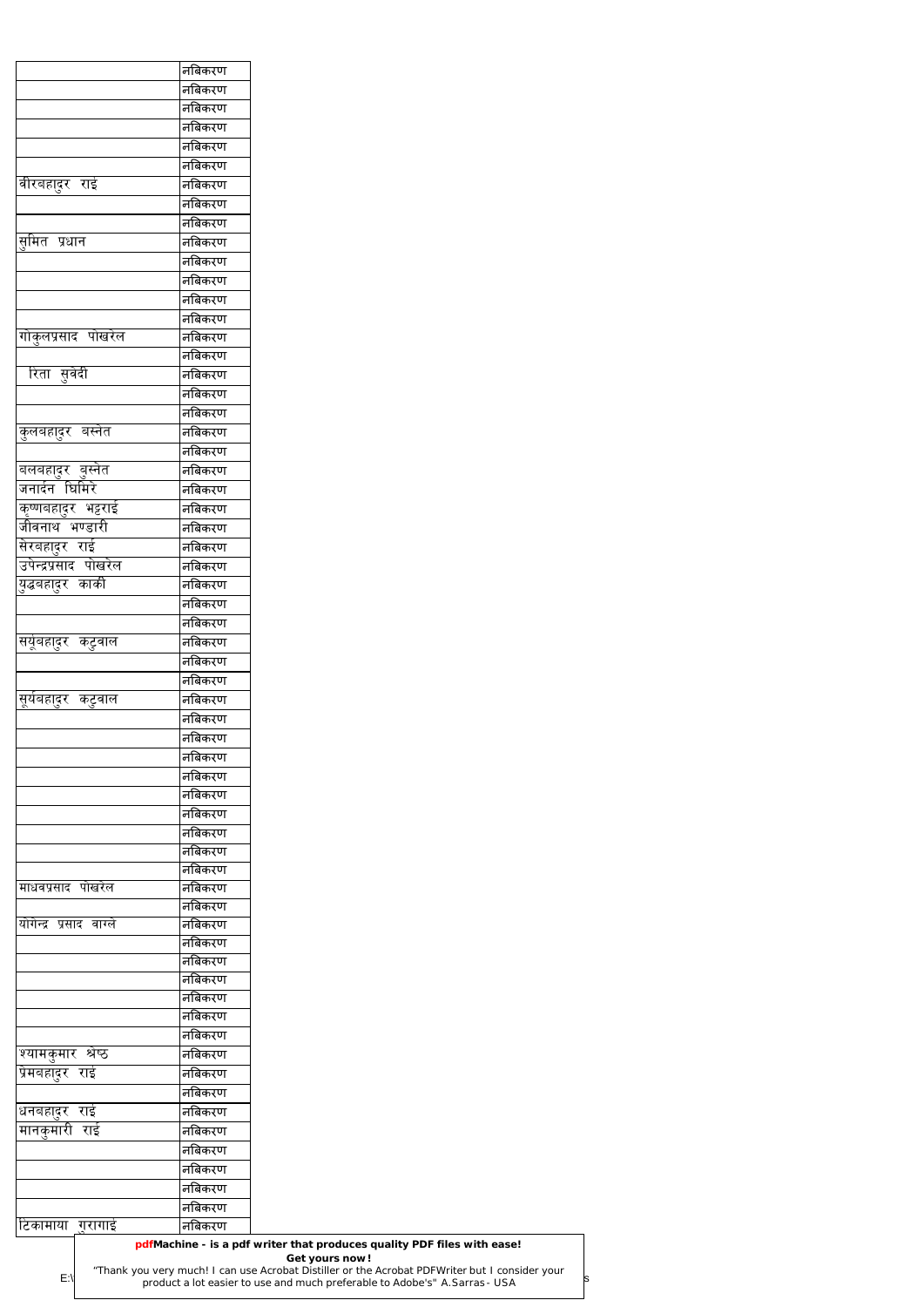| देवीबहादुर मगर                             | नबिकरण           |  |  |  |
|--------------------------------------------|------------------|--|--|--|
|                                            | नबिकरण           |  |  |  |
| प्रेमबहादुर राई                            | नबिकरण           |  |  |  |
|                                            | नबिकरण           |  |  |  |
| कमला राई                                   | नबिकरण           |  |  |  |
|                                            | नबिकरण           |  |  |  |
|                                            | नबिकरण           |  |  |  |
|                                            | नबिकरण           |  |  |  |
| टीकाराम वाग्ले                             | नबिकरण           |  |  |  |
| 丌<br>निरु राई                              | नबिकरण<br>नबिकरण |  |  |  |
|                                            | नबिकरण           |  |  |  |
|                                            | नबिकरण           |  |  |  |
| नरेशप्रसाद श्रेष्ठ                         | नबिकरण           |  |  |  |
| बुद्धमाया राई                              | नबिकरण           |  |  |  |
|                                            | नबिकरण           |  |  |  |
| बद्रीप्रसाद श्रेष्ठ                        | नबिकरण           |  |  |  |
|                                            | नबिकरण           |  |  |  |
|                                            | नबिकरण           |  |  |  |
| लखीमाया व्लोन                              | नबिकरण           |  |  |  |
|                                            | नबिकरण           |  |  |  |
| गोविन्दप्रसाद अधिकारी                      | नबिकरण           |  |  |  |
| भवगती अधिकारी                              | नबिकरण<br>नबिकरण |  |  |  |
|                                            |                  |  |  |  |
| भगवती अधिकारी                              | नबिकरण           |  |  |  |
| नगेन्द्रबहादुर श्रेष्ठ                     | नबिकरण           |  |  |  |
|                                            | नबिकरण           |  |  |  |
|                                            | नबिकरण<br>नबिकरण |  |  |  |
| <u>अर्जुनकुमार खत्री</u><br>टिकाराम वाग्ले | नबिकरण           |  |  |  |
|                                            | नबिकरण           |  |  |  |
|                                            | नबिकरण           |  |  |  |
|                                            | नबिकरण           |  |  |  |
|                                            | नबिकरण           |  |  |  |
|                                            | नबिकरण           |  |  |  |
|                                            | नबिकरण           |  |  |  |
|                                            | नबिकरण<br>नबिकरण |  |  |  |
|                                            | नबिकरण           |  |  |  |
|                                            | नबिकरण           |  |  |  |
|                                            | नबिकरण           |  |  |  |
|                                            | नबिकरण           |  |  |  |
|                                            | नबिकरण           |  |  |  |
|                                            | नबिकरण           |  |  |  |
|                                            | नबिकरण           |  |  |  |
|                                            | नबिकरण           |  |  |  |
|                                            | नबिकरण           |  |  |  |
|                                            | नबिकरण<br>नबिकरण |  |  |  |
|                                            | नबिकरण           |  |  |  |
| संजय श्रेष्ठ                               | नबिकरण           |  |  |  |
|                                            | नबिकरण           |  |  |  |
|                                            | नबिकरण           |  |  |  |
|                                            | नबिकरण           |  |  |  |
|                                            | नबिकरण           |  |  |  |
| माया श्रेष्ठ                               | नबिकरण           |  |  |  |
|                                            | नबिकरण           |  |  |  |
|                                            | नबिकरण           |  |  |  |
|                                            | नबिकरण           |  |  |  |
|                                            | नबिकरण           |  |  |  |
|                                            | नबिकरण           |  |  |  |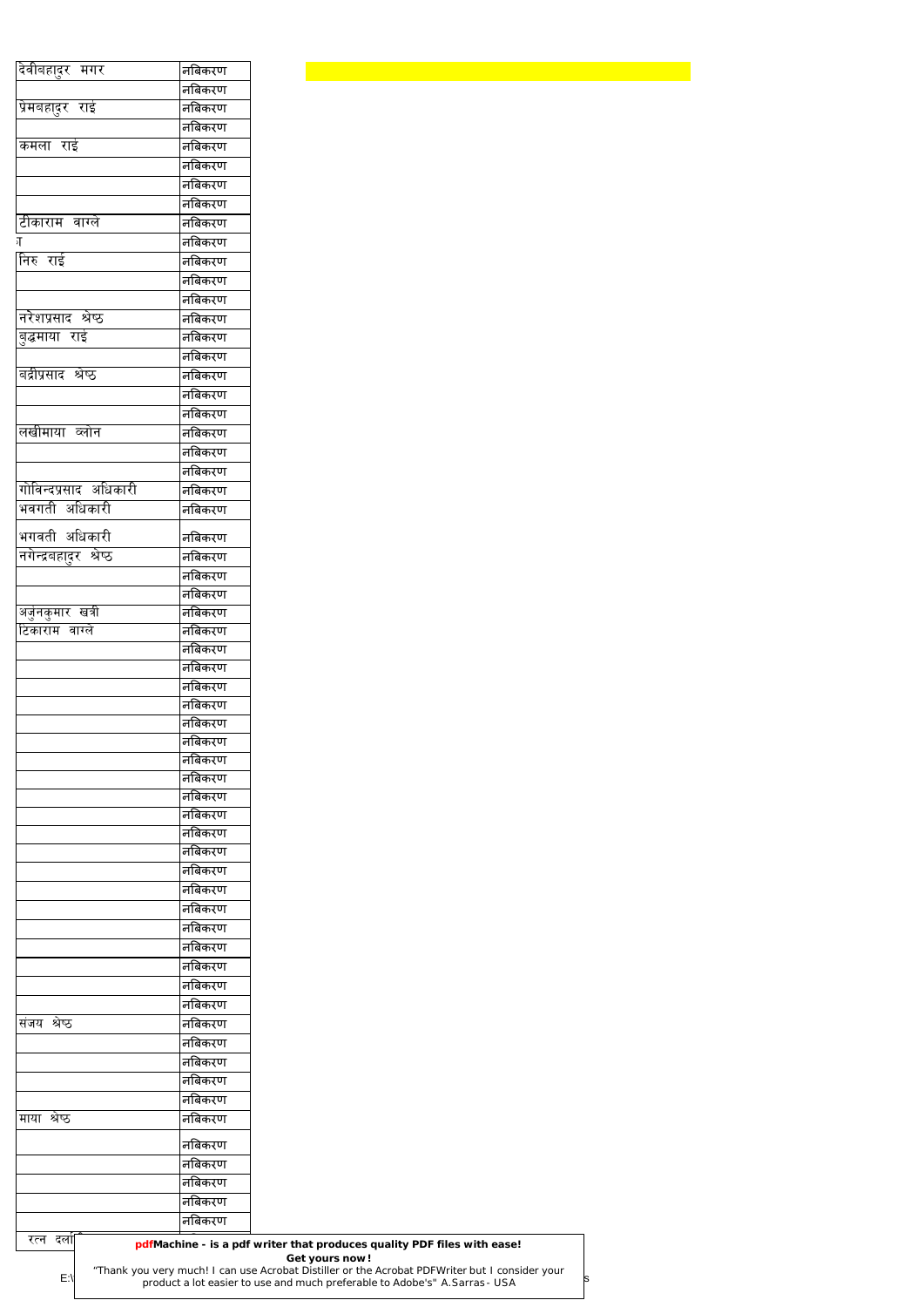|                                     | नबिकरण           |  |  |
|-------------------------------------|------------------|--|--|
|                                     | नबिकरण           |  |  |
|                                     | नबिकरण           |  |  |
| रामकृष्ण श्रेष्ठ                    | नबिकरण           |  |  |
|                                     | नबिकरण           |  |  |
|                                     | नबिकरण           |  |  |
| बृषबहादुर श्रेष्ठ                   | नबिकरण           |  |  |
|                                     | नबिकरण           |  |  |
|                                     |                  |  |  |
|                                     | नबिकरण           |  |  |
| नरेश प्रधान                         | नबिकरण           |  |  |
| नारायणबहा <u>दु</u> र श्रेष्ठ       | नबिकरण           |  |  |
| संजय श्रेष्ठ                        | नबिकरण           |  |  |
| बसन्तमान प्रधान                     | नबिकरण           |  |  |
|                                     | नबिकरण           |  |  |
|                                     | नबिकरण           |  |  |
| शान्ति श्रेष्ठ                      | नबिकरण           |  |  |
| गोपालप्रसाद पाडेल                   | नबिकरण           |  |  |
|                                     | नबिकरण           |  |  |
| शान्ति श्रेष्ठ                      | नबिकरण           |  |  |
|                                     | नबिकरण           |  |  |
| शम्भू प्रधान                        | नबिकरण           |  |  |
| <u>मारिचमान श्रेष्ठ</u>             | नबिकरण           |  |  |
|                                     | नबिकरण           |  |  |
|                                     | नबिकरण           |  |  |
|                                     | नबिकरण           |  |  |
| <u>तु</u> लसीबहादुर श्रेष्ठ         | नबिकरण           |  |  |
|                                     | नबिकरण           |  |  |
| डुगदिवी श्रेष्ठ                     | नबिकरण           |  |  |
| आएको                                | नबिकरण           |  |  |
|                                     | नबिकरण           |  |  |
|                                     | नबिकरण           |  |  |
| सन्देश भुजेल                        | नबिकरण           |  |  |
|                                     | नबिकरण           |  |  |
|                                     |                  |  |  |
|                                     | नबिकरण           |  |  |
| विपन श्रेष्ठ                        | नबिकरण           |  |  |
|                                     | नबिकरण           |  |  |
| मारिचमान प्रधान                     | नबिकरण           |  |  |
|                                     | नबिकरण           |  |  |
|                                     | नबिकरण           |  |  |
|                                     | नबिकरण           |  |  |
| रामबहादुर श्रेष्ठ                   | नबिकरण           |  |  |
|                                     | नबिकरण           |  |  |
|                                     | नबिकरण           |  |  |
|                                     | नबिकरण           |  |  |
| मनोजनारायण श्रेष्ठ                  | नबिकरण           |  |  |
| प्रभा श्रेष्ठ                       | नबिकरण           |  |  |
|                                     | नबिकरण           |  |  |
|                                     | नबिकरण           |  |  |
| बृन्दा पौजी श्रेष्ठ                 | नबिकरण           |  |  |
|                                     | नबिकरण           |  |  |
| किरण भगत श्रेष्ठ                    | नबिकरण           |  |  |
|                                     | नबिकरण           |  |  |
| श्याम श्रेष्ठ                       | नबिकरण           |  |  |
| मनोजनारायण श्रेष्ठ                  | नबिकरण           |  |  |
| शान्ति श्रेष्ठ                      | नबिकरण           |  |  |
|                                     |                  |  |  |
| रमेश खड्गी                          | नबिकरण           |  |  |
|                                     | नबिकरण           |  |  |
| दिपक श्रेष्ठ                        | नबिकरण           |  |  |
|                                     | नबिकरण           |  |  |
|                                     |                  |  |  |
| सरस्वती खड्गी<br>विश्वप्रकश श्रेष्ठ | नबिकरण<br>नबिकरण |  |  |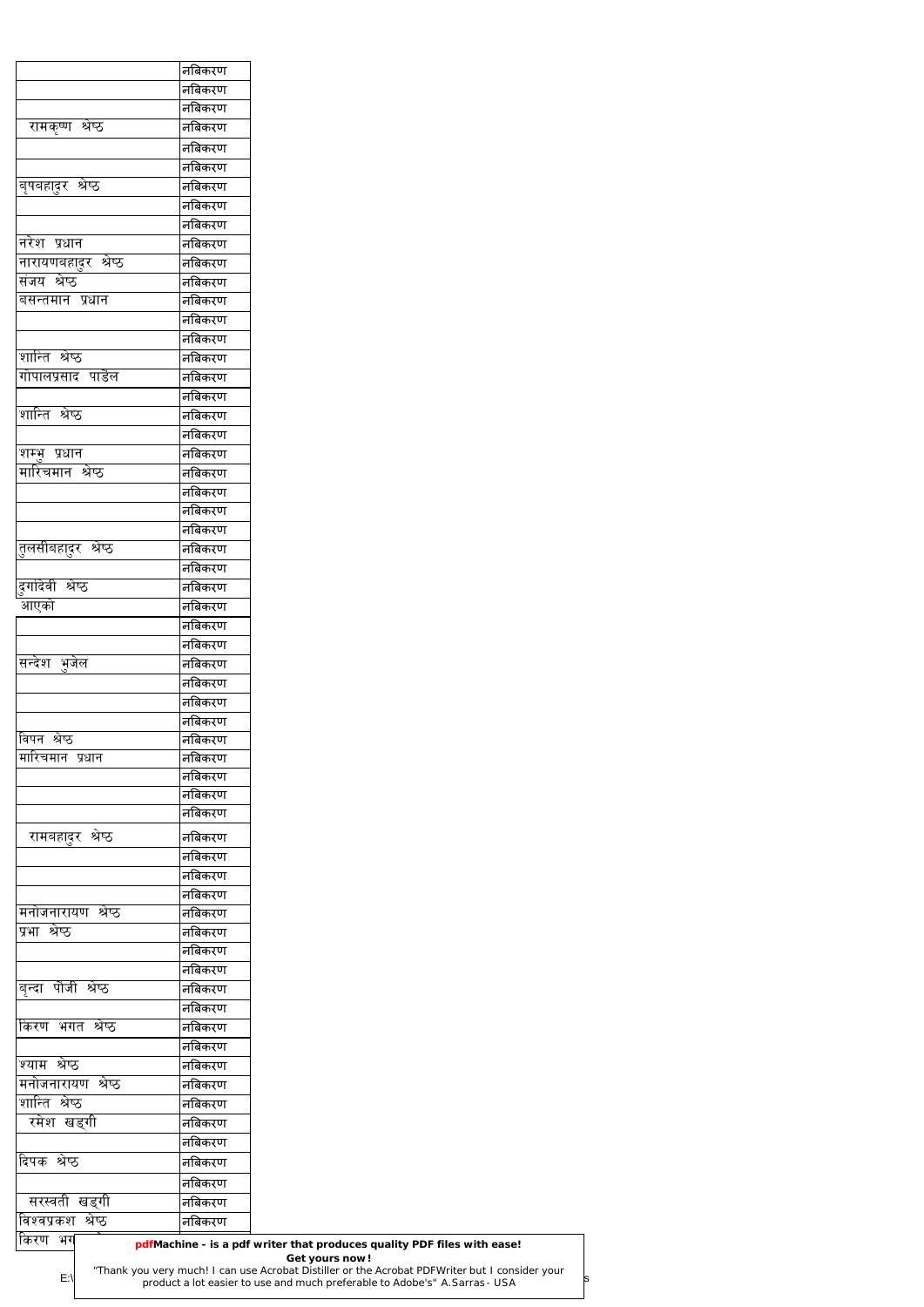|                                               | _<br>नबिकरण      |
|-----------------------------------------------|------------------|
|                                               | नबिकरण           |
| गीता खड्का                                    | नबिकरण           |
| राजनारायण श्रेष्ठ                             | नबिकरण           |
|                                               | नबिकरण           |
|                                               | नबिकरण           |
|                                               | नबिकरण           |
|                                               | नबिकरण           |
|                                               | नबिकरण           |
|                                               | नबिकरण           |
| मनोजनारायण श्रेष्ठ                            | नबिकरण           |
|                                               | नबिकरण           |
| यज्ञश्वरबहा्दर श्रेष्ठ                        | नबिकरण           |
|                                               | नबिकरण           |
|                                               | नबिकरण           |
|                                               | नबिकरण           |
| बसाईसरी आएको                                  |                  |
|                                               | नबिकरण           |
| बसाईसरी आएको                                  | नबिकरण           |
| बसाईसरी आएको                                  | नबिकरण           |
| बसाईसरी आएको                                  | नबिकरण           |
| बसाईसरी आएको                                  | नबिकरण           |
| बसाईसरी आएको                                  | नबिकरण           |
|                                               | नबिकरण           |
|                                               | नबिकरण           |
|                                               | नबिकरण           |
|                                               | —<br>नबिकरण      |
| बलराम श्रेष्ठ                                 | नबिकरण           |
| नरेन्द्र राई                                  | नबिकरण           |
|                                               | नबिकरण           |
|                                               | नबिकरण           |
|                                               | नबिकरण           |
|                                               | नबिकरण           |
|                                               | नबिकरण           |
|                                               | नबिकरण           |
| अष्टबहादुर राई                                | नबिकरण           |
| पृथ्वी पौडेल                                  | नबिकरण           |
| तेलिया गा.वि.स. ६ बाट                         |                  |
| बसाईसरी आएको                                  | नबिकरण           |
|                                               |                  |
|                                               | नबिकरण           |
|                                               | नबिकरण           |
|                                               | नबिकरण           |
|                                               | नबिकरण           |
|                                               | नबिकरण           |
|                                               | नबिकरण           |
|                                               | नबिकरण           |
| शशी शाक्य                                     | नबिकरण           |
| शशी शाक्य                                     | नबिकरण           |
|                                               | नबिकरण           |
|                                               | नबिकरण           |
|                                               | नबिकरण           |
|                                               | नबिकरण           |
|                                               | नबिकरण           |
|                                               |                  |
|                                               | नबिकरण           |
|                                               |                  |
| रोषेश श्रेष्ठ                                 | नबिकरण           |
|                                               | नबिकरण           |
|                                               | नबिकरण           |
| <u>विन्दु</u> अमात्य<br>सन्दर श्रेष्ठ         | नबिकरण           |
|                                               | नबिकरण           |
| सैमाश्वरी राई                                 | नबिकरण           |
| ज्ञानबहादुर कर्माचार्य<br>रविन्द्रलाल श्रेष्ठ | नबिकरण<br>नबिकरण |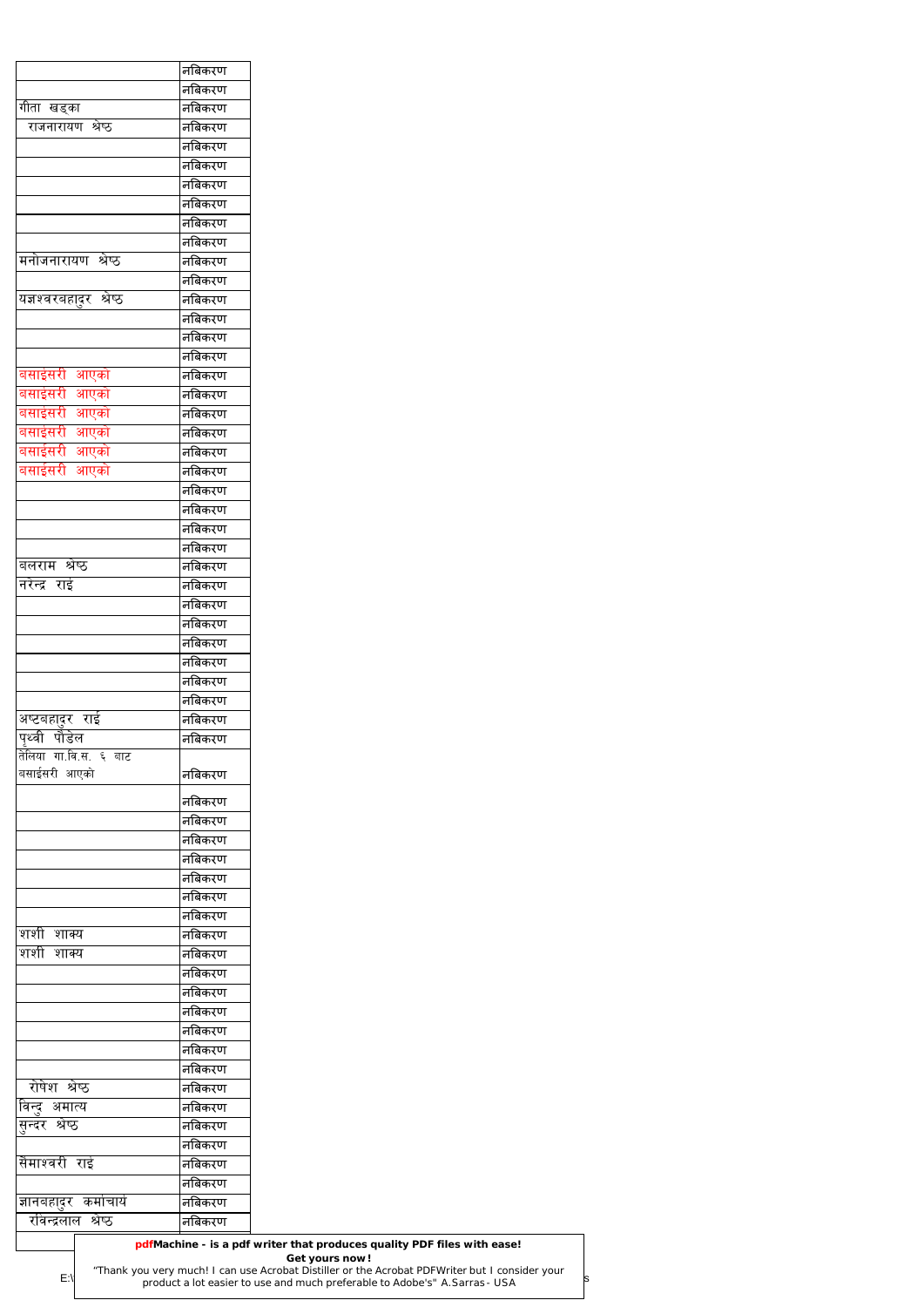|                                                            | नबिकरण |
|------------------------------------------------------------|--------|
|                                                            | नबिकरण |
|                                                            | नबिकरण |
|                                                            | नबिकरण |
| फारु राई                                                   | नबिकरण |
|                                                            | नबिकरण |
|                                                            | नबिकरण |
| <u>विष्णुकुमारी राई</u>                                    | नबिकरण |
| सुन्दर श्रेष्ठ                                             | नबिकरण |
| बलबहादुर राई                                               | नबिकरण |
| महेश उदाश                                                  | नबिकरण |
| दिपकराज श्रेष्ठ                                            | नबिकरण |
|                                                            | नबिकरण |
| जितबहादुर लिम्बु<br>सुजेन्द्र श्रेष्ठ<br>बालकुमारी श्रेष्ठ | नबिकरण |
|                                                            | नबिकरण |
| भरत प्रधान                                                 | नबिकरण |
|                                                            | नबिकरण |
|                                                            | नबिकरण |
|                                                            |        |
|                                                            | नबिकरण |
|                                                            | नबिकरण |
|                                                            | नबिकरण |
| भगवती श्रेष्ठ                                              | नबिकरण |
| <u>सु</u> जेन्द्र श्रेष्ठ                                  | नबिकरण |
|                                                            | नबिकरण |
| कूलबहादुर राई<br>गेहेन्द्र राई                             | नबिकरण |
|                                                            | नबिकरण |
|                                                            | नबिकरण |
| रत्नसुन्दर श्रेष्ठ                                         | नबिकरण |
| रामनारायण श्रेष्ठ                                          | नबिकरण |
|                                                            | नबिकरण |
|                                                            | नबिकरण |
|                                                            | नबिकरण |
| रामनारायण श्रेष्ठ                                          | नबिकरण |
| विमलादेवी श्रेष्ठ                                          | नबिकरण |
|                                                            | नबिकरण |
| चन्द्रमान श्रेष्ठ                                          | नबिकरण |
|                                                            | नबिकरण |
|                                                            | नबिकरण |
| सरोज श्रेष्ठ                                               | नबिकरण |
| सरोज श्रेष्ठ                                               | नबिकरण |
|                                                            |        |
| जयबहादुर रानामगर                                           | नबिकरण |
|                                                            | नबिकरण |
|                                                            | नबिकरण |
|                                                            | नबिकरण |
| रत्नसुन्दर श्रेष्ठ                                         | नबिकरण |
| सोभा राई                                                   | नबिकरण |
| मोहनकृष्ण श्रेष्ठ                                          | नबिकरण |
| कल्याणभक्त श्रेष्ठ                                         | नबिकरण |
| मधुसूदन बंजरा                                              | नबिकरण |
|                                                            | नबिकरण |
|                                                            | नबिकरण |
|                                                            | नबिकरण |
|                                                            | नबिकरण |
|                                                            | नबिकरण |
|                                                            | नबिकरण |
|                                                            | नबिकरण |
|                                                            | नबिकरण |
|                                                            | नबिकरण |
|                                                            | नबिकरण |
|                                                            |        |
| बसाईसरी आएको<br>बसाईसरी आएको ताखुवा ४                      | नबिकरण |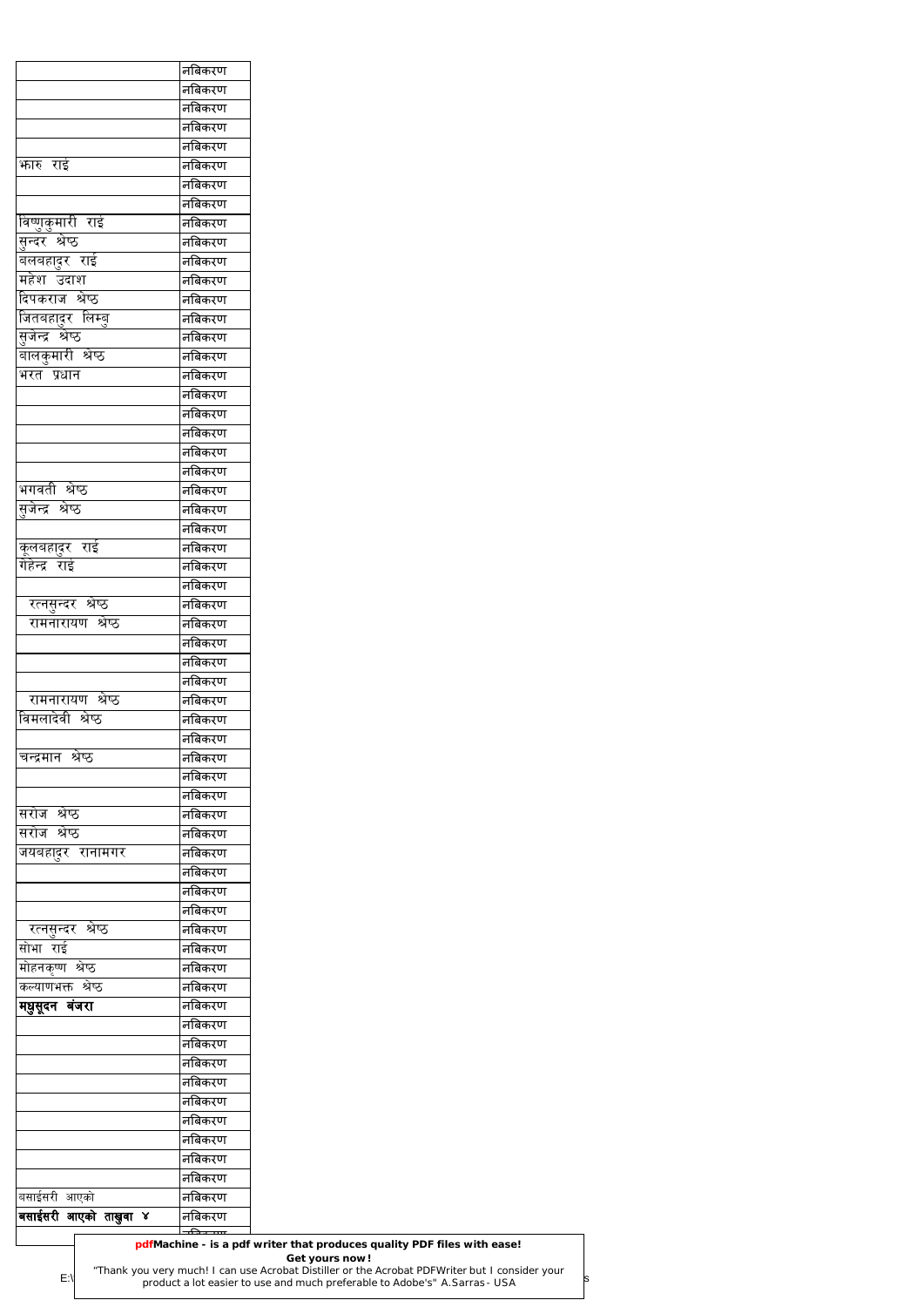| <u>जनु</u> राई  | नबिकरण           |  |
|-----------------|------------------|--|
|                 | नबिकरण           |  |
|                 | नबिकरण           |  |
| भूवन सिं राई    | नबिकरण           |  |
| वेलश्वरी राई    | नबिकरण           |  |
| तेजबहादुर राई   | नबिकरण           |  |
|                 | नबिकरण           |  |
|                 | नबिकरण           |  |
| अमृतबहादुर राई  | नबिकरण           |  |
|                 | नबिकरण           |  |
|                 | नबिकरण           |  |
|                 | नबिकरण           |  |
| विसरानी राई     | नबिकरण           |  |
|                 | नबिकरण           |  |
| चौपटे राई       | नबिकरण           |  |
| दिलश्वरी राई    | नबिकरण           |  |
| चण्डीलाल राई    | नबिकरण           |  |
| कान्तिमाया राई  | नबिकरण           |  |
| चन्द्रमाया राई  | नबिकरण           |  |
| कान्तिमाया राई  | नबिकरण           |  |
| चन्द्रीमाया राई | नबिकरण           |  |
| वीरबहादुर राई   | नबिकरण           |  |
|                 | नबिकरण           |  |
|                 | नबिकरण           |  |
|                 |                  |  |
|                 | नबिकरण           |  |
|                 | नबिकरण           |  |
|                 | नबिकरण           |  |
| शुशिला राई      | नबिकरण           |  |
|                 | नबिकरण           |  |
| उर्मिला राई     | नबिकरण           |  |
| पवित्रा याक्खा  | नबिकरण           |  |
|                 | नबिकरण           |  |
|                 | नबिकरण           |  |
|                 | नबिकरण           |  |
|                 | नबिकरण           |  |
| दिलकुमारी राई   | नबिकरण           |  |
|                 | नबिकरण           |  |
|                 | नबिकरण           |  |
|                 | नबिकरण           |  |
|                 | नबिकरण           |  |
|                 | नबिकरण           |  |
|                 | नबिकरण           |  |
|                 | नबिकरण           |  |
|                 | नबिकरण           |  |
|                 | नबिकरण           |  |
|                 | नबिकरण           |  |
| सुरसमाया राई    | नबिकरण           |  |
|                 | नबिकरण           |  |
|                 | नबिकरण           |  |
|                 | नबिकरण           |  |
|                 | नबिकरण           |  |
|                 | नबिकरण           |  |
|                 | नबिकरण           |  |
| गंगा राई        | नबिकरण           |  |
|                 | नबिकरण           |  |
|                 | नबिकरण           |  |
| जागश्वर राई     | नबिकरण           |  |
|                 | नबिकरण           |  |
|                 | नबिकरण           |  |
|                 |                  |  |
|                 |                  |  |
| निर्मला राई     | नबिकरण<br>नबिकरण |  |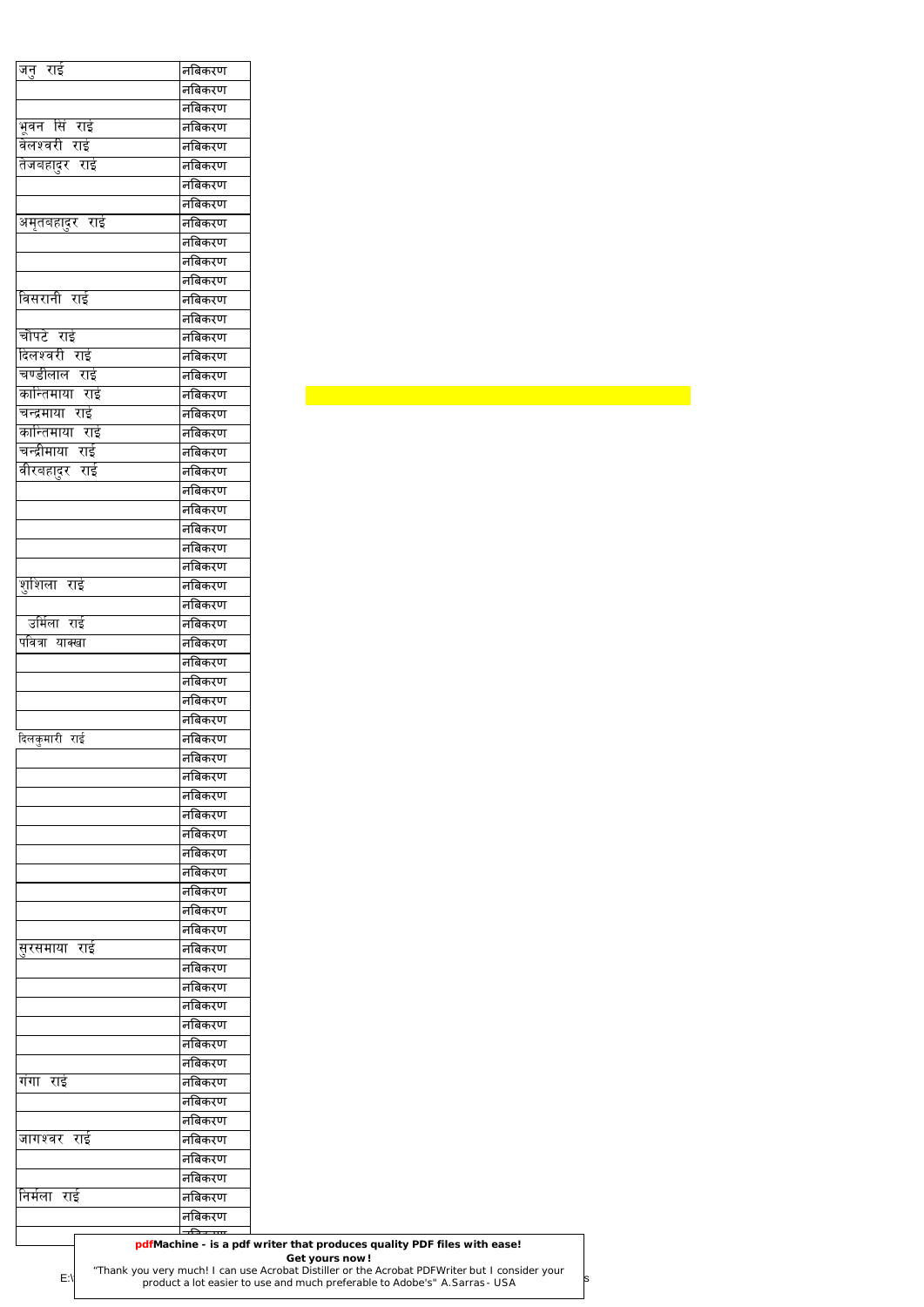| मनकुमारी राई                 | नबिकरण |  |
|------------------------------|--------|--|
|                              | नबिकरण |  |
|                              | नबिकरण |  |
|                              | नबिकरण |  |
| देउकुमारी राई                | नबिकरण |  |
| मिनाकुमारी राई               | नबिकरण |  |
| मकरध्वज राई                  | नबिकरण |  |
| कृष्णबहादुर राई-छोरा         | नबिकरण |  |
| जालमश्वरी राई                | नबिकरण |  |
| भीमबहादुर राई                | नबिकरण |  |
|                              | नबिकरण |  |
| हरिकुमार डंगोल               | नबिकरण |  |
| <u>कृष्णबहादुर राई-भतिजा</u> | नबिकरण |  |
|                              | नबिकरण |  |
| सुकीमाया राई                 | नबिकरण |  |
| <u>हरिकुमार डंगोल</u>        | नबिकरण |  |
| सूकीमाया राई                 | नबिकरण |  |
|                              | नबिकरण |  |
| थामकुमारी राई                | नबिकरण |  |
| मनोज डंगोल                   | नबिकरण |  |
| हरिकुमार डंगोल               | नबिकरण |  |
| विराटलाल राई                 | नबिकरण |  |
| मनकुमारी राई                 | नबिकरण |  |
|                              | नबिकरण |  |
|                              | नबिकरण |  |
| भीमबहादुर राई                | नबिकरण |  |
| रेनुका राई                   | नबिकरण |  |
| सिंह राई<br>चन्द्र           | नबिकरण |  |
|                              | नबिकरण |  |
|                              | नबिकरण |  |
|                              | नबिकरण |  |
|                              | नबिकरण |  |
|                              | नबिकरण |  |
|                              | नबिकरण |  |
|                              | नबिकरण |  |
|                              | नविकरण |  |
|                              | नविकरण |  |
|                              | नविकरण |  |
|                              | नविकरण |  |
|                              | नविकरण |  |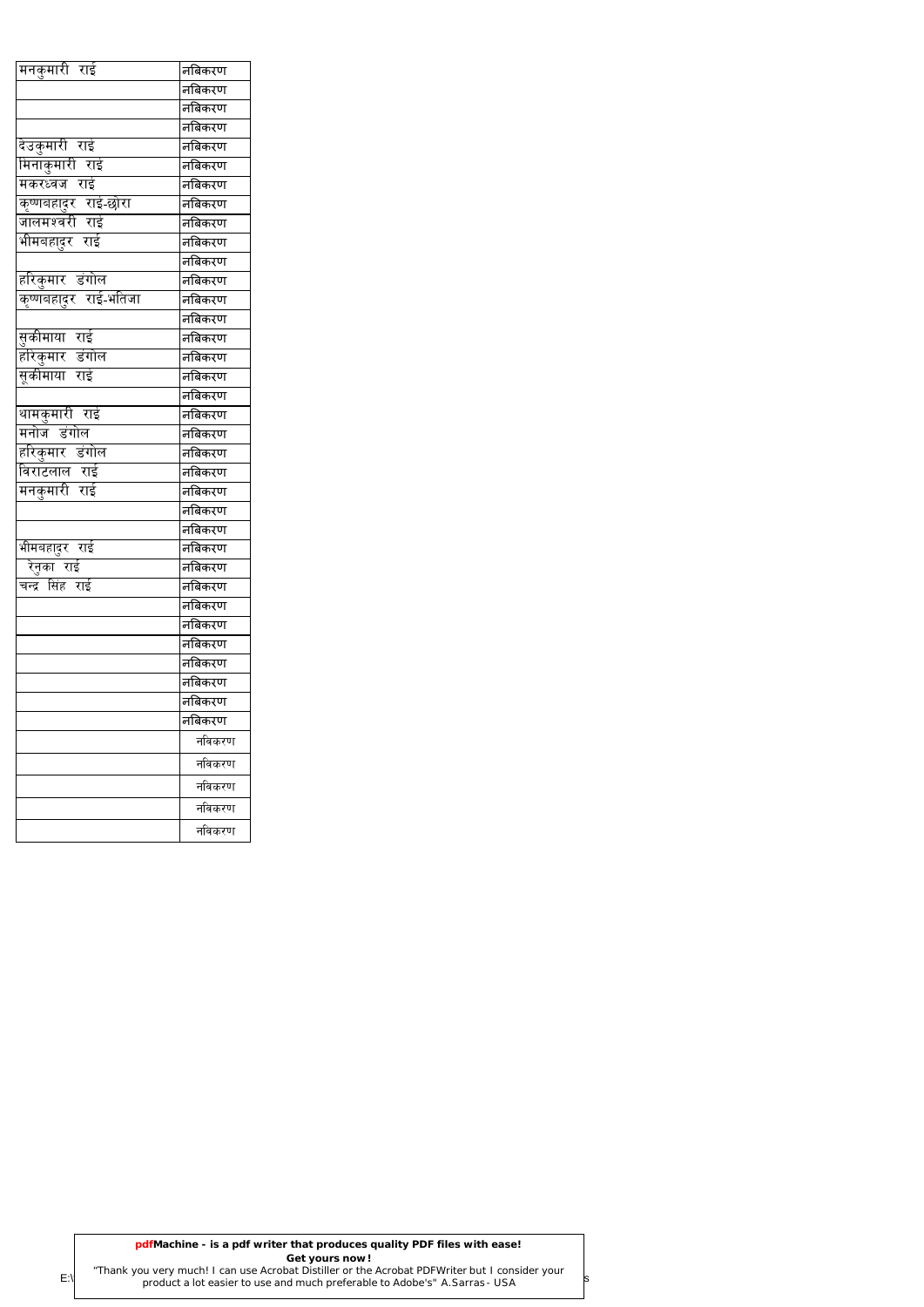| नविकरण                       |  |
|------------------------------|--|
| नविकरण                       |  |
| नविकरण                       |  |
| नविकरण                       |  |
| नविकरण                       |  |
| नविकरण                       |  |
| नविकरण                       |  |
| नविकरण                       |  |
| नविकरण                       |  |
| नविकरण                       |  |
| नविकरण                       |  |
| नविकरण                       |  |
| नविकरण                       |  |
| 500                          |  |
| ०७१/०७२                      |  |
| नविकरण                       |  |
| नविकरण                       |  |
| नविकरण                       |  |
| नविकरण                       |  |
| नविकरण                       |  |
| नविकरण                       |  |
| नविकरण                       |  |
| नविकरण                       |  |
| नविकरण                       |  |
| नविकरण                       |  |
| नविकरण                       |  |
| नविकरण                       |  |
| नविकरण                       |  |
| नविकरण                       |  |
| नविकरण                       |  |
| नविकरण                       |  |
| नविकरण                       |  |
| नविकरण                       |  |
| नविकरण                       |  |
| नविकरण                       |  |
| नविकरण                       |  |
| नविकरण                       |  |
| नविकरण                       |  |
| नविकरण                       |  |
| नविकरण                       |  |
| नविकरण                       |  |
| नविकरण                       |  |
| ०७१/०७२                      |  |
| नविकरण                       |  |
| नविकरण                       |  |
| नविकरण                       |  |
| नविकरण                       |  |
| नविकरण                       |  |
| नविकरण                       |  |
| नविकरण                       |  |
| नविकरण                       |  |
| pdfMachine - is a pdf writer |  |

# **pdfMachine - is a pdf writer that produces quality PDF files with ease!**

### **Get yours now!**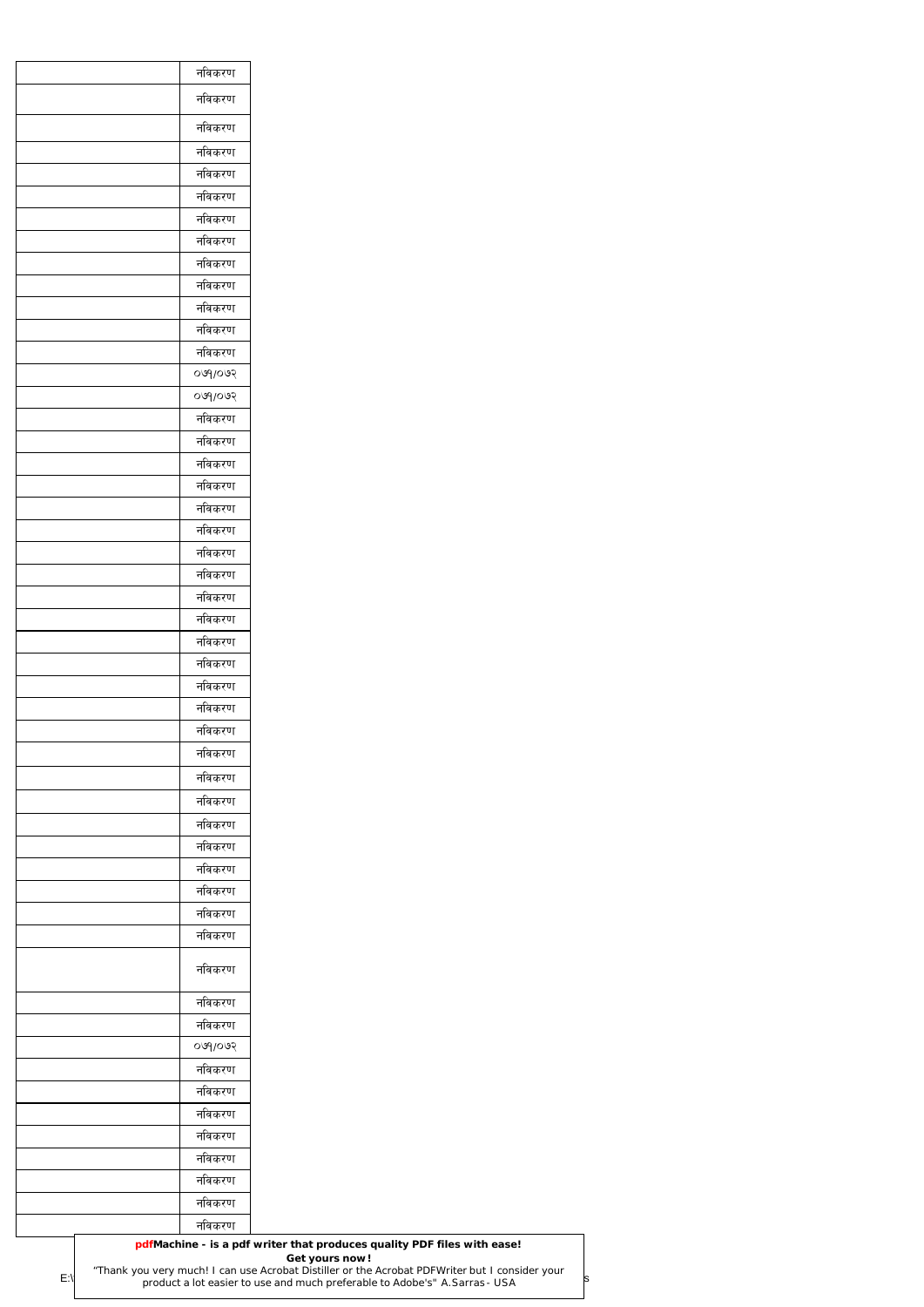| नविकरण                                                                  |  |
|-------------------------------------------------------------------------|--|
| नविकरण                                                                  |  |
| नविकरण                                                                  |  |
| नविकरण                                                                  |  |
| नविकरण                                                                  |  |
| नविकरण                                                                  |  |
| नविकरण                                                                  |  |
| नविकरण                                                                  |  |
| नविकरण                                                                  |  |
| नविकरण                                                                  |  |
| नविकरण                                                                  |  |
| नविकरण                                                                  |  |
| 009/009                                                                 |  |
| 009/009                                                                 |  |
| 009/009                                                                 |  |
| 500                                                                     |  |
| नविकरण                                                                  |  |
| नविकरण                                                                  |  |
| नविकरण                                                                  |  |
| नविकरण                                                                  |  |
| नविकरण                                                                  |  |
| नविकरण                                                                  |  |
| नविकरण                                                                  |  |
| नविकरण                                                                  |  |
| नविकरण                                                                  |  |
| नविकरण                                                                  |  |
| नविकरण                                                                  |  |
| नविकरण                                                                  |  |
| नविकरण                                                                  |  |
| नविकरण                                                                  |  |
| नविकरण                                                                  |  |
| नविकरण                                                                  |  |
| नविकरण                                                                  |  |
| नविकरण                                                                  |  |
| नविकरण                                                                  |  |
| नविकरण                                                                  |  |
| $500$ poo<br>$580$ p $80$                                               |  |
| 000000                                                                  |  |
| 500                                                                     |  |
| 500                                                                     |  |
| 009/009                                                                 |  |
| नविकरण                                                                  |  |
| नविकरण                                                                  |  |
| नविकरण                                                                  |  |
| नविकरण                                                                  |  |
| नविकरण                                                                  |  |
| नविकरण                                                                  |  |
| नविकरण                                                                  |  |
| नविकरण                                                                  |  |
| नविकरण                                                                  |  |
| <u>नविकरण</u>                                                           |  |
| pdfMachine - is a pdf writer that produces quality PDF files with ease! |  |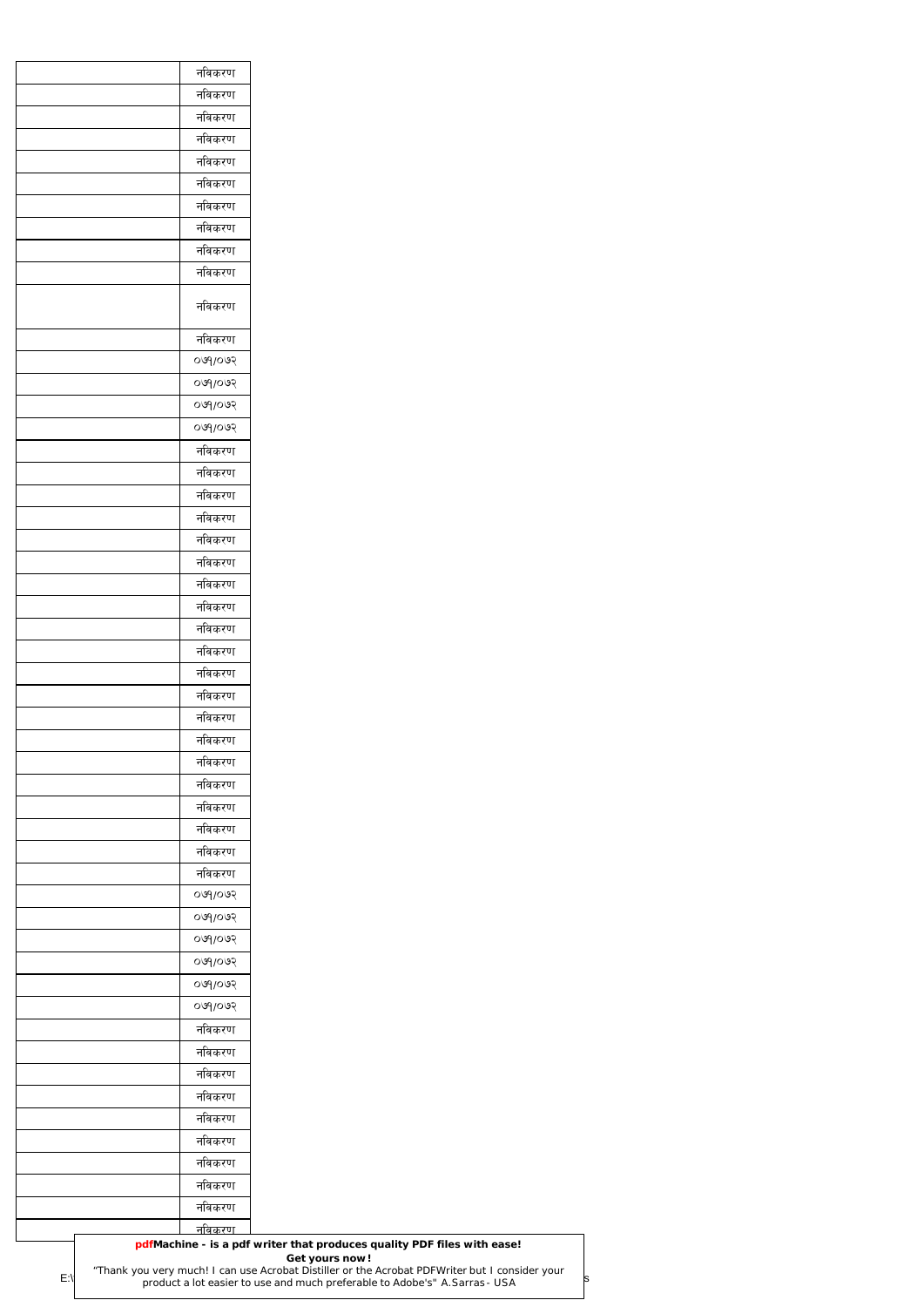| नविकरण    |
|-----------|
| नविकरण    |
| नविकरण    |
| नविकरण    |
| नविकरण    |
| नविकरण    |
| नविकरण    |
| नविकरण    |
| नविकरण    |
| नविकरण    |
| नविकरण    |
|           |
| नविकरण    |
| नविकरण    |
| नविकरण    |
| 0.99      |
| नविकरण    |
| नविकरण    |
| नविकरण    |
| नविकरण    |
| नविकरण    |
| नविकरण    |
| नविकरण    |
| नविकरण    |
| नविकरण    |
| नविकरण    |
| नविकरण    |
|           |
| नविकरण    |
| नविकरण    |
| नविकरण    |
| नविकरण    |
| नविकरण    |
| 009/009   |
| 009/009   |
| $500$ poo |
| नविकरण    |
| नविकरण    |
| नविकरण    |
| नविकरण    |
| नविकरण    |
| नविकरण    |
| नविकरण    |
| नविकरण    |
| नविकरण    |
| नविकरण    |
|           |
| नविकरण    |
| नविकरण    |
| 0.99      |
| 009/009   |
| 009/009   |
| नविकरण    |

|     | pdfMachine - is a pdf writer that produces quality PDF files with ease!                                                                                                       |  |
|-----|-------------------------------------------------------------------------------------------------------------------------------------------------------------------------------|--|
|     | Get yours now!                                                                                                                                                                |  |
| E:\ | "Thank you very much! I can use Acrobat Distiller or the Acrobat PDFWriter but I consider your<br>product a lot easier to use and much preferable to Adobe's" A. Sarras - USA |  |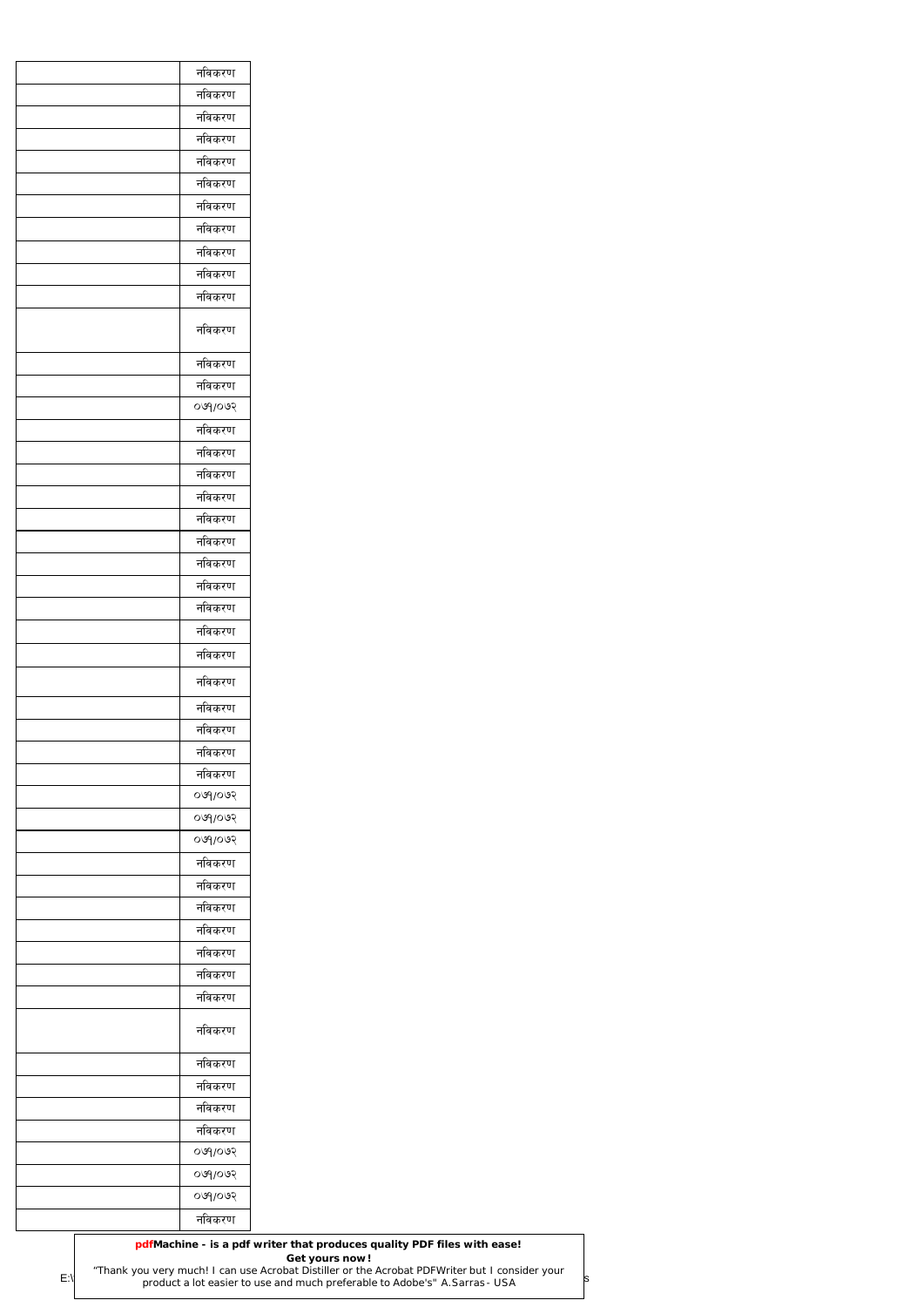|        | नविकरण                |
|--------|-----------------------|
|        | नविकरण                |
|        | नविकरण                |
|        | नविकरण                |
|        | नविकरण                |
|        | नविकरण                |
|        | नविकरण                |
|        | नविकरण                |
|        | नविकरण                |
|        | नविकरण                |
|        | नविकरण                |
|        | नविकरण                |
|        | नविकरण                |
|        |                       |
|        | नविकरण                |
|        | नविकरण                |
|        | ०७१/०७२               |
|        | 500                   |
|        | नविकरण                |
|        | नविकरण                |
|        | नविकरण                |
|        | नविकरण                |
|        | नविकरण                |
|        | नविकरण                |
|        | नविकरण                |
|        | नविकरण                |
|        | नविकरण                |
|        | नविकरण                |
|        | नविकरण                |
|        | नविकरण                |
|        | नविकरण                |
|        | नविकरण                |
|        | नविकरण                |
|        | नविकरण                |
|        | नविकरण                |
|        | नविकरण                |
|        |                       |
|        | नविकरण                |
|        | नविकरण                |
|        | नविकरण                |
|        | नविकरण                |
|        | नविकरण                |
|        | नविकरण                |
|        | नविकरण                |
|        | नविकरण                |
|        | नविकरण                |
|        | नविकरण                |
|        | नविकरण                |
|        | ०७१/०७२               |
| नविकरण |                       |
| नविकरण | ,,<br>स्म हु परिवर्तन |
|        |                       |
| नविकरण | स्म हु परिवर्तन       |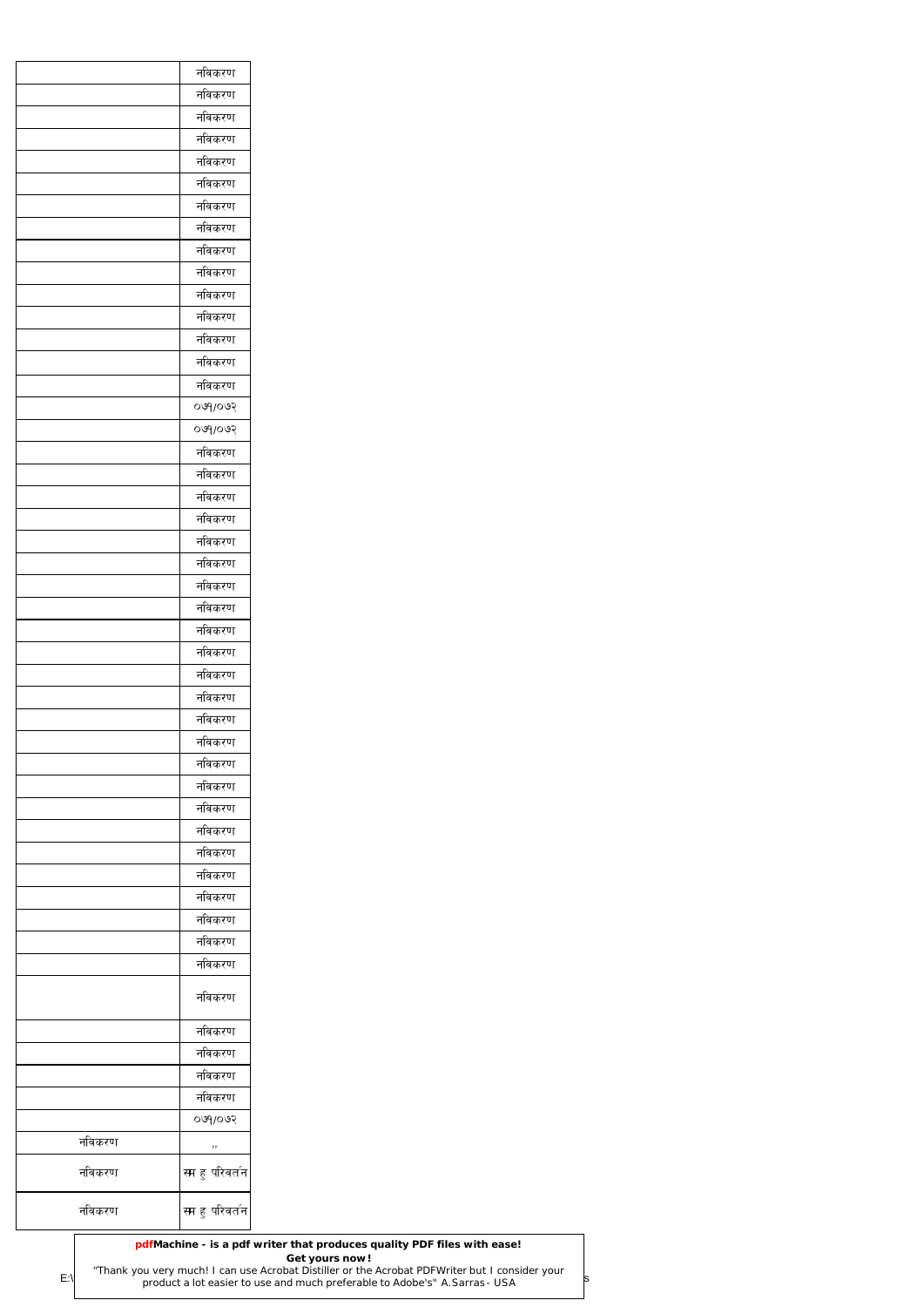| स्म हु परिवर्तन<br>नविकरण<br>नविकरण<br>नविकरण<br>नविकरण<br>,,<br>नविकरण<br>,,<br>नविकरण<br>,,<br>नविकरण<br>,,<br>नविकरण<br>,,<br>स्म हु परिवर्तन<br>नविकरण<br>नविकरण<br>,,<br>नविकरण<br>,,<br>०७१/०७२<br>नविकरण<br>नविकरण<br>नविकरण<br>नविकरण<br>,,<br>नविकरण<br>,,<br>नविकरण<br>,,<br>नविकरण<br>,,<br>स्म हु परिवर्तन<br>नविकरण<br>नविकरण<br>स्म हु परिवर्तन<br>नविकरण<br>स्म हु परिवर्तन<br>नविकरण<br>स्म हु परिवर्तन<br>नविकरण<br>स्म हु परिवर्तन<br>नविकरण<br>नविकरण<br>नविकरण<br>नविकरण<br>,,<br>नविकरण<br>,,<br>नविकरण<br>,,<br>स्म हु परिवर्तन<br>नविकरण<br>नविकरण<br>नविकरण<br>नविकरण<br>,,<br>नविकरण<br>,,<br>नविकरण<br>,,<br>स्म हु परिवर्तन<br>नविकरण<br>०७१/०७२<br>नविकरण<br>नविकरण<br>नविकरण<br>नविकरण<br>,,<br>नविकरण<br>,,<br>नविकरण<br>,,<br>स्म हु परिवर्तन<br>नविकरण<br>नविकरण<br>नविकरण<br>नविकरण<br>,,<br>नविकरण<br>,,<br>नविकरण<br>,, |  |
|------------------------------------------------------------------------------------------------------------------------------------------------------------------------------------------------------------------------------------------------------------------------------------------------------------------------------------------------------------------------------------------------------------------------------------------------------------------------------------------------------------------------------------------------------------------------------------------------------------------------------------------------------------------------------------------------------------------------------------------------------------------------------------------------------------------------------------------------------------|--|
|                                                                                                                                                                                                                                                                                                                                                                                                                                                                                                                                                                                                                                                                                                                                                                                                                                                            |  |
|                                                                                                                                                                                                                                                                                                                                                                                                                                                                                                                                                                                                                                                                                                                                                                                                                                                            |  |
|                                                                                                                                                                                                                                                                                                                                                                                                                                                                                                                                                                                                                                                                                                                                                                                                                                                            |  |
| स्म हु परिवर्तन                                                                                                                                                                                                                                                                                                                                                                                                                                                                                                                                                                                                                                                                                                                                                                                                                                            |  |
|                                                                                                                                                                                                                                                                                                                                                                                                                                                                                                                                                                                                                                                                                                                                                                                                                                                            |  |
|                                                                                                                                                                                                                                                                                                                                                                                                                                                                                                                                                                                                                                                                                                                                                                                                                                                            |  |
|                                                                                                                                                                                                                                                                                                                                                                                                                                                                                                                                                                                                                                                                                                                                                                                                                                                            |  |
|                                                                                                                                                                                                                                                                                                                                                                                                                                                                                                                                                                                                                                                                                                                                                                                                                                                            |  |
|                                                                                                                                                                                                                                                                                                                                                                                                                                                                                                                                                                                                                                                                                                                                                                                                                                                            |  |
|                                                                                                                                                                                                                                                                                                                                                                                                                                                                                                                                                                                                                                                                                                                                                                                                                                                            |  |
|                                                                                                                                                                                                                                                                                                                                                                                                                                                                                                                                                                                                                                                                                                                                                                                                                                                            |  |
|                                                                                                                                                                                                                                                                                                                                                                                                                                                                                                                                                                                                                                                                                                                                                                                                                                                            |  |
|                                                                                                                                                                                                                                                                                                                                                                                                                                                                                                                                                                                                                                                                                                                                                                                                                                                            |  |
|                                                                                                                                                                                                                                                                                                                                                                                                                                                                                                                                                                                                                                                                                                                                                                                                                                                            |  |
|                                                                                                                                                                                                                                                                                                                                                                                                                                                                                                                                                                                                                                                                                                                                                                                                                                                            |  |
|                                                                                                                                                                                                                                                                                                                                                                                                                                                                                                                                                                                                                                                                                                                                                                                                                                                            |  |
|                                                                                                                                                                                                                                                                                                                                                                                                                                                                                                                                                                                                                                                                                                                                                                                                                                                            |  |
|                                                                                                                                                                                                                                                                                                                                                                                                                                                                                                                                                                                                                                                                                                                                                                                                                                                            |  |
|                                                                                                                                                                                                                                                                                                                                                                                                                                                                                                                                                                                                                                                                                                                                                                                                                                                            |  |
|                                                                                                                                                                                                                                                                                                                                                                                                                                                                                                                                                                                                                                                                                                                                                                                                                                                            |  |
|                                                                                                                                                                                                                                                                                                                                                                                                                                                                                                                                                                                                                                                                                                                                                                                                                                                            |  |
|                                                                                                                                                                                                                                                                                                                                                                                                                                                                                                                                                                                                                                                                                                                                                                                                                                                            |  |
|                                                                                                                                                                                                                                                                                                                                                                                                                                                                                                                                                                                                                                                                                                                                                                                                                                                            |  |
|                                                                                                                                                                                                                                                                                                                                                                                                                                                                                                                                                                                                                                                                                                                                                                                                                                                            |  |
|                                                                                                                                                                                                                                                                                                                                                                                                                                                                                                                                                                                                                                                                                                                                                                                                                                                            |  |
|                                                                                                                                                                                                                                                                                                                                                                                                                                                                                                                                                                                                                                                                                                                                                                                                                                                            |  |
|                                                                                                                                                                                                                                                                                                                                                                                                                                                                                                                                                                                                                                                                                                                                                                                                                                                            |  |
|                                                                                                                                                                                                                                                                                                                                                                                                                                                                                                                                                                                                                                                                                                                                                                                                                                                            |  |
|                                                                                                                                                                                                                                                                                                                                                                                                                                                                                                                                                                                                                                                                                                                                                                                                                                                            |  |
|                                                                                                                                                                                                                                                                                                                                                                                                                                                                                                                                                                                                                                                                                                                                                                                                                                                            |  |
|                                                                                                                                                                                                                                                                                                                                                                                                                                                                                                                                                                                                                                                                                                                                                                                                                                                            |  |
|                                                                                                                                                                                                                                                                                                                                                                                                                                                                                                                                                                                                                                                                                                                                                                                                                                                            |  |
|                                                                                                                                                                                                                                                                                                                                                                                                                                                                                                                                                                                                                                                                                                                                                                                                                                                            |  |
|                                                                                                                                                                                                                                                                                                                                                                                                                                                                                                                                                                                                                                                                                                                                                                                                                                                            |  |
|                                                                                                                                                                                                                                                                                                                                                                                                                                                                                                                                                                                                                                                                                                                                                                                                                                                            |  |
|                                                                                                                                                                                                                                                                                                                                                                                                                                                                                                                                                                                                                                                                                                                                                                                                                                                            |  |
|                                                                                                                                                                                                                                                                                                                                                                                                                                                                                                                                                                                                                                                                                                                                                                                                                                                            |  |
|                                                                                                                                                                                                                                                                                                                                                                                                                                                                                                                                                                                                                                                                                                                                                                                                                                                            |  |
|                                                                                                                                                                                                                                                                                                                                                                                                                                                                                                                                                                                                                                                                                                                                                                                                                                                            |  |
|                                                                                                                                                                                                                                                                                                                                                                                                                                                                                                                                                                                                                                                                                                                                                                                                                                                            |  |
|                                                                                                                                                                                                                                                                                                                                                                                                                                                                                                                                                                                                                                                                                                                                                                                                                                                            |  |
|                                                                                                                                                                                                                                                                                                                                                                                                                                                                                                                                                                                                                                                                                                                                                                                                                                                            |  |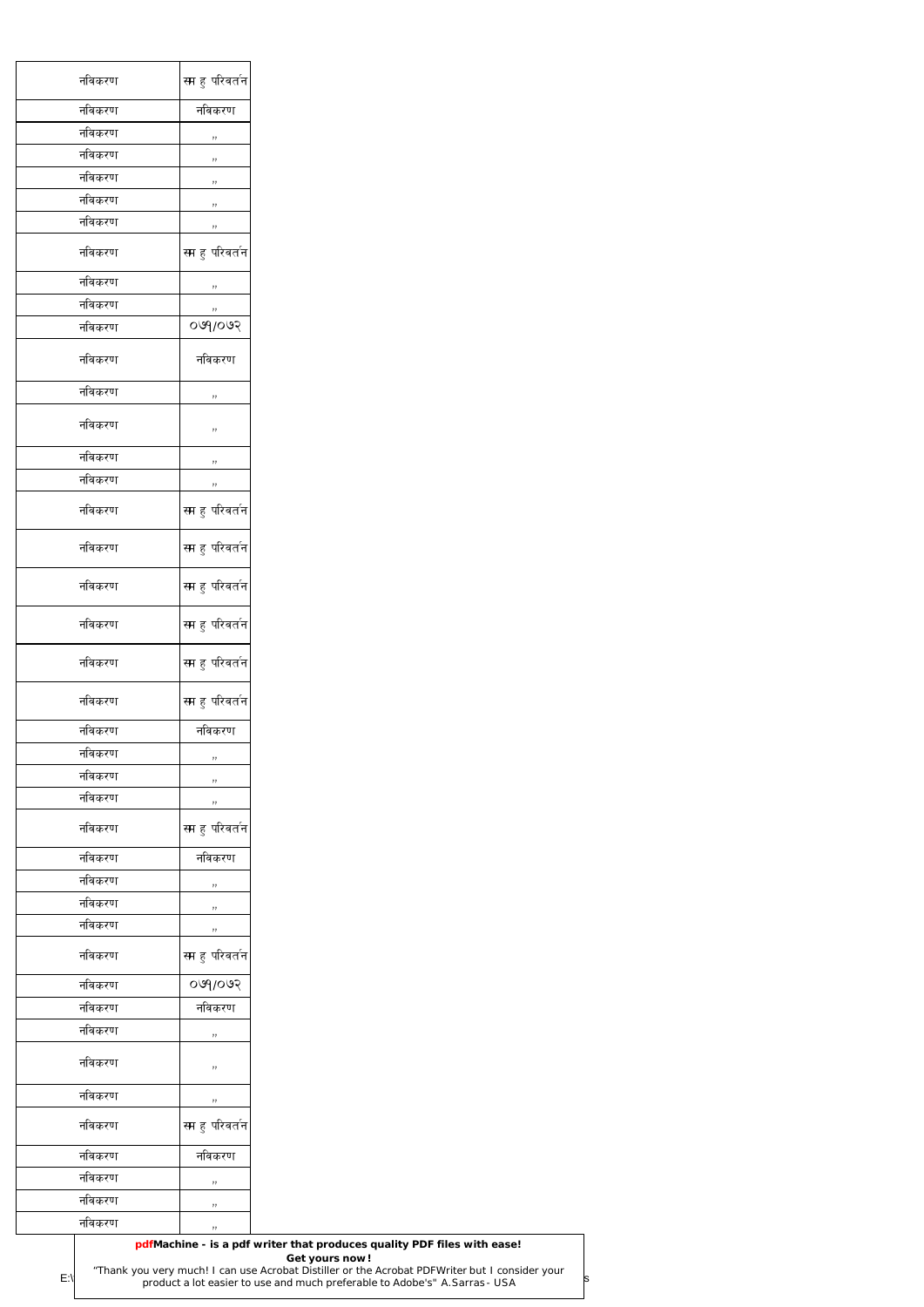| नविकरण | ,,                            |
|--------|-------------------------------|
| नविकरण | ,,                            |
| नविकरण | ,,                            |
| नविकरण | ,,                            |
| नविकरण | ,,                            |
| नविकरण | ,,                            |
| नविकरण | ,,                            |
| नविकरण | ०७१/०७२                       |
| नविकरण | ०७१/०७२                       |
| नविकरण | नविकरण                        |
| नविकरण | स्म हु परिवर्तन               |
| नविकरण | स्म हु परिव <b>र्त</b> न      |
| नविकरण | नविकरण                        |
| नविकरण | ,,                            |
| नविकरण | स्म हु परिवर्तन               |
| नविकरण | स्म हु परिवर्तन               |
| नविकरण | नविकरण                        |
| नविकरण | ,,                            |
| नविकरण | ,,                            |
| नविकरण | ,,                            |
| नविकरण | ,,                            |
| नविकरण | ,,                            |
| नविकरण | स्म हु परिवर्तन               |
| नविकरण | नविकरण                        |
| नविकरण | ,,                            |
| नविकरण | ०७१/०७२                       |
| नविकरण | ०७१/०७२                       |
| नविकरण | 000005                        |
| नविकरण | 009/009                       |
| नविकरण | नविकरण                        |
| नविकरण |                               |
| नविकरण | ,,                            |
|        | ,,                            |
| नविकरण | ,,                            |
| नविकरण | ,,                            |
| नविकरण | ,,                            |
| नविकरण | ,,                            |
| नविकरण | स्म हु परिवर्तन               |
| नविकरण | स्म हु परिवर्तन               |
| नविकरण | स्म हु परिवर्तन               |
| नविकरण | स्म हु परिवर्तन               |
| नविकरण | <mark>स</mark> ्म हु परिवर्तन |
| नविकरण | स्म हु परिवर्तन               |
| नविकरण | स्म हु परिव <b>र्त</b> न      |
| नविकरण | नविकरण                        |

|               | pdfMachine - is a pdf writer that produces quality PDF files with ease!                                                                                                       |  |
|---------------|-------------------------------------------------------------------------------------------------------------------------------------------------------------------------------|--|
|               | Get yours now!                                                                                                                                                                |  |
| $E:\setminus$ | "Thank you very much! I can use Acrobat Distiller or the Acrobat PDFWriter but I consider your<br>product a lot easier to use and much preferable to Adobe's" A. Sarras - USA |  |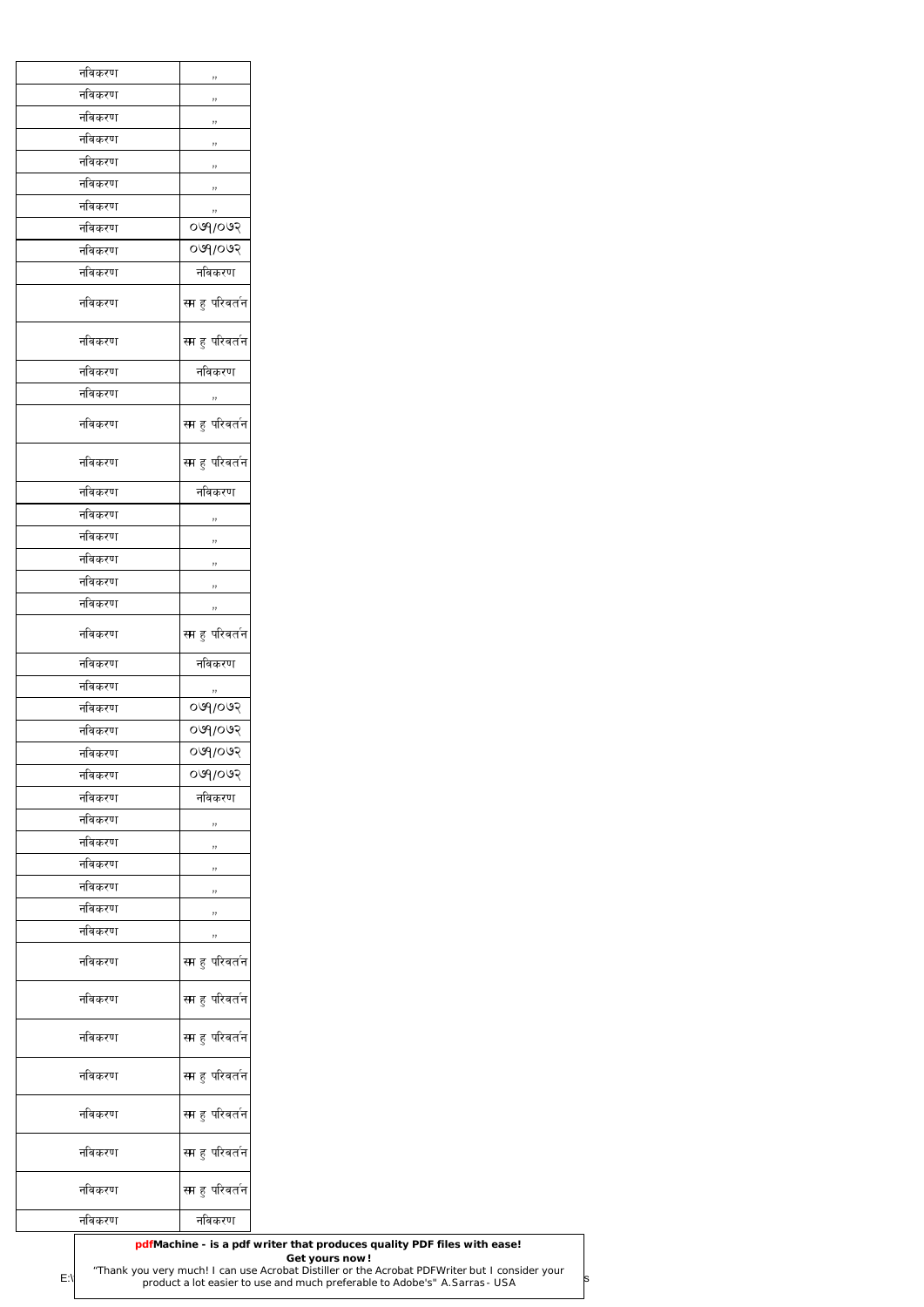| नविकरण | $\eta$              |
|--------|---------------------|
| नविकरण | $\,$ , $\,$         |
| नविकरण | ,,                  |
| नविकरण | , ,                 |
| नविकरण |                     |
|        | $\,$ , $\,$         |
| नविकरण | $\eta$              |
| नविकरण | ,,                  |
| नविकरण | ,,                  |
| नविकरण | ,,                  |
| नविकरण | $\,$ , $\,$         |
| नविकरण | $\eta$              |
| नविकरण | 500                 |
|        |                     |
| नविकरण | नविकरण              |
| नविकरण | ,,                  |
| नविकरण | $\eta$              |
| नविकरण | स्म हु परिवर्तन     |
|        |                     |
| नविकरण | स्म हु परिवर्तन     |
| नविकरण | स्म हु परिवर्तन     |
|        |                     |
| नविकरण | स्म हु परिवर्तन     |
| नविकरण | नविकरण              |
| नविकरण |                     |
| नविकरण | $\,$ , $\,$         |
|        | $\boldsymbol{\eta}$ |
| नविकरण | स्म हु परिवर्तन     |
| नविकरण | नविकरण              |
| नविकरण | ,,                  |
| नविकरण | $\,$ , $\,$         |
| नविकरण | 009/009             |
| नविकरण | $\,$ , $\,$         |
| नविकरण | $\,$ , $\,$         |
| नविकरण | $\,$ , $\,$         |
| नविकरण | ,,                  |
| नविकरण | $\eta$              |
|        |                     |
| नविकरण | स्म हु परिवर्तन     |
| नविकरण | स्म हु परिवर्तन     |
|        |                     |
| नविकरण | स्म हु परिवर्तन     |
|        |                     |
| नविकरण | स्म हु परिवर्तन     |
| नविकरण |                     |
|        | स्म हु परिवर्तन     |
| नविकरण | स्म हु परिवर्तन     |
|        |                     |
| नविकरण | नविकरण              |
| नविकरण | ,,                  |
| नविकरण | $\,$ , $\,$         |
|        |                     |
| नविकरण | स्म हु परिवर्तन     |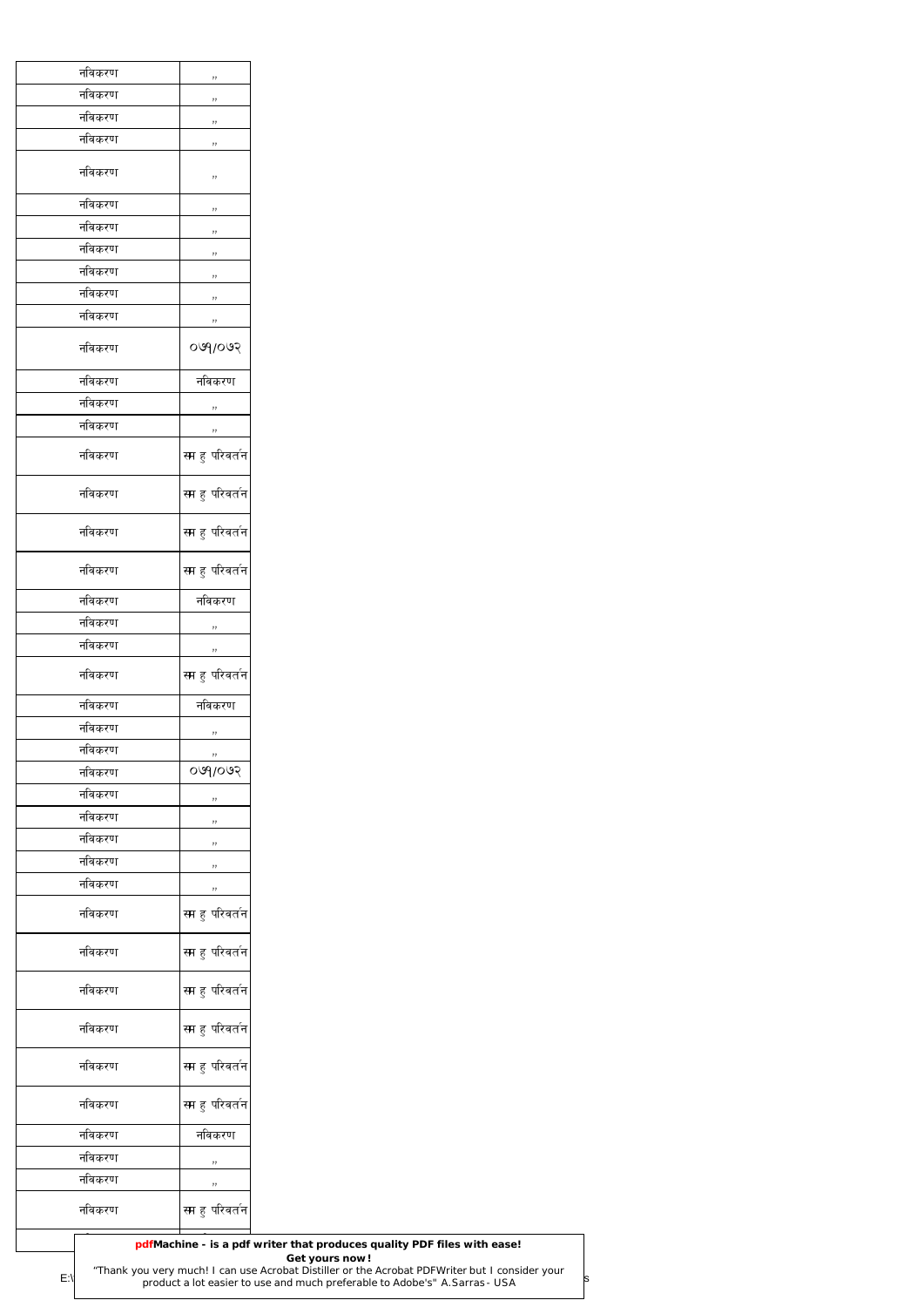| नविकरण | ,,                       |
|--------|--------------------------|
| नविकरण | ,,                       |
| नविकरण | ,,                       |
| नविकरण | ,,                       |
| नविकरण | ,,                       |
| नविकरण | ,,                       |
| नविकरण | ,,                       |
| नविकरण | ,,                       |
| नविकरण | ,,                       |
| नविकरण | ,,                       |
| नविकरण | स्म हु परिवर्तन          |
| नविकरण | स्म हु परिवर्तन          |
| नविकरण | स्म हु परिवर्तन          |
| नविकरण | स्म हु परिवर्तन          |
| नविकरण | स्म हु परिवर्तन          |
| नविकरण | नविकरण                   |
| नविकरण | स्म हु परिवर्तन          |
| नविकरण | नविकरण                   |
| नविकरण | ,,                       |
| नविकरण | ,,                       |
| नविकरण | ,,                       |
| नविकरण | ,,                       |
| नविकरण | ०७१/०७२                  |
| नविकरण | नविकरण                   |
| नविकरण | ,,                       |
| नविकरण | ,,                       |
| नविकरण | ,,                       |
| नविकरण | स्म हु परिवर्तन          |
| नविकरण | स्म हु परिवर्तन          |
| नविकरण | स्म हु परिव <b>र्त</b> न |
| नविकरण | नविकरण                   |
| नविकरण | ,,                       |
| नविकरण | ,,                       |
| नविकरण | ,,                       |
| नविकरण | ,,                       |
| नविकरण | 009/009                  |